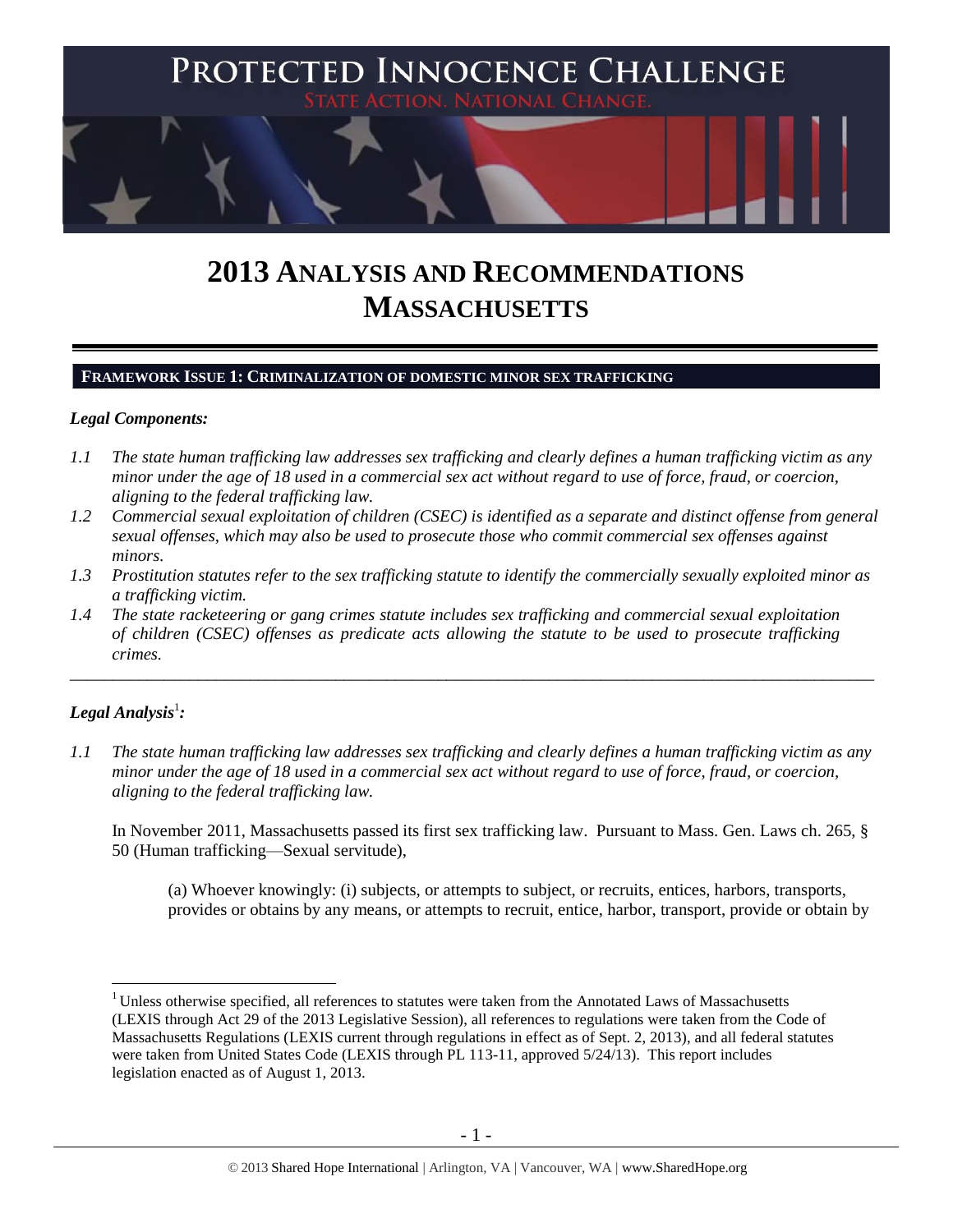any means, another person to engage in commercial sexual activity,  $2$  a sexually-explicit performance<sup>3</sup> or the production of unlawful pornography in violation of chapter 272, or causes a person to engage in commercial sexual activity, a sexually-explicit performance or the production of unlawful pornography in violation of said chapter 272; or (ii) benefits, financially or by receiving anything of value, as a result of a violation of clause (i), shall be guilty of the crime of trafficking of persons for sexual servitude and shall be punished by imprisonment in the state prison for not less than 5 years but not more than 20 years and by a fine of not more than \$25,000. Such sentence shall not be reduced to less than 5 years, or suspended, nor shall any person convicted under this section be eligible for probation, parole, work release or furlough or receive any deduction from his sentence for good conduct until he shall have served 5 years of such sentence. No prosecution commenced under this section shall be continued without a finding or placed on file.

(b) Whoever commits the crime of trafficking of persons for sexual servitude upon a person under 18 years of age shall be punished by imprisonment in the state prison for life or for any term of years, but not less than 5 years. No person convicted under this subsection shall be eligible for probation, parole, work release or furlough or receive any deduction from his sentence for good conduct until he shall have served 5 years of such sentence.

(c) A business entity that commits trafficking of persons for sexual servitude shall be punished by a fine of not more than \$1,000,000.

(d) A victim of subsection (a) may bring an action in tort in the superior court in any county wherein a violation of subsection (a) occurred, where the plaintiff resides or where the defendant resides or has a place of business. Any business entity that knowingly aids or is a joint venturer in trafficking of persons for sexual servitude shall be civilly liable for an offense under this section.

Additionally, if a person is convicted of second or subsequent violations, the person shall be punished by imprisonment from 10 years to life, and the offender is not eligible for parole in the first 10 years. Mass. Gen. Laws ch. 265, § 52(a) (Human trafficking—Subsequent violations of section 50 or 51).

Mass. Gen. Laws ch. 265, § 50 clearly addresses sex trafficking and does not require force, fraud or coercion for minors under 18.

Massachusetts's trafficking of persons for forced services law under Mass. Gen. Laws ch. 265, § 51 (Human trafficking—Forced services) may also apply since the definition of services includes "commercial sexual activity and sexually-explicit performances." Mass. Gen. Laws ch. 265, § 49 (Human trafficking—Definitions). Pursuant to Mass. Gen. Laws ch. 265, § 51 (Human trafficking—Forced services),

(a) Whoever knowingly: (i) subjects, or attempts to subject, another person to forced services, $4$  or recruits, entices, harbors, transports, provides or obtains by any means, or attempts to recruit, entice,

 $\overline{a}$ 

"Services", acts performed by a person under the supervision of or for the benefit of another including, but not limited to, commercial sexual activity and sexually-explicit performances.

<sup>&</sup>lt;sup>2</sup> "Commercial sexual activity" is defined as "any sexual act on account of which anything of value is given,

promised to or received by any person." Mass. Gen. Laws. Ch. 265, § 49.<br><sup>3</sup> "Sexually-explicit performance" is defined as "an unlawful live or public act or show intended to arouse or satisfy the sexual desires or appeal to the prurient interests of patrons."

<sup>4</sup> Pursuant to Mass Gen. Laws 265, § 49,

<sup>&</sup>quot;Forced services", services performed or provided by a person that are obtained or maintained by another person who: (i) causes or threatens to cause serious harm to any person; (ii) physically restrains or threatens to physically restrain another person; (iii) abuses or threatens to abuse the law or legal process; (iv) knowingly destroys, conceals, removes, confiscates or possesses any actual or purported passport or other immigration document, or any other actual or purported government identification document, of another person; (v) engages in extortion under section 25; or (vi) causes or threatens to cause financial harm to any person.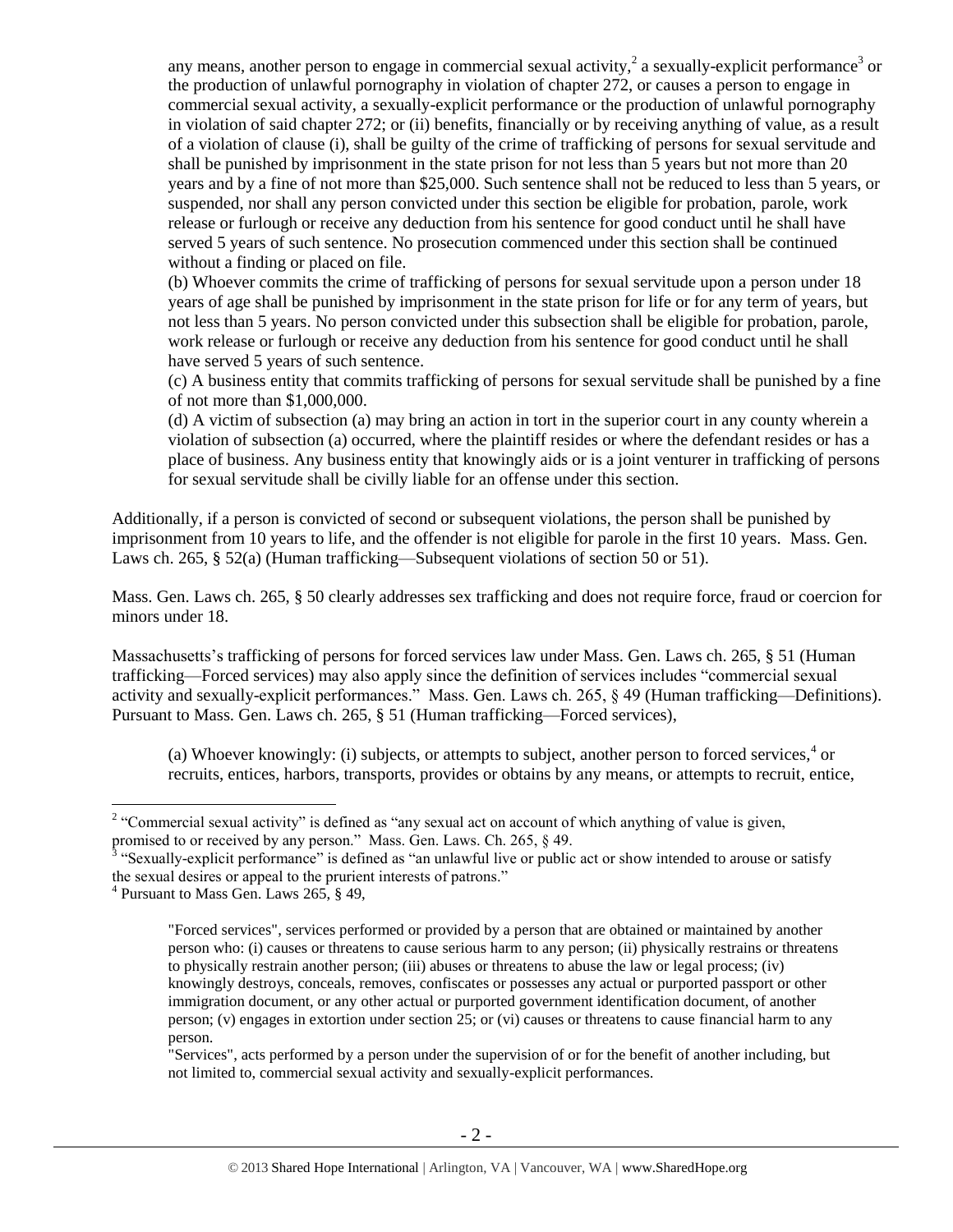harbor, transport, provide or obtain by any means, another person, intending or knowing that such person will be subjected to forced services; or (ii) benefits, financially or by receiving anything of value, as a result of a violation of clause (i), shall be guilty of trafficking of persons for forced services and shall be punished by imprisonment in the state prison for not less than 5 years but not more than 20 years and by a fine of not more than \$25,000. Such sentence shall not be reduced to less than 5 years, or suspended, nor shall any person convicted under this section be eligible for probation, parole, work release or furlough or receive any deduction from his sentence for good conduct until he shall have served 5 years of such sentence. No prosecution commenced under this section shall be continued without a finding or placed on file.

(b) Whoever commits the crime of trafficking of persons for forced services upon a person under 18 years of age shall be punished by imprisonment in the state prison for life or for any term of years, but not less than 5 years. No person convicted under this subsection shall be eligible for probation, parole, work release or furlough or receive any deduction from his sentence for good conduct until he shall have served 5 years of such sentence.

(c) A business entity that commits trafficking of persons for forced labor services shall be punished by a fine of not more than \$1,000,000.

(d) A victim of subsection (a) may bring an action in tort in the superior court in any county wherein a violation of subsection (a) occurred, where the plaintiff resides or where the defendant resides or has a place of business. Any business entity that knowingly aids or is a joint venturer in trafficking of person for forced labor or services shall be civilly liable for an offense under this section.

Additionally, if a person is convicted of a second or subsequent violations, the person shall be punished by imprisonment from 10 years to life, and the offender is not eligible for parole in the first 10 years. Mass. Gen. Laws ch. 265, § 52(a). (Human trafficking—Subsequent violations of section 50 or 51).

*1.2 Commercial sexual exploitation of children (CSEC) is identified as a separate and distinct offense from general sexual offenses, which may also be used to prosecute those who commit commercial sex offenses against minors.*

The following state laws create separate and specific crimes of commercial sexual exploitation of children:

1. Mass. Gen. Laws ch. 272, § 53A(c) (Engaging in sexual conduct for fee; payors and payees; penalties) states,

> Whoever pays, agrees to pay or offers to pay any person with the intent to engage in sexual conduct with a child under the age of 18, or whoever is paid, agrees to pay or agrees that a third person be paid in return for aiding a person who intends to engage in sexual conduct with a child under the age of 18, shall be punished by imprisonment in the state prison for not more than 10 years, or in the house of correction for not more than 2 and one-half years and by a fine of not less than \$3,000 and not more than \$10,000, or by both such imprisonment and fine, whether such sexual conduct occurs or not; provided, however, that a prosecution commenced under this section shall not be continued without a finding or placed on file.

2. Mass. Gen. Laws ch. 265, § 26C(b) (Enticement of children) makes it illegal for

 $\overline{a}$ 

<span id="page-2-0"></span>Any one [sic] who entices<sup>5</sup> a child under the age of 16, or someone he believes to be a child under the age of 16, to enter, exit or remain within any vehicle, dwelling, building, or other outdoor space with the intent that he or another person will violate section 13B [Indecent assault and battery on child under fourteen], 13B 1/2 [Indecent assault and battery on child under —aggravating factors], 13B 3/4

<sup>&</sup>lt;sup>5</sup> Mass. Gen. Laws ch. 265, § 26C(a) defines "entice" as "to lure, induce, persuade, tempt, incite, solicit, coax, or invite."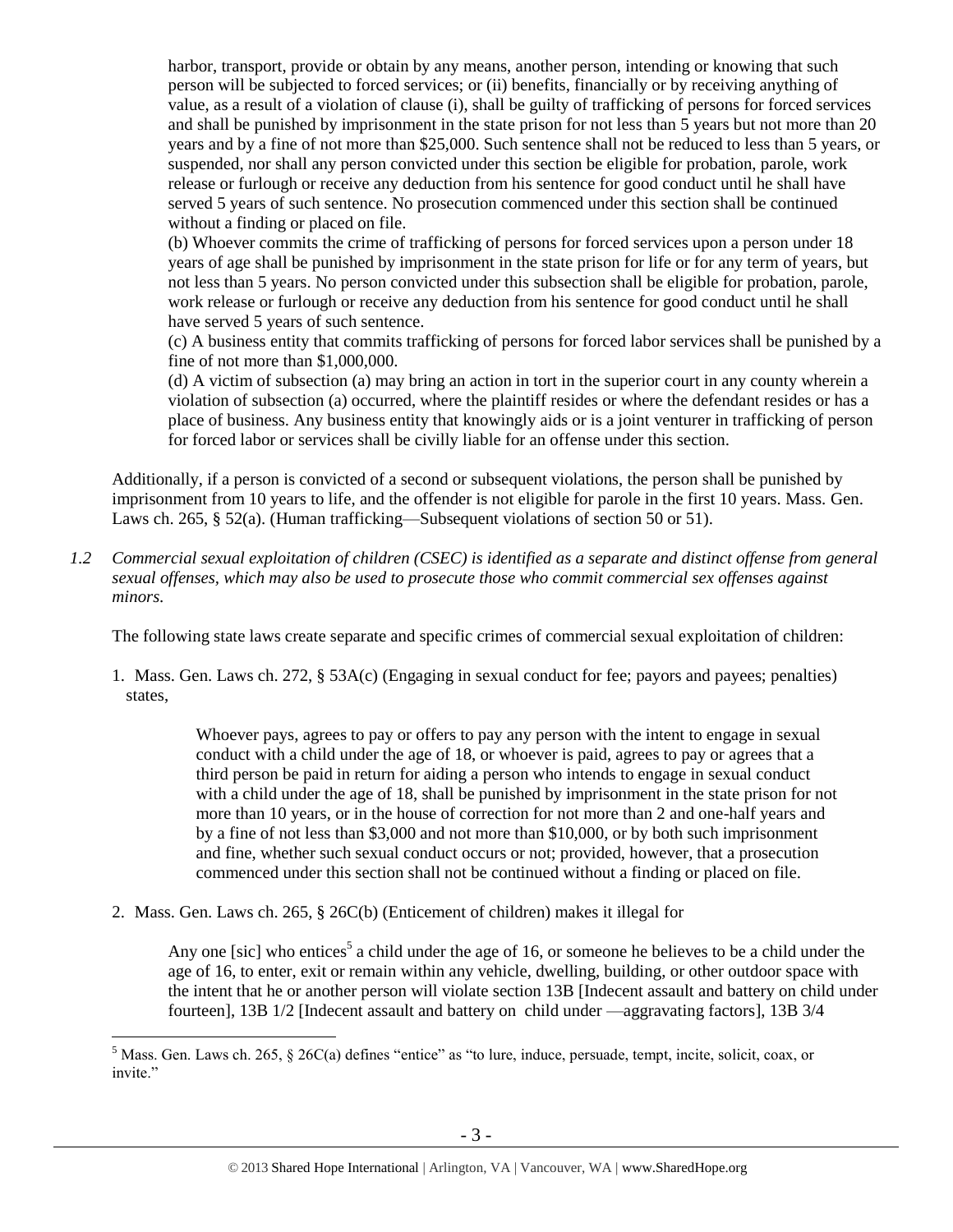[Indecent assault and battery on child under fourteen—previous youthful offender], . . . 23 [Rape and abuse of child ], 23A [Rape and abuse of a child—aggravating factors], 23B [Rape and abuse of child previous youthful offender], . . . of chapter 265, section 4A [Promoting child prostitution; mandatory sentence], . . . 28 [Matter harmful to minors—dissemination or possession with intent], . . . 29A [Child] pornography—enticement, solicitation, employment of children], 29B [child pornography dissemination], 29C [child pornography—purchase or possession], 35A [Obscene material/acts—acts with child under sixteen],  $\overline{53}$  [Common night walkers, disorderly persons and disturbers of the peace<sup>6</sup>] or 53A [Engaging in sexual conduct for a fee; payors and payees; penalties] of chapter 272, or any offense that has as an element the use or attempted use of force . . . .

A conviction under Mass. Gen. Laws ch. 265, § 26C(b) is punishable by imprisonment up to 5 years in the state prison<sup>7</sup> or imprisonment up to  $2\frac{1}{2}$  years in the house of correction, or by imprisonment and a fine up to  $$5,000$ .<sup>8</sup>

- 3. Mass. Gen. Laws ch. 272, § 2 (Abduction of persons for the purpose of prostitution or unlawful sexual intercourse) provides, "Whoever fraudulently and deceitfully entices or takes away a person from the house of his parent or guardian or elsewhere, for the purpose of prostitution or for the purpose of unlawful sexual intercourse, and whoever aids and assists in such abduction for such purpose, shall be punished by imprisonment in the state prison for not more than three years or in jail for not more than one year or by a fine of not more than one thousand dollars, or by both such fine and imprisonment in jail."
- 4. Mass. Gen. Laws ch. 272, § 4A (Promoting child prostitution; mandatory sentence) makes it a crime if a person "induces a minor to become a prostitute, or . . . knowingly aids and assists in such inducement." A conviction under Mass. Gen. Laws ch. 272, § 4A is punishable by imprisonment for 3–5 years in the state prison and a fine of  $$5,000$ . Mass. Gen. Laws ch. 272,  $§$  4A.

 $\overline{a}$  $<sup>6</sup>$  Mass. Gen. Laws ch. 272,  $§$  53 states,</sup>

> (a) Common night walkers, common street walkers, both male and female, persons who with offensive and disorderly acts or language accost or annoy persons of the opposite sex, lewd, wanton and lascivious persons in speech or behavior, keepers of noisy and disorderly houses, and persons guilty of indecent exposure shall be punished by imprisonment in a jail or house of correction for not more than 6 months, or by a fine of not more than \$200, or by both such fine and imprisonment. (b) Disorderly persons and disturbers of the peace, for the first offense, shall be punished by a fine of not more than \$150. On a second or subsequent offense, such person shall be punished by imprisonment in a jail or house of correction for not more than 6 months, or by a fine of not more than \$200, or by both such fine and imprisonment.

<sup>7</sup> Mass. Ann. Laws ch. 274, § 1 (Felony and Misdemeanor) states, "A crime punishable by death or imprisonment in the state prison is a felony. All other crimes are misdemeanors." In determining whether a crime is a felony or misdemeanor, "'[T]he issue is how the crime itself may *potentially* be punished, not how a particular defendant before a particular court may be punished.'"United States v. Sousa, 468 F.3d 42, 45 (1st Cir. 2006) (quoting Commonwealth v. Smith, 829 N.E.2d 1090, 1092 n.1 (Mass. 2005)). In other words, an offense is classified as a felony if the offense is punishable by imprisonment in a state prison and not whether the offender is actually sentenced to a term of imprisonment in state prison. Here and elsewhere in this report that a potential punishment of imprisonment in state prison is mentioned, the offense is classified as a felony.

 $8$  Mass. Gen. Laws ch. 279,  $\S 6$  (Sentence to jail or house of correction) states, "Whoever is convicted of a crime punishable wholly or in part by imprisonment in jail may be sentenced to such imprisonment in the house of correction or to confinement at hard labor either in the jail or house of correction; and if convicted of a crime punishable by imprisonment in the house of correction may be sentenced to such imprisonment in a jail." Mass. Gen. Laws ch. 126, § 8 (Houses of correction provided by county) explains that a house of correction is operated by the county. Here and elsewhere in this report that imprisonment in a jail or house of correction is mentioned, it appears that those two terms are used interchangeably.

<sup>9</sup>The statute also specifies that the sentence "shall not be reduced to less than three years, nor suspended, nor shall any person convicted under this section be eligible for probation, parole or furlough or receive any deduction from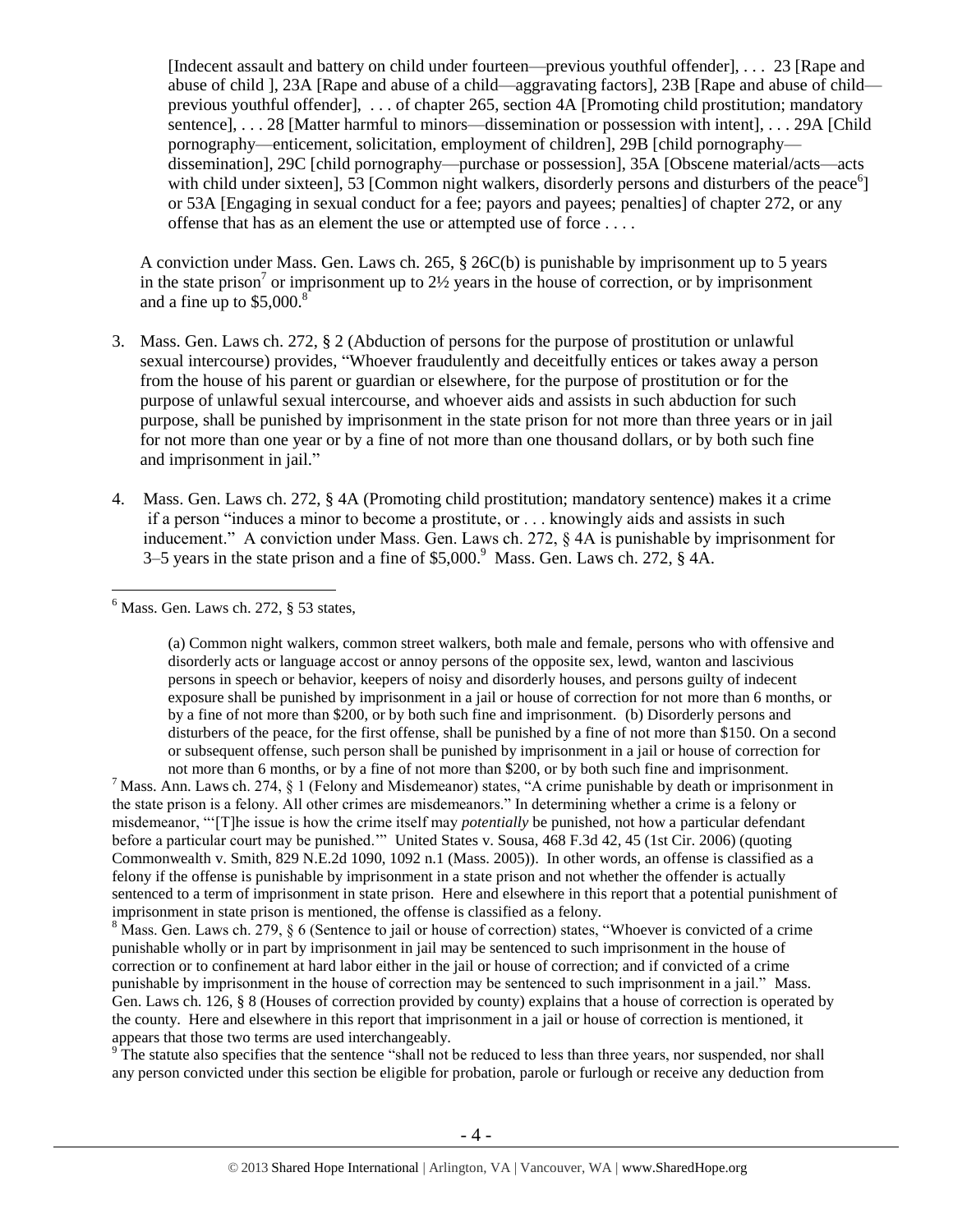- 5. Mass. Gen. Laws ch. 272, § 4B (Deriving support from child prostitution; mandatory sentence), makes it a crime if a person "lives or derives support or maintenance, in whole or in part, from the earnings or proceeds of prostitution committed by a minor, knowing the same to be earnings or proceeds of prostitution, or shares in such earnings, proceeds or monies." A conviction under Mass. Gen. Laws ch. 272,  $\S$  4B is punishable by imprisonment for at least 5 years in the state prison and a fine of  $\S$ 5,000.<sup>10</sup> Mass. Gen. Laws ch. 272, § 4B.
- 6. Mass. Gen. Laws ch. 272, § 29A (Child pornography—enticement, solicitation, employment of children) states,

(a) Whoever, either with knowledge that a person is a child under eighteen years of age or while in possession of such facts that he should have reason to know that such person is a child under eighteen years of age, and with lascivious intent, hires, coerces, solicits or entices, employs, procures, uses, causes, encourages, or knowingly permits such child to pose or be exhibited in a state of nudity, for the purpose of representation or reproduction in any visual material, shall be punished . . . . (b) Whoever, either with knowledge that a person is a child under eighteen years of age or while in possession of such facts that he should have reason to know that such person is a child under eighteen years of age, hires, coerces, solicits or entices, employs, procures, uses, causes, encourages, or knowingly permits such child to participate or engage in any act that depicts, describes, or represents sexual conduct for the purpose of representation or reproduction in any visual material, or to engage in any live performance involving sexual conduct, shall be punished . . . .

Convictions under Mass. Gen. Laws ch. 272, § 29A are punishable by imprisonment for 10–20 years, a fine of \$10,000–\$50,000, or both imprisonment and a fine.

7. Mass. Gen. Laws ch. 265, § 26D (Enticement of child under age 18 to engage in prostitution, human trafficking or commercial sexual activity) makes it unlawful for "[w] hoever, by electronic communication,<sup>11</sup> knowingly entices<sup>12</sup> a child under the age of 18 years, to engage in prostitution in violation of section 50 [Human trafficking—Sexual servitude] or section 53A [Engaging in sexual conduct for fee; payors and payees; penalties] of chapter 272, human trafficking in violation of section 50 [Human trafficking—Sexual servitude], 51 [Human trafficking—Forced service], 52 [Human trafficking—Subsequent violations of 50 or 51] or 53 [Human trafficking—organ trafficking] or commercial sexual activity as defined in section 49 [Definitions for Secs. 49 to 57].......

A conviction under Mass. Gen. Laws ch. 265, § 26D is punishable by" imprisonment in a house of correction for not more than 2 ½ years or in or in the state prison for not more than 5 years or by a fine of not less than \$2,500, or by both such fine and imprisonment.

Sexual offense laws that may apply in cases of commercial sexual exploitation of a child include the following:

 $\overline{a}$ 

<sup>12</sup> "Entice" is defined under Mass. Gen. Laws ch. 265,  $\S$  26D as "to lure, induce, persuade, tempt, incite, solicit, coax or invite."

his sentence for good conduct or otherwise until he shall have served three years of such sentence." Mass. Gen. Laws ch. 272, § 4A.

<sup>&</sup>lt;sup>10</sup> The statute also specifies that the sentence "shall not be reduced to less than five years, nor suspended, nor shall any person convicted under this section be eligible for probation, parole or furlough or receive any deduction from his sentence for good conduct or otherwise until he shall have served five years of such sentence." Mass. Gen. Laws ch. 272, § 4B.

<sup>&</sup>lt;sup>11</sup> "Electronic communication" is defined under Mass. Gen. Laws ch. 265, § 26D as including, but not limited to "any transfer of signs, signals, writing, images, sounds, data or intelligence of any nature transmitted in whole or in part by a wire, radio, electromagnetic, photo-electronic or 270 photo-optical system."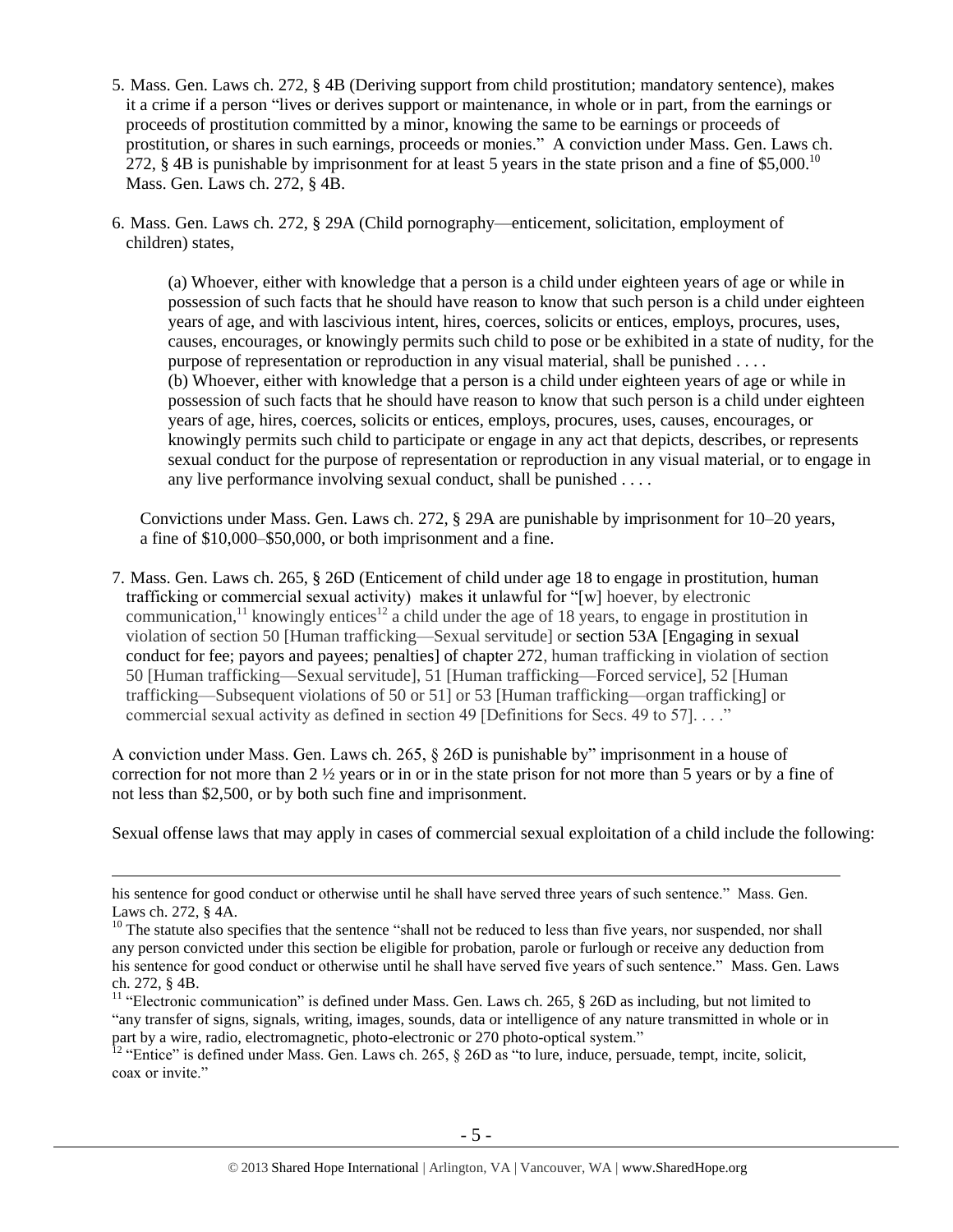1. Mass. Gen. Laws ch. 265, § 13B (Indecent assault and battery on child under fourteen) states,

Whoever commits an indecent assault and battery<sup>13</sup> on a child under the age of 14 shall be punished by imprisonment in the state prison for not more than 10 years, or by imprisonment in the house of correction for not more than 2½ years. . . .

In a prosecution under this section, a child under the age of 14 years shall be deemed incapable of consenting to any conduct of the defendant for which such defendant is being prosecuted.

2. Mass. Gen. Laws ch. 265, § 13B 1/2 (Indecent assault and battery on child under fourteen aggravating factors) states,

Whoever commits an indecent assault and battery on a child under the age of 14 and: (a) the indecent assault and battery was committed during the commission or attempted commission of the following offenses: . . . (6) kidnapping as set forth in [section 26 of chapter](https://www.lexis.com/research/buttonTFLink?_m=8378ebcba54bab51be39e9308c539334&_xfercite=%3ccite%20cc%3d%22USA%22%3e%3c%21%5bCDATA%5bALM%20GL%20ch.%20265%2c%20%a7%2013B1%2f2%5d%5d%3e%3c%2fcite%3e&_butType=4&_butStat=0&_butNum=7&_butInline=1&_butinfo=MACODE%20265%2026&_fmtstr=FULL&docnum=1&_startdoc=1&wchp=dGLzVzV-zSkAA&_md5=21ba39cb29b4c0f837ad361861d47ea3)   $265$ ; . . . (11) posing or exhibiting child in state of nudity or sexual conduct as set forth in [section 29A of chapter 272;](https://www.lexis.com/research/buttonTFLink?_m=8378ebcba54bab51be39e9308c539334&_xfercite=%3ccite%20cc%3d%22USA%22%3e%3c%21%5bCDATA%5bALM%20GL%20ch.%20265%2c%20%a7%2013B1%2f2%5d%5d%3e%3c%2fcite%3e&_butType=4&_butStat=0&_butNum=12&_butInline=1&_butinfo=MACODE%20272%2029A&_fmtstr=FULL&docnum=1&_startdoc=1&wchp=dGLzVzV-zSkAA&_md5=5c7d23950a2e1a720754511c5cc83006) or

(b) at the time of commission of said indecent assault and battery, the defendant was a mandated reporter as is defined in [section 21 of chapter 119,](https://www.lexis.com/research/buttonTFLink?_m=8378ebcba54bab51be39e9308c539334&_xfercite=%3ccite%20cc%3d%22USA%22%3e%3c%21%5bCDATA%5bALM%20GL%20ch.%20265%2c%20%a7%2013B1%2f2%5d%5d%3e%3c%2fcite%3e&_butType=4&_butStat=0&_butNum=13&_butInline=1&_butinfo=MACODE%20119%2021&_fmtstr=FULL&docnum=1&_startdoc=1&wchp=dGLzVzV-zSkAA&_md5=6d2dc8482bb7444b67dc63849e69242a) shall be punished by imprisonment in the state prison for life or for any term of years, but not less than 10 years. The sentence imposed on such person shall not be reduced to less than 10 years, or suspended, nor shall any person convicted under this section be eligible for probation, parole, work release, or furlough or receive any deduction from his sentence for good conduct until he shall have served 10 years of such sentence. . . .

- <span id="page-5-0"></span>3. Mass. Gen. Laws ch. 265, § 13L (Reckless endangerment of children) makes it a crime if a person "wantonly or recklessly<sup>14</sup> engages in conduct that creates a substantial risk of serious bodily injury or sexual abuse<sup>15</sup> to a child or wantonly or recklessly fails to take reasonable steps to alleviate such risk where there is a duty to act." A conviction under Mass. Gen. Laws ch. 265, §13L is punishable by imprisonment up to 2½ years in the house of correction.
- 4. Mass. Gen. Laws ch. 265, § 23 (Rape and abuse of child) makes it a crime if a person "unlawfully has sexual intercourse or unnatural sexual intercourse, and abuses a child under 16 years of age." A conviction under Mass. Gen. Laws ch. 265, §23 generally will "be punished by imprisonment in the state prison for life or for any term of years or, except as otherwise provided, for any term in a jail or house of correction," except that Mass. Gen. Laws Ch. 265, §23A (Rape and abuse of child aggravating factors) provides enhanced penalties in the following circumstances:

<sup>&</sup>lt;sup>13</sup> See infra note [15](#page-5-0) for the definition of "sexual abuse" under Mass. Gen. Laws ch. 265, §13L (Reckless endangerment of children), which explains that "sexual abuse" includes "an indecent assault and battery on a child under 14."

<sup>&</sup>lt;sup>14</sup> Mass. Gen. Laws ch. 265, §13L (Reckless endangerment of children) states, "For the purposes of this section, such wanton or reckless behavior occurs when a person is aware of and consciously disregards a substantial and unjustifiable risk that his acts, or omissions where there is a duty to act, would result in serious bodily injury or sexual abuse to a child. The risk must be of such nature and degree that disregard of the risk constitutes a gross deviation from the standard of conduct that a reasonable person would observe in the situation."

<sup>&</sup>lt;sup>15</sup> Mass. Gen. Laws ch. 265, §13L (Reckless endangerment of children) defines "sexual abuse" as "an indecent assault and battery on a child under 14 under [section 13B of chapter 265;](https://www.lexis.com/research/buttonTFLink?_m=8feec5767fa1b7399637bee2c26b0983&_xfercite=%3ccite%20cc%3d%22USA%22%3e%3c%21%5bCDATA%5bALM%20GL%20ch.%20265%2c%20%a7%2013L%5d%5d%3e%3c%2fcite%3e&_butType=4&_butStat=0&_butNum=2&_butInline=1&_butinfo=MACODE%20265%2013B&_fmtstr=FULL&docnum=1&_startdoc=1&wchp=dGLzVzB-zSkAl&_md5=a57a0e30bd41a2b57051961a40d228f1) aggravated indecent assault and battery on a child under 14 under [section 13B1/2 of said chapter 265;](https://www.lexis.com/research/buttonTFLink?_m=8feec5767fa1b7399637bee2c26b0983&_xfercite=%3ccite%20cc%3d%22USA%22%3e%3c%21%5bCDATA%5bALM%20GL%20ch.%20265%2c%20%a7%2013L%5d%5d%3e%3c%2fcite%3e&_butType=4&_butStat=0&_butNum=3&_butInline=1&_butinfo=MACODE%20265%2013B1%2f2&_fmtstr=FULL&docnum=1&_startdoc=1&wchp=dGLzVzB-zSkAl&_md5=8ccbb654d94eb994e58a4788f9ad1ef3) . . . indecent assault and battery on a person age 14 or over under [section 13H of said chapter 265;](https://www.lexis.com/research/buttonTFLink?_m=8feec5767fa1b7399637bee2c26b0983&_xfercite=%3ccite%20cc%3d%22USA%22%3e%3c%21%5bCDATA%5bALM%20GL%20ch.%20265%2c%20%a7%2013L%5d%5d%3e%3c%2fcite%3e&_butType=4&_butStat=0&_butNum=5&_butInline=1&_butinfo=MACODE%20265%2013H&_fmtstr=FULL&docnum=1&_startdoc=1&wchp=dGLzVzB-zSkAl&_md5=59fb5d8646e5a6b779c48d21ee461b30) . . . rape of a child under 16 with force under [section 22A of said](https://www.lexis.com/research/buttonTFLink?_m=8feec5767fa1b7399637bee2c26b0983&_xfercite=%3ccite%20cc%3d%22USA%22%3e%3c%21%5bCDATA%5bALM%20GL%20ch.%20265%2c%20%a7%2013L%5d%5d%3e%3c%2fcite%3e&_butType=4&_butStat=0&_butNum=7&_butInline=1&_butinfo=MACODE%20265%2022A&_fmtstr=FULL&docnum=1&_startdoc=1&wchp=dGLzVzB-zSkAl&_md5=056a4d689170268d8755fc2f315f024b)  [chapter 265;](https://www.lexis.com/research/buttonTFLink?_m=8feec5767fa1b7399637bee2c26b0983&_xfercite=%3ccite%20cc%3d%22USA%22%3e%3c%21%5bCDATA%5bALM%20GL%20ch.%20265%2c%20%a7%2013L%5d%5d%3e%3c%2fcite%3e&_butType=4&_butStat=0&_butNum=7&_butInline=1&_butinfo=MACODE%20265%2022A&_fmtstr=FULL&docnum=1&_startdoc=1&wchp=dGLzVzB-zSkAl&_md5=056a4d689170268d8755fc2f315f024b) aggravated rape of a child under 16 with force under [section 22B of said chapter 265;](https://www.lexis.com/research/buttonTFLink?_m=8feec5767fa1b7399637bee2c26b0983&_xfercite=%3ccite%20cc%3d%22USA%22%3e%3c%21%5bCDATA%5bALM%20GL%20ch.%20265%2c%20%a7%2013L%5d%5d%3e%3c%2fcite%3e&_butType=4&_butStat=0&_butNum=8&_butInline=1&_butinfo=MACODE%20265%2022B&_fmtstr=FULL&docnum=1&_startdoc=1&wchp=dGLzVzB-zSkAl&_md5=15eaa77d4e6b3940ed3df7ec96eeb6b2) . . . rape and abuse of a child under [section 23 of said chapter 265;](https://www.lexis.com/research/buttonTFLink?_m=8feec5767fa1b7399637bee2c26b0983&_xfercite=%3ccite%20cc%3d%22USA%22%3e%3c%21%5bCDATA%5bALM%20GL%20ch.%20265%2c%20%a7%2013L%5d%5d%3e%3c%2fcite%3e&_butType=4&_butStat=0&_butNum=10&_butInline=1&_butinfo=MACODE%20265%2023&_fmtstr=FULL&docnum=1&_startdoc=1&wchp=dGLzVzB-zSkAl&_md5=33b3fc652f708548088daef9fdb86605) aggravated rape and abuse of a child under [section 23A of said](https://www.lexis.com/research/buttonTFLink?_m=8feec5767fa1b7399637bee2c26b0983&_xfercite=%3ccite%20cc%3d%22USA%22%3e%3c%21%5bCDATA%5bALM%20GL%20ch.%20265%2c%20%a7%2013L%5d%5d%3e%3c%2fcite%3e&_butType=4&_butStat=0&_butNum=11&_butInline=1&_butinfo=MACODE%20265%2023A&_fmtstr=FULL&docnum=1&_startdoc=1&wchp=dGLzVzB-zSkAl&_md5=eafe50a72138b05532a7c2f052b26960)  [chapter 265;](https://www.lexis.com/research/buttonTFLink?_m=8feec5767fa1b7399637bee2c26b0983&_xfercite=%3ccite%20cc%3d%22USA%22%3e%3c%21%5bCDATA%5bALM%20GL%20ch.%20265%2c%20%a7%2013L%5d%5d%3e%3c%2fcite%3e&_butType=4&_butStat=0&_butNum=11&_butInline=1&_butinfo=MACODE%20265%2023A&_fmtstr=FULL&docnum=1&_startdoc=1&wchp=dGLzVzB-zSkAl&_md5=eafe50a72138b05532a7c2f052b26960) . . . and assault of a child with intent to commit rape under [section 24B of said chapter 265.](https://www.lexis.com/research/buttonTFLink?_m=8feec5767fa1b7399637bee2c26b0983&_xfercite=%3ccite%20cc%3d%22USA%22%3e%3c%21%5bCDATA%5bALM%20GL%20ch.%20265%2c%20%a7%2013L%5d%5d%3e%3c%2fcite%3e&_butType=4&_butStat=0&_butNum=14&_butInline=1&_butinfo=MACODE%20265%2024B&_fmtstr=FULL&docnum=1&_startdoc=1&wchp=dGLzVzB-zSkAl&_md5=8ce0fe61a974b8ce7b43d5a658f0c962)"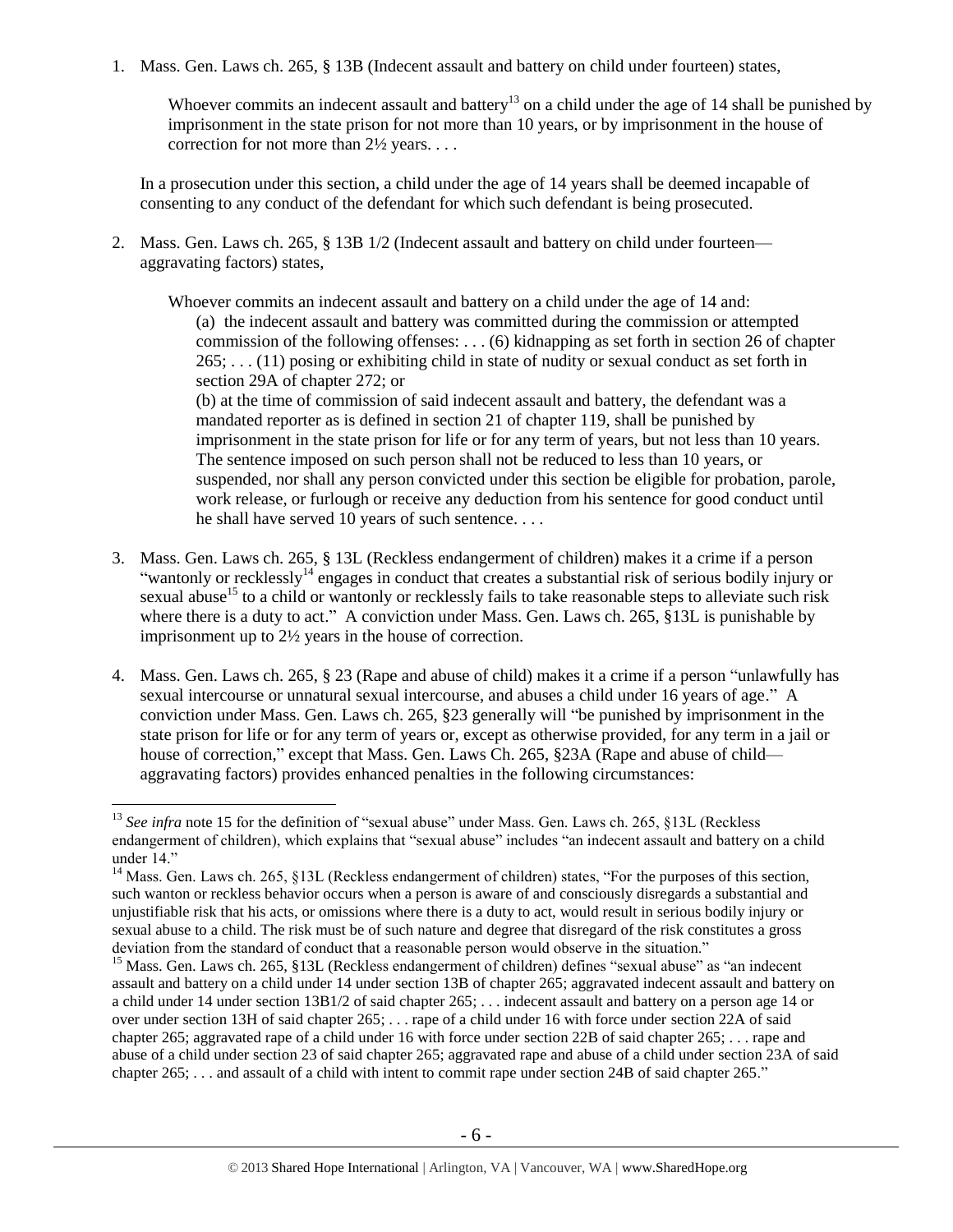(a) there exists more than a 5 year age difference between the defendant and the victim and the victim is under 12 years of age;

(b) there exists more than a 10 year age difference between the defendant and the victim where the victim is between the age of 12 and 16 years of age; or

(c) at the time of such intercourse, was a mandated reporter as defined in [section 21 of chapter 119,](https://www.lexis.com/research/buttonTFLink?_m=0c93665d56f2d939e64be662aa3dcd45&_xfercite=%3ccite%20cc%3d%22USA%22%3e%3c%21%5bCDATA%5bALM%20GL%20ch.%20265%2c%20%a7%2023A%5d%5d%3e%3c%2fcite%3e&_butType=4&_butStat=0&_butNum=2&_butInline=1&_butinfo=MACODE%20119%2021&_fmtstr=FULL&docnum=1&_startdoc=1&wchp=dGLzVzB-zSkAl&_md5=2918768be60ba0f93f8906240455a5dc) shall be punished by imprisonment in the state prison for life or for any term of years, but not less than 10 years. The sentence imposed on such person shall not be reduced to less than 10 years, or suspended, nor shall any person convicted under this section be eligible for probation, parole, work release, or furlough or receive any deduction from his sentence for good conduct until he shall have served 10 years of such sentence. . . .

- 5. Mass. Gen. Laws ch. 265, § 24B (Assault on child under sixteen with intent to commit rape) makes it a crime if a person "assaults a child under sixteen with intent to commit a rape, as defined in [ch. 277, § 39]."<sup>16</sup> A conviction under Mass. Gen. Laws ch. 265, § 24B will "be punished by imprisonment in the state prison for life or for any term of years; and whoever over the age of eighteen commits a subsequent such offense shall be punished by imprisonment in the state prison for life or for any term of years but not less than five years."
- 6. Mass. Gen. Laws ch. 272, § 4 (Enticing to unlawful intercourse) makes it a crime if a person "induces any person under 18 years of age of chaste life to have unlawful sexual intercourse." A conviction under Mass. Gen. Laws ch. 272, § 4 is punishable by imprisonment up to 3 years in the state prison or imprisonment up to 2½ years in a jail or house of correction, a fine up to \$1,000, or both imprisonment and a fine. Mass. Gen. Laws ch. 272, § 4.
- 7. Mass. Gen. Laws ch. 272, § 35A (Obscene material/acts—acts with child under sixteen) makes it a crime if a person "commits any unnatural and lascivious  $act<sup>17</sup>$  with a child under the age of sixteen." An offender's first conviction under Mass. Gen. Laws ch. 272, § 35A is punishable by imprisonment up to 5 years in the state prison or imprisonment up to 2½ years in jail or the house of correction, or a fine of \$100–\$1,000, while subsequent convictions by adult offenders (persons over the age of eighteen) are punishable by imprisonment for at least 5 years in the state prison. Mass. Gen. Laws ch. 272, § 35A.

<sup>&</sup>lt;sup>16</sup> Mass. Gen. Laws ch. 277, § 39 (Meaning of certain words and phrases) defines "rape" as "[s]exual intercourse or unnatural sexual intercourse by a person with another person who is compelled to submit by force and against his will or by threat of bodily injury, or sexual intercourse or unnatural sexual intercourse with a child under sixteen years of age."

 $17$  Mass. Gen. Laws ch. 272, § 31 (Obscene material/acts—definitions) defines, "Lascivious intent" as

a state of mind in which the sexual gratification or arousal of any person is an objective. For the purposes of prosecution under this chapter, proof of lascivious intent may include, but shall not be limited to, the following:

<sup>(1)</sup> whether the circumstances include sexual behavior, sexual relations, infamous conduct of a lustful or obscene nature, deviation from accepted customs and manners, or sexually oriented displays; (2) whether the focal point of a visual depiction is the child's genitalia, pubic area, or breast area of a female child;

<sup>(3)</sup> whether the setting or pose of a visual depiction is generally associated with sexual activity; (4) whether the child is depicted in an unnatural pose or inappropriate attire, considering the child's age;

<sup>(5)</sup> whether the depiction denotes sexual suggestiveness or a willingness to engage in sexual activity; (6) whether the depiction is of a child engaging in or being engaged in sexual conduct, including, but not limited to, sexual intercourse, unnatural sexual intercourse, bestiality, masturbation, sadomasochistic behavior, or lewd exhibition of the genitals.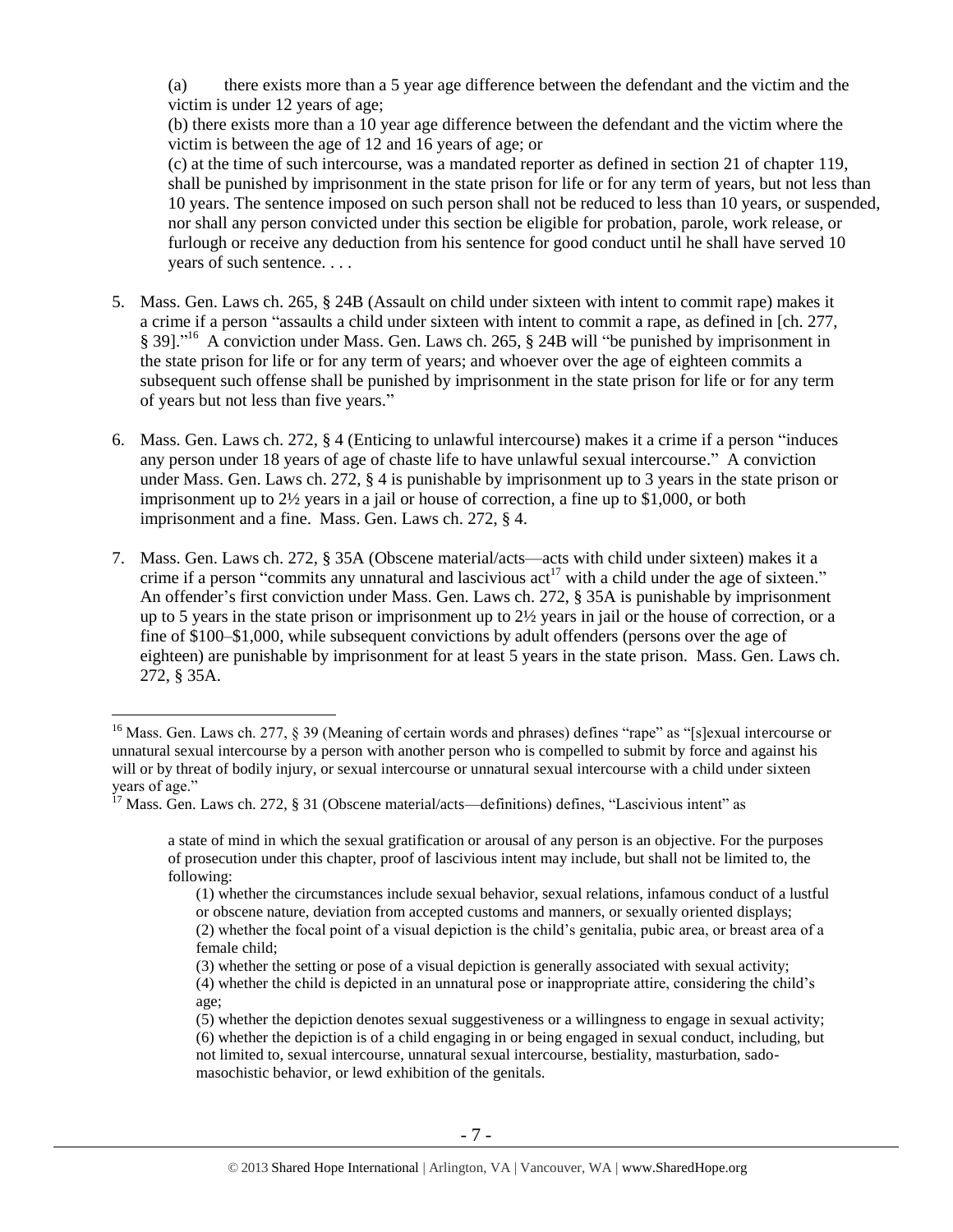*1.3 Prostitution statutes refer to the sex trafficking statute to identify the commercially sexually exploited minor as a trafficking victim.* 

Massachusetts' prostitution statute, Mass. Gen. Laws ch. 272, § 53A (Engaging in sexual conduct for fee; payors and payees; penalties) does not refer to Mass. Gen. Laws ch. 265, § 50 (Human trafficking – Sexual servitude) when a minor is involved in prostitution. However, Mass. Gen. Laws ch. 265, § 57 (Human Trafficking—Victims Accused of Common Night Walking or Streetwalking—Affirmative Defense) provides an "affirmative defense to charges of engaging in common night walking or common streetwalking in violation of section 53 of chapter 272 and to a violation of section 53A of said chapter 272 that, while a human trafficking victim, such person was under duress or coerced into committing the offenses for which such person is being prosecuted or against whom juvenile delinquency proceedings have commenced."

*1.4 The state racketeering or gang crimes statute includes sex trafficking and commercial sexual exploitation of children (CSEC) offenses as predicate acts allowing the statute to be used to prosecute trafficking crimes.* 

Mass. Gen. Laws ch. 271A (Enterprise Crime) defines "Criminal enterprise activity" under Mass. Gen. Laws ch. 271(A),  $\S$  1(1) as

the commission, attempt to commit or conspiracy to commit or the solicitation, coercion, aiding, abetting or intimidation of another to commit any of the following criminal activities under the laws of the commonwealth or equivalent crimes under the laws of any other jurisdiction: . . . child exploitation; assault and battery on a child; rape of a child; rape and abuse of a child; enticement of a child under 16; human trafficking . . . prostitution under sections 2, 3, 4A, 4B, 6, 7, 12 and 13 of chapter 272 . . . .

However, Mass. Gen. Laws ch. 271A, § 2 only criminalizes criminal enterprise activity if it results in an interest or control of "an enterprise which is engaged in, or the activities of which affect, licensed gaming under chapter 23K or ancillary industries which do business with a gaming establishment." Thus, although human trafficking and some CSEC crimes are included in the definition of predicate acts, the activity is not penalized under Mass. Gen. Laws ch. 271A unless the enterprise is also involved with gambling establishments in some way.

Penalties include "imprisonment in the state prison for not more than 15 years or by a fine of not more than \$25,000 or by both such imprisonment and fine," Mass. Gen. Laws ch. 271A, § 2(4), and asset forfeiture, Mass. Gen. Laws ch. 271A, § 3.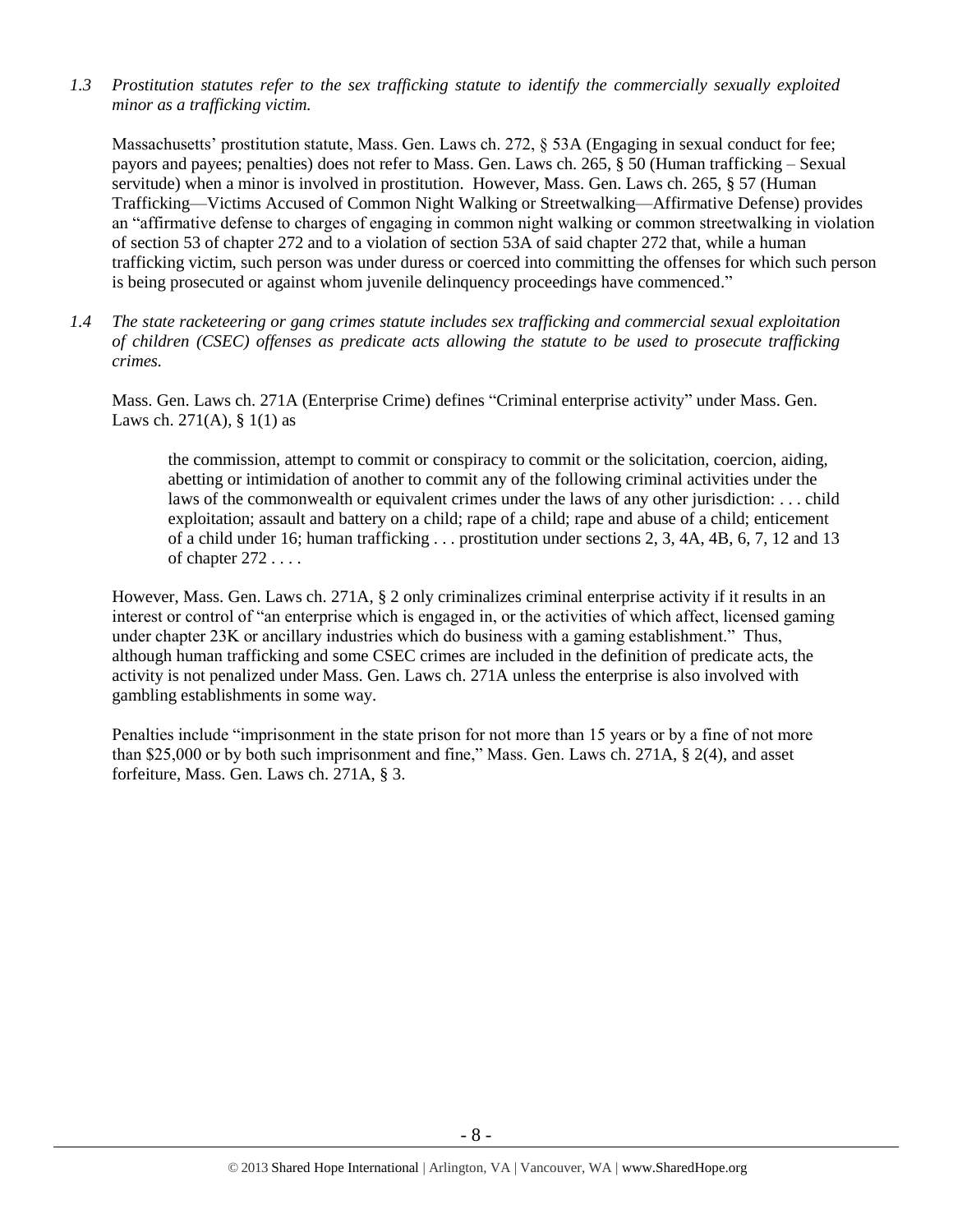#### **FRAMEWORK ISSUE 2: CRIMINAL PROVISIONS FOR DEMAND**

#### *Legal Components:*

- *2.1 The state sex trafficking law can be applied to buyers of commercial sex acts from a victim of domestic minor sex trafficking.*
- *2.2 Buyers of commercial sex acts with a minor can be prosecuted under commercial sexual exploitation of children (CSEC) laws.*
- *2.3 Solicitation of prostitution laws differentiate between buying sex acts with an adult and buying sex acts with a minor under 18.*
- *2.4 Penalties for buyers of commercial sex acts with minors are as high as federal penalties.*
- *2.5 Using the Internet to lure, entice, or purchase, or attempt to lure, entice, or purchase commercial sex acts with a minor is a separate crime or results in an enhanced penalty for buyers.*
- *2.6 No age mistake defense is permitted for a buyer of commercial sex acts with any minor under 18.*
- *2.7 Base penalties for buying sex acts with a minor under 18 are sufficiently high and not reduced for older minors.*
- *2.8 Financial penalties for buyers of commercial sex acts with minors are sufficiently high to make it difficult for buyers to hide the crime.*
- *2.9 Buying and possessing child pornography carries penalties as high as similar federal offenses.*
- *2.10 Convicted buyers of commercial sex acts with minors and child pornography are required to register as sex offenders.*

\_\_\_\_\_\_\_\_\_\_\_\_\_\_\_\_\_\_\_\_\_\_\_\_\_\_\_\_\_\_\_\_\_\_\_\_\_\_\_\_\_\_\_\_\_\_\_\_\_\_\_\_\_\_\_\_\_\_\_\_\_\_\_\_\_\_\_\_\_\_\_\_\_\_\_\_\_\_\_\_\_\_\_\_\_\_\_\_\_\_\_\_\_\_

# *Legal Analysis:*

 $\overline{a}$ 

*2.1 The state sex trafficking law can be applied to the buyers of commercial sex acts with a victim of domestic minor sex trafficking.*

Mass. Gen. Laws ch. 265, § 50(a) (Human trafficking—Sexual servitude) addresses the sex trafficking of minors specifically, and holds buyers liable for "causing" a minor to engage in commercial sex acts, stating, in part,

(a) Whoever knowingly: (i) subjects, or attempts to subject, or recruits, entices, harbors, transports, provides or obtains by any means, or attempts to recruit, entice, harbor, transport, provide or obtain by any means, another person to engage in commercial sexual activity,  $18$  a sexually-explicit performance<sup>19</sup> or the production of unlawful pornography in violation of chapter 272, or causes a person to engage in commercial sexual activity, a sexually-explicit performance or the production of unlawful pornography in violation of said chapter  $272$ ; ...shall be guilty of the crime of trafficking of persons for sexual servitude ...

Additionally, Mass. Gen. Laws ch. 265, § 50(a) (Human trafficking—Sexual servitude) can apply to buyers of sex with minors following federal precedent through the term "obtain."<sup>20</sup>

<sup>&</sup>lt;sup>18</sup> "Commercial sexual activity" is defined as "any sexual act on account of which anything of value is given, promised to or received by any person." Mass. Gen. Laws. Ch. 265, § 49.

<sup>&</sup>lt;sup>19</sup> "Sexually-explicit performance" is defined as "an unlawful live or public act or show intended to arouse or satisfy the sexual desires or appeal to the prurient interests of patrons."

 $20$  *See* United States v. Jungers, 702 F.3d 1066 ( $8<sup>th</sup>$  Cir. 2013). In this case, the Eighth Circuit specifically addressed whether the federal sex trafficking law, 18 U.S.C. § 1591 (Sex trafficking of children or by force, fraud, or coercion) applies to buyers when it reversed a District of South Dakota ruling that Congress did not intend the string of verbs constituting criminal conduct under 18 U.S.C. § 1591(a)(1) ("recruits, entices, harbors, transports, provides, obtains, or maintains") to reach the conduct of buyers. United States v. Jungers, 834 F. Supp. 2d 930, 931 (D.S.D. 2011). Holding that the conduct of buyers who obtain a child for commercial sex can violate 18 U.S.C. § 1591(a)(1), the Eighth Circuit illustrated through hypothetical buyer scenarios that, under certain circumstances, most of the terms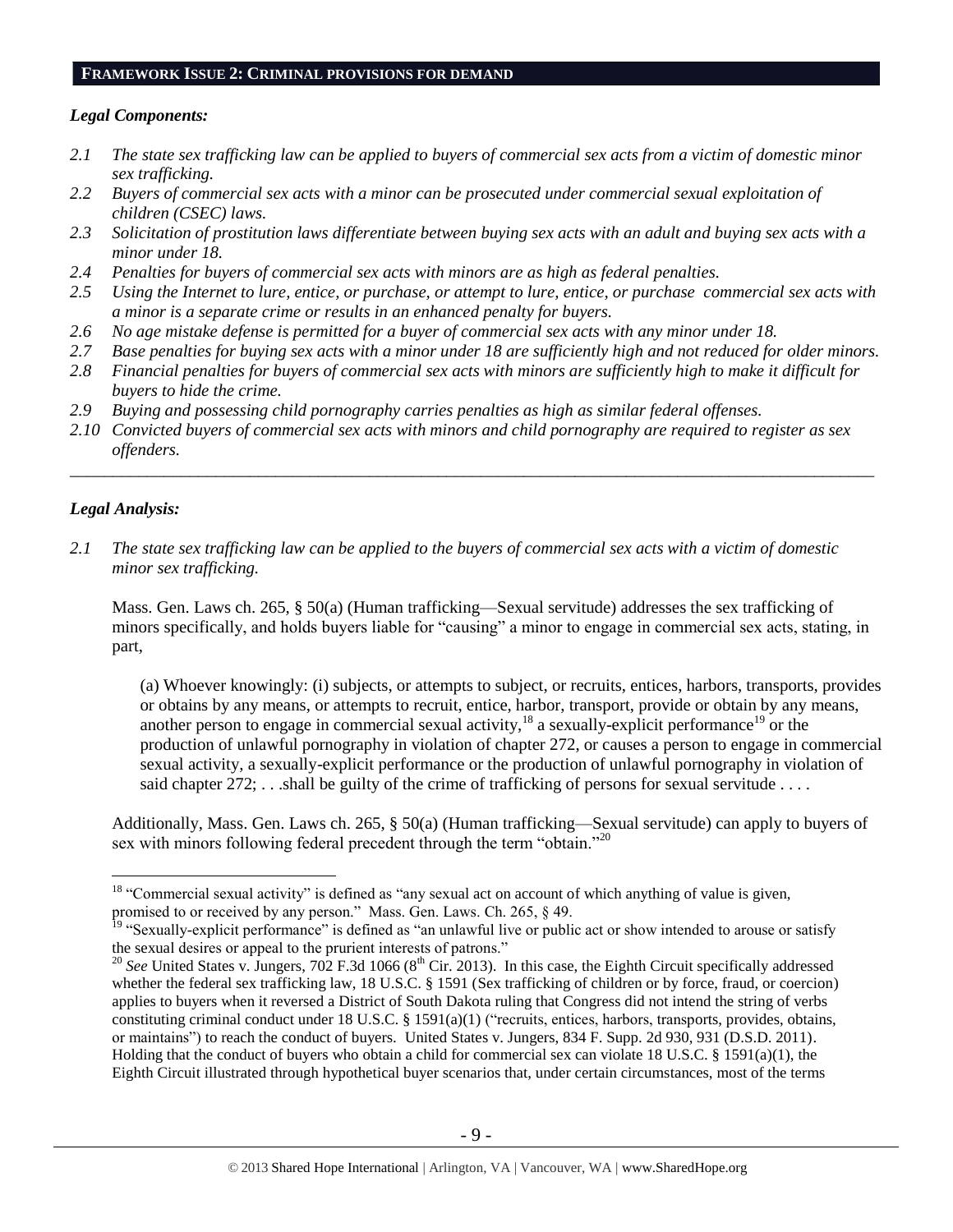*2.2 Buyers of commercial sex acts with a minor can be prosecuted under commercial sexual exploitation of children (CSEC) laws.*

Massachusetts has made it a crime to buy sex acts with a minor through two CSEC laws. Pursuant to Mass. Gen. Laws ch. 272, § 53A(c) (Engaging in sexual conduct for fee; payors and payees; penalties),

Whoever pays, agrees to pay or offers to pay any person with the intent to engage in sexual conduct with a child under the age of 18, or whoever is paid, agrees to pay or agrees that a third person be paid in return for aiding a person who intends to engage in sexual conduct with a child under the age of 18, shall be punished by imprisonment in the state prison for not more than 10 years, or in the house of correction for not more than 2 and one-half years and by a fine of not less than \$3,000 and not more than \$10,000, or by both such imprisonment and fine, whether such sexual conduct occurs or not; provided, however, that a prosecution commenced under this section shall not be continued without a finding or placed on file.

A buyer also may be prosecuted under Mass. Gen. Laws ch. 265, § 26C(b) (Enticement of children) to the extent that the buyer "entices a child under the age of 16, or someone he believes to be a child under the age of 16, to enter, exit or remain within any vehicle, dwelling, building, or other outdoor space with the intent" to engage in sexual conduct with a minor in violation of Mass. Gen. Laws ch. 272, § 35A (Obscene material/acts —acts with child under sixteen), or § 53A (Engaging in sexual conduct for fee; payors and payees; penalties). A buyer who is convicted under Mass. Gen. Laws ch. 265, § 26C will receive imprisonment up to 5 years in the state prison or imprisonment up to 2½ years in the house of correction, or by imprisonment and a fine up to \$5,000. Mass. Gen. Laws ch. 265, § 26C(b).

A buyer might also be prosecuted under a range of general sex offenses.<sup>21</sup>

 $\overline{a}$ 

#### *2.3 Solicitation laws differentiate buying sex acts with an adult and buying sex acts with a minor under 18.*

Massachusetts's laws distinguish between buying sex with an adult and buying sex with a minor under 18 years of age. Enhanced penalties apply where a person buys or offers to buy sex with a minor under Mass. Gen. Laws ch. 272, § 53A(c) (Engaging in sexual conduct for fee; payors and payees; penalties). Mass. Gen. Laws ch. 272, § 53A(b) states,

Whoever pays, agrees to pay or offers to pay another person to engage in sexual conduct, or to agree to engage in sexual conduct with another person, shall be punished by imprisonment in the house of correction for not more than 2 and one-half years or by a fine of not less than \$1,000 and not more than \$5,000, or by both such imprisonment and fine, whether such sexual conduct occurs or not.

Mass. Gen. Laws ch. 272, § 53A(c) imposes enhanced penalties where a buyer "pays, agrees to pay, or offers to pay any person with the intent to engage in sexual conduct with a child under the age of 18." Mass. Gen. Laws ch. 272, § 53A(c). A conviction under this statute is punishable by imprisonment up to 10 years in the state prison or imprisonment up to 2½ years in the house of correction. Mass. Gen. Laws ch. 272, § 53A(b).

In addition, a buyer who "entices"<sup>22</sup> a child under 16 "to enter, exit or remain within any vehicle, dwelling, building, or other outdoor space with the intent" to engage in sexual conduct with the child, in violation of

in the string of verbs constituting criminal conduct under 18 U.S.C. § 1591(a)(1) could apply to buyers. While other terms may apply to buyers' conduct under state law as well, the analysis here focuses on the term "obtains" which is most likely to apply in the majority of buyer cases.

<sup>&</sup>lt;sup>21</sup> See supra Section 1.2 for discussion of sex offenses that may be applicable to certain buyers of sex acts with minors.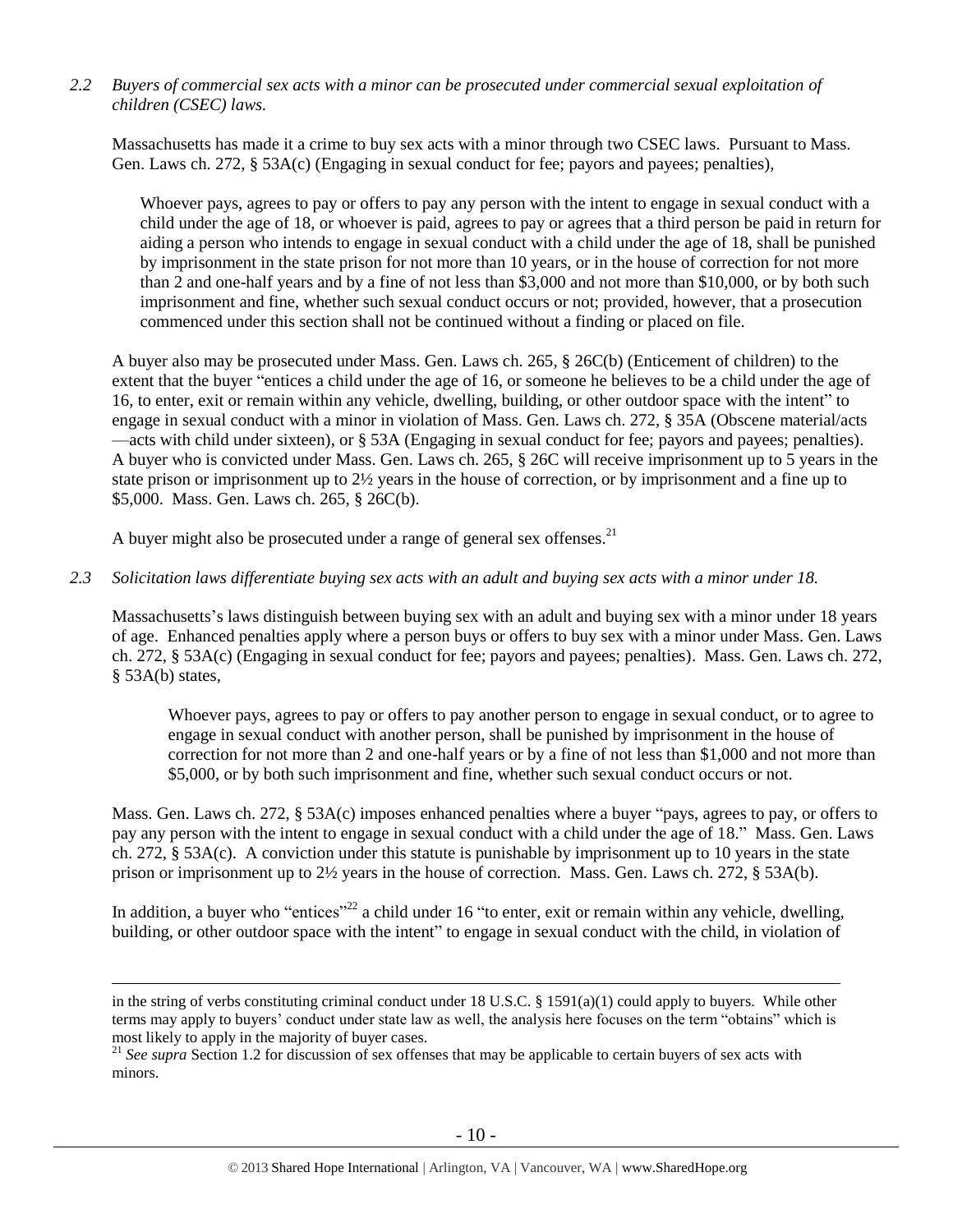Mass. Gen. Laws ch. 272, § 53A(b), may be imprisoned up to 5 years in the state prison or imprisoned up to 2½ years in the house of correction, or by imprisonment and a fine up to \$5,000. Mass. Gen. Laws ch. 265, § 26C(b) (Enticement of children).

By contrast, the age-neutral solicitation law, Mass. Gen. Laws ch. 272, § 8 (Soliciting) makes it illegal to "solicit or receive compensation for soliciting for a prostitute," and is punishable by up to 2½ years imprisonment in the house of correction, a fine of \$1,000-\$5,000, or both imprisonment or a fine. Mass. Gen. Laws ch. 272, § 8.

## *2.4 Penalties for buyers of commercial sex acts with minors are as high as federal penalties.*

Under Mass. Gen. Laws ch. 265, § 50(a) (Human trafficking—Sexual servitude) a buyer will face "a fine of not more than 25,000" and 5–20 years imprisonment. Mass. Gen. Laws ch. 265, § 50(a). While Mass. Gen. Laws ch. 265, § 50(b), which provides an enhanced penalty when the "crime of trafficking of persons for sexual servitude [is committed] upon a person under 18 years of age," does not enhance the fine provided under subsection (a), a buyer sentenced under subsection (b) for obtaining commercial sex with a minor will face "imprisonment in the state prison for life or for any term of years, but not less than 5 years," and will not be eligible for "parole, work release or furlough or receive any deduction from his sentence for good conduct until he has served 5 years of such sentence." Mass. Gen. Laws ch. 265, § 50(b).

Buyers convicted under Mass. Gen. Laws ch. 272, § 53A(c) (Engaging in sexual conduct for fee; payors and payees; penalties) for paying, agreeing to pay, or offering to pay to engage in sexual conduct with a child under 18 may be imprisoned up to 10 years in the state prison or imprisoned up to 2½ years in the house of correction and face a fine not less than \$3,000 and not more than \$10,000. Mass. Gen. Laws ch. 272, § 53A(c). Buyers convicted under Mass. Gen. Laws ch. 265, § 26C(b) (Enticement of children) may be imprisoned by up to 5 years in the state prison or imprisoned up to 2½ years in the house of correction, or by imprisonment and a fine up to \$5,000. Mass. Gen. Laws ch. 265, § 26C(b). Lastly, buyers convicted under Mass. Gen. Laws ch. 265, § 26D(c) (Enticement of child under age 18 to engage in prostitution, human trafficking or commercial sexual activity) face imprisonment for not more than 2½ years in a house of correction or up to 5 years in a state prison or a fine not less than \$2,500.

In comparison, if the victim is under the age of 14, a conviction under the federal Trafficking Victims Protection Act  $(TVPA)^{23}$  for child sex trafficking is punishable by 15 years to life imprisonment and a fine not to exceed \$250,000. 18 U.S.C. §§ 1591(b)(1), 3559(a)(1), 3571(b)(3). If the victim is between the ages of 14–17, a conviction is punishable by 10 years to life imprisonment and a fine not to exceed \$250,000. 18 U.S.C. §§ 1591(b)(2), 3559(a)(1), 3571(b)(3). A conviction is punishable by mandatory life imprisonment, however, if the buyer has a prior conviction for a federal sex offense<sup>24</sup> against a minor.

<sup>&</sup>lt;sup>22</sup> *See supra* note [5](#page-2-0) for the definition of "entice" as used in Mass. Gen. Laws ch. 265,  $\S$  26C, which includes "solicit."

<sup>&</sup>lt;sup>23</sup> Trafficking Victims Protection Act (TVPA) of 2000, Pub. L. No. 106-386, 114 Stat. 1464, 1466 (codified in scattered sections of 18 and 22 U.S.C.).

<sup>&</sup>lt;sup>24</sup> Pursuant to 18 U.S.C. § 3559(e)(2), "federal sex offense" is defined as

<span id="page-10-0"></span>an offense under section 1591 [18 USCS § 1591] (relating to sex trafficking of children), 2241 [18 USCS § 2241] (relating to aggravated sexual abuse), 2242 [18 USCS § 2242] (relating to sexual abuse),  $2244(a)(1)$  [18 USCS §  $2244(a)(1)$ ] (relating to abusive sexual contact),  $2245$  [18 USCS § 2245] (relating to sexual abuse resulting in death), 2251 [18 USCS § 2251] (relating to sexual exploitation of children), 2251A [18 USCS § 2251A] (relating to selling or buying of children), 2422(b) [18 USCS § 2422(b)] (relating to coercion and enticement of a minor into prostitution), or 2423(a) [18 USCS § 2423(a)] (relating to transportation of minors).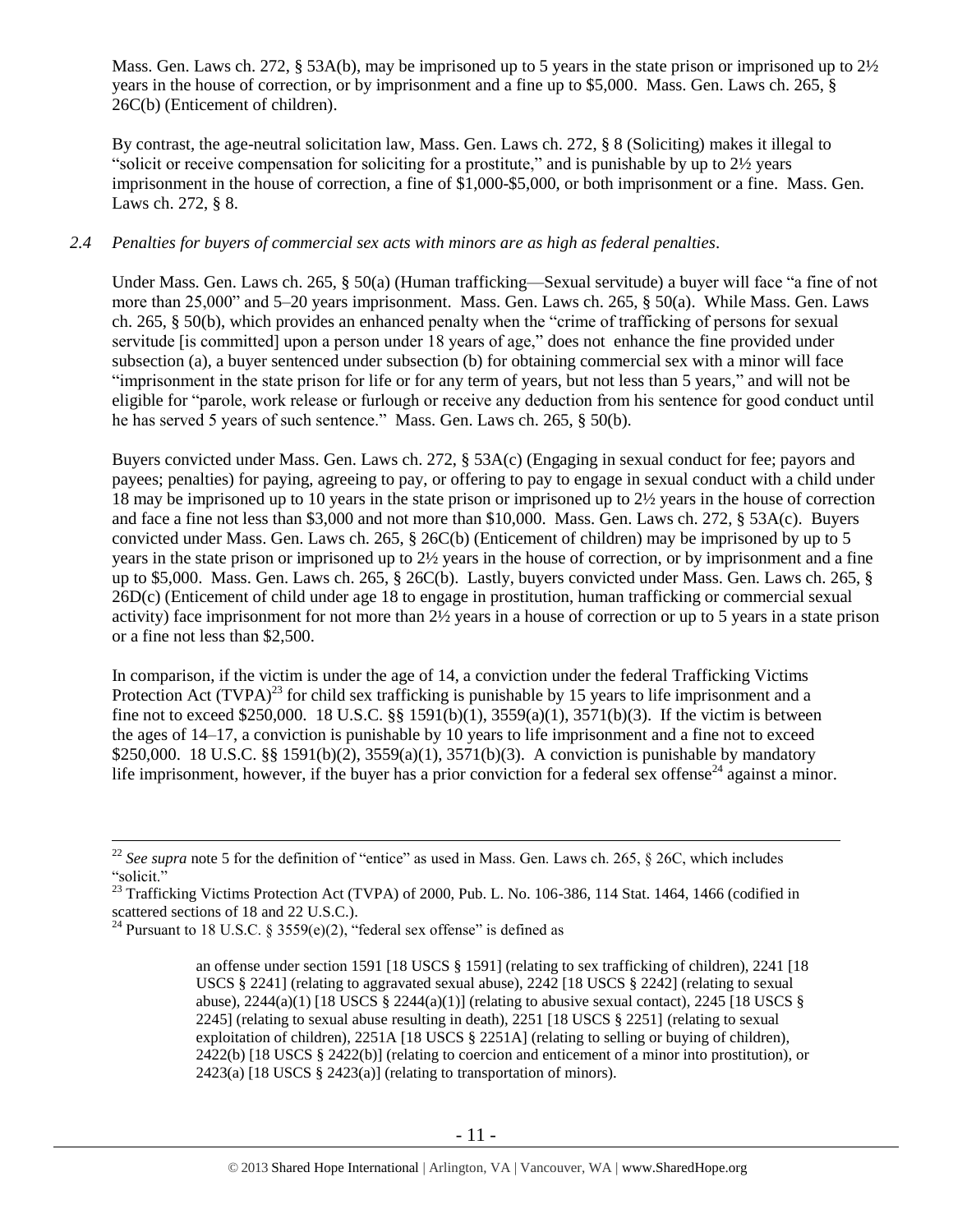18 U.S.C. § 3559(e)(1) To the extent buyers can be prosecuted under other federal CSEC laws,<sup>25</sup> a conviction is punishable by penalties ranging from a fine not to exceed \$250,000 to life imprisonment and a fine not to exceed  $$250,000.<sup>26</sup>$ 

*2.5 Using the Internet to lure, entice, or purchase, or attempt to lure, entice, or purchase commercial sex acts with a minor is a separate crime or results in an enhanced penalty for buyers.*

Massachusetts has a law specifically directed at the use of the Internet to purchase commercial sex acts with a minor. Pursuant to Mass. Gen. Laws ch. 265, § 26D (Enticement of child under age 18 to engage in prostitution, human trafficking or commercial sexual activity),

(a) As used in this section, the term "entice" shall mean to lure, induce, persuade, tempt, incite, solicit, coax or invite.

(b) As used in this section, the term "electronic communication" shall include, but not be limited to, any transfer of signs, signals, writing, images, sounds, data or intelligence of any nature transmitted in whole or in part by a wire, radio, electromagnetic, photo-electronic or photo-optical system.

(c) Whoever, by electronic communication, knowingly entices a child under the age of 18 years, to engage in prostitution in violation of section 50 or section 53A of chapter 272, human trafficking in violation of section 50, 51, 52 or 53 or commercial sexual activity as defined in section 49, or attempts to do so, shall be punished by imprisonment in a house of correction for not more than 2 ½ years or in the state prison for not more than 5 years or by a fine of not less than \$2,500, or by both such fine and imprisonment.

(d) Whoever, after having been convicted of, or adjudicated delinquent by reason of a violation of this section, commits a second or subsequent such violation, shall be punished by imprisonment in the state prison for not less than 5 years and by a fine of not less than \$10,000. Such sentence shall not be reduced to less than 5 years, or suspended, nor shall any person convicted under this subsection be eligible for probation, parole, work release or furlough or receive any deduction from the sentence for good conduct until that person has served 5 years of such sentence.

*2.6 No age mistake defense is permitted for a buyer of commercial sex acts with any minor under 18.*

 $\overline{a}$ 

Neither Mass. Gen. Laws ch. 272, § 53A(c) (Engaging in sexual conduct for fee; payors and payees; penalties) nor Mass. Gen. Laws ch. 265, § 26C (Enticement of children) prohibit a buyer from asserting a defense of age mistake. Mass. Gen. Laws ch. 265, § 50(b) (Human trafficking—Sexual servitude) also does not expressly bar a defense based on mistake of age.

2.6.1 Recommendation: Include a prohibition on asserting an age mistake defense in prosecutions under Mass. Gen. Laws ch. 265, § 50 (Human trafficking—Sexual servitude) and Mass. Gen. Laws ch. 265, § 51 (Human trafficking—Forced services).

<sup>&</sup>lt;sup>25</sup> 18 U.S.C. § 2251A(b) (Selling or buying of children); 18 U.S.C. § 2251(a) (Sexual exploitation of children); 18 U.S.C. § 2423(a) (Transportation of a minor with intent for minor to engage in criminal sexual activity); 18 U.S.C. §  $2422(a)$  (Coercion and enticement); 18 U.S.C. §  $2252(a)(2)$ , (4) (Certain activities relating to material involving the sexual exploitation of minors).

<sup>&</sup>lt;sup>26</sup> 18 U.S.C. § 2251A(b) (conviction punishable by imprisonment for 30 years to life and a fine); 18 U.S.C. § 2251(e) (conviction punishable by imprisonment for 15–30 years and a fine); 18 U.S.C. § 2423(a) (conviction punishable by imprisonment for 10 years to life and a fine); 18 U.S.C. § 2422(a) (conviction punishable by a fine, imprisonment up to 20 years, or both); 18 U.S.C.  $\S$  2252(a)(2), (4) (a conviction under subsection(a)(2) is punishable by imprisonment for 5–20 years and a fine, while a conviction under subsection(a)(4) is punishable by imprisonment up to 10 years, a fine, or both.); *see also* 18 U.S.C § 3559(a)(1) (classifying all of the above listed offenses as felonies); 18 U.S.C. § 3571(b)(3) (providing a fine up to \$250,000 for any felony conviction).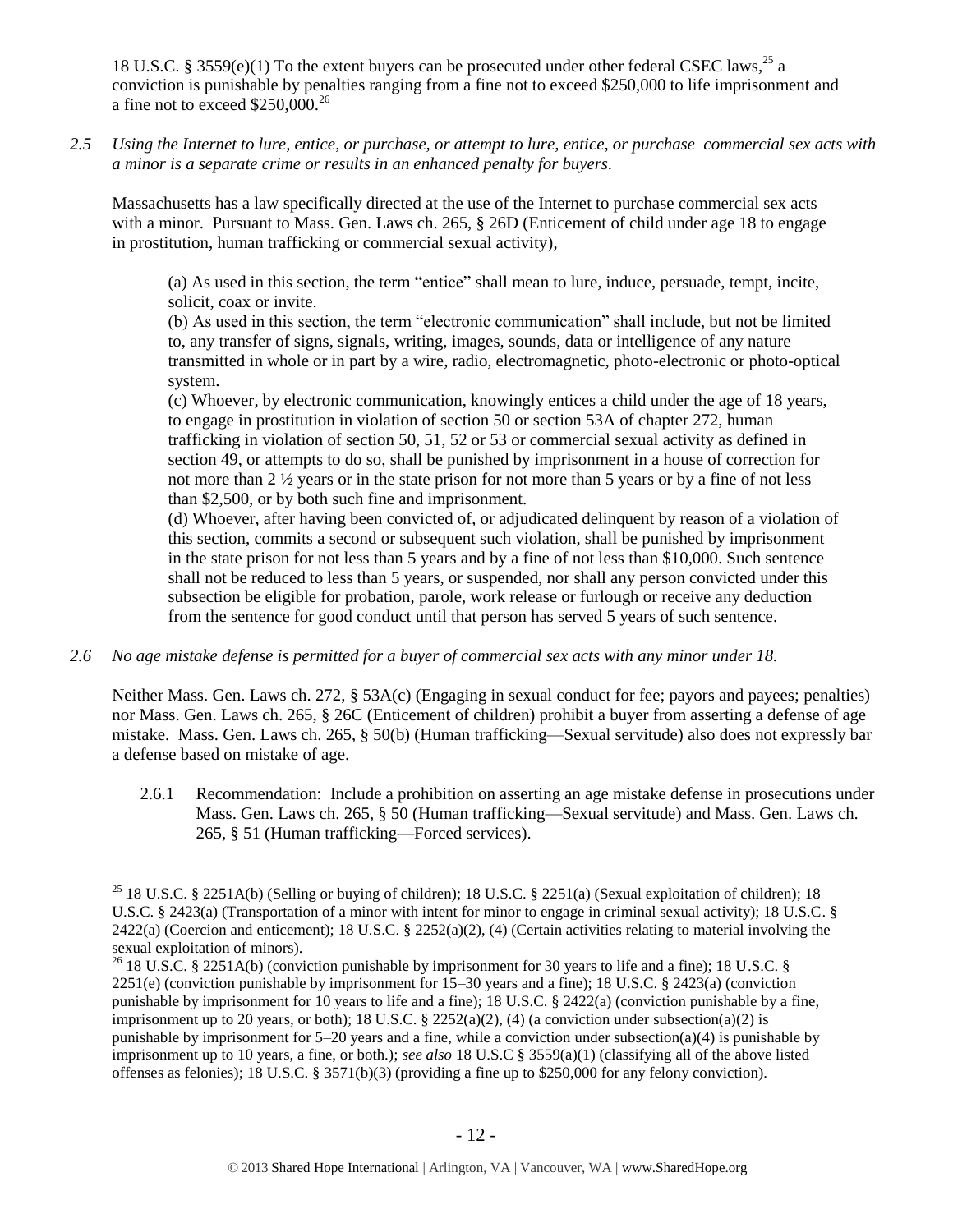## *2.7 Base penalties for buying sex acts with a minor under 18 are sufficiently high and not reduced for older minors.*

Mass. Gen. Laws ch. 265, § 50 (Human trafficking—Sexual servitude) and Mass. Gen. Laws ch. 265, § 51 (Human trafficking—Forced services) do not stagger penalties and apply to all minors under 18.

Massachusettes CSEC law likewise does not stagger penalties. Mass. Gen. Laws ch. 272, § 53A(c) (Engaging in sexual conduct for fee; payors and payees; penalties) states,

> Whoever pays, agrees to pay or offers to pay any person with the intent to engage in sexual conduct with a child under the age of 18, or whoever is paid, agrees to pay or agrees that a third person be paid in return for aiding a person who intends to engage in sexual conduct with a child under the age of 18, shall be punished by imprisonment in the state prison for not more than 10 years, or in the house of correction for not more than 2 and one-half years and by a fine of not less than \$3,000 and not more than \$10,000, or by both such imprisonment and fine, whether such sexual conduct occurs or not; provided, however, that a prosecution commenced under this section shall not be continued without a finding or placed on file.

## *2.8 Financial penalties for buyers of commercial sex acts with minors are sufficiently high to make it difficult for buyers to hide the crime.*

A buyer of commercial sex with a minor convicted under Mass. Gen. Laws ch. 265, § 50(a) (Human trafficking—Sexual servitude) will face "a fine of not more than 25,000" Buyers convicted of violating Mass. Gen. Laws ch. 265, § 26C(b) (Enticement of children) may be required to pay a fine up to \$5,000, while those convicted under Mass. Gen. Laws ch. 272, § 53A(a) (Engaging in sexual conduct for fee; payors and payees; penalties), where the victim is 18 years of age or older may be required to pay a fine up to \$500. However, buyers convicted under Mass. Gen. Laws ch. 272, § 53A(c), criminalizing the purchase of commercial sex acts with a minor 18 and younger, are required to pay a fine not less than \$3,000 and not more than \$10,000. Mass. Gen. Laws ch. 272, § 53A(c).

Buyers also may be required to make restitution. Mass. Gen. Laws ch. 258B, § 3(o), (u) (Rights of victims and witnesses of crime) states that victims of crime shall have the right "to request that restitution be an element of the final disposition of a case and to obtain assistance from the prosecutor in the documentation of the victim's losses" and "to be informed that the victim may have a right to pursue a civil action for damages relating to the crime, regardless of whether the court has ordered the defendant to make restitution to the victim."

If convicted of human trafficking or trafficking for sexual servitude, buyers are subject to mandatory asset forfeiture. Pursuant to Mass. Gen. Laws ch. 265, § 55 "[a]ll monies furnished or intended to be furnished by any person in exchange for forced labor or services or sexual servitude, and all monies used or intended to be used to facilitate any violation of section 50 or 51 shall be subject to forfeiture. . ." These monies "shall be made available by the court to any victim ordered restitution by the court pursuant to section 3 of chapter 258B." Mass. Gen. Laws ch. 265, §55.

Additionally, pursuant to Mass. Gen. Laws ch. 265, § 56 (Human trafficking—Property subject to forfeiture),

(a) The following property shall be subject to forfeiture to the commonwealth and all property rights therein shall be in the commonwealth:

(i) all conveyances, including aircraft, vehicles or vessels used, or intended for use, to transport, conceal or otherwise facilitate a violation of section 50 [Human trafficking—Sexual servitude] or 51 [Human trafficking—Forced services];

(ii) all books, records and research, including microfilm, tapes and data which are used, or intended for use, in violation of section 50 [Human trafficking—Sexual servitude] or 51 [Human trafficking— Forced services];*;*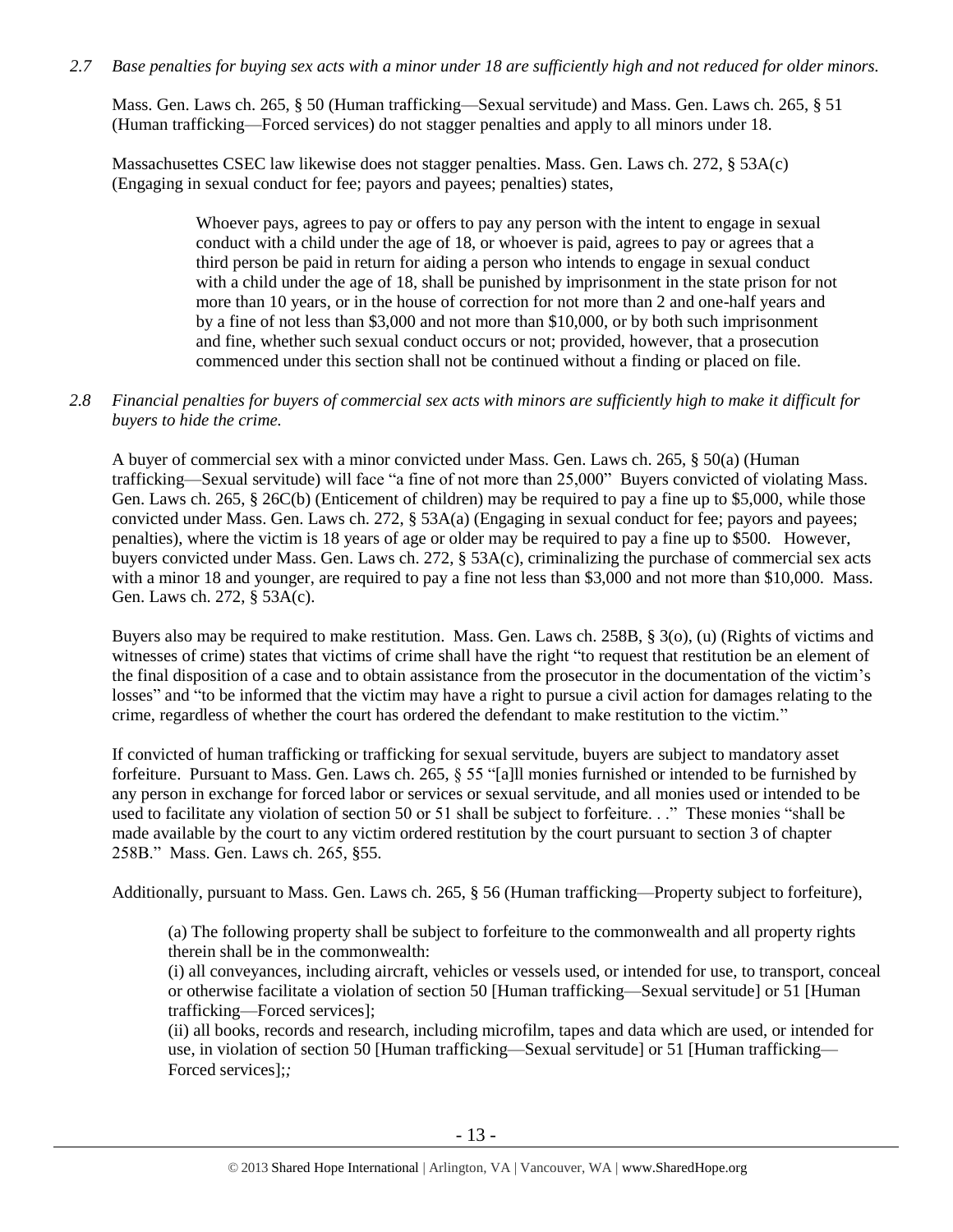(iii) all negotiable instruments, securities or other things of value furnished or intended to be furnished by any person in exchange for forced labor or services or sexual servitude, all proceeds traceable to such an exchange, including real estate and any other thing of value, and all negotiable instruments and securities used or intended to be used to facilitate any violation of section 50 [Human trafficking— Sexual servitude] or 51 [Human trafficking—Forced services]; and

(iv) all real property, including any right, title and interest in the whole of any lot or tract of land and any appurtenances or improvements thereto, which is used in any manner or part to commit or to facilitate any violation of section 50 [Human trafficking—Sexual servitude] or 51 [Human trafficking— Forced services].

. . .

(ii) no conveyance shall be forfeited by reason of any act or omission established by the owner thereof to have been committed or omitted by any person other than such owner while such conveyance was unlawfully in the possession of a person other than the owner in violation of the criminal laws of the United States, of the commonwealth or of any state; and

(iii) no conveyance or real property shall be subject to forfeiture unless the owner thereof knew or should have known that such conveyance or real property was used in violation of section 50 [Human trafficking—Sexual servitude] or 51 [Human trafficking—Forced services].

<span id="page-13-0"></span>. . . .

 $\overline{a}$ 

Seizure of forfeitable property is governed by Mass. Gen. Laws ch. 265, §56(g), which states, "During the pendency of the proceedings, the court may issue at the request of the commonwealth ex parte any preliminary order or process as is necessary to seize or secure the property for which forfeiture is sought and to provide for its custody." The final order of the court shall be deposited into the Victims of Human Trafficking Trust Fund<sup>27</sup> established in section 66A of chapter 10. Mass. Gen. Laws ch. 265, §56(e).

*2.9 Buying and possessing child pornography carries penalties as high as similar federal offenses.*

The buying and possessing of child pornography is illegal under Mass. Gen. Laws ch. 272, § 29C (Child pornography—purchase or possession). Specifically, Mass. Gen. Laws ch. 272, § 29C makes it illegal when a person,

[K]nowingly purchases or possesses a negative, slide, book, magazine, film, videotape, photograph or other similar visual reproduction, or depiction by computer of any child whom the person knows or reasonably should know to be under the age of 18 years of age and such child is:

(i) actually or by simulation engaged in any act of sexual intercourse with any person or animal; (ii) actually or by simulation engaged in any act of sexual contact involving the sex organs of the child and the mouth, anus or sex organs of the child and the sex organs of another person or animal; (iii) actually or by simulation engaged in any act of masturbation;

(iv) actually or by simulation portrayed as being the object of, or otherwise engaged in, any act of

<sup>&</sup>lt;sup>27</sup> Pursuant to Mass. Gen. Laws ch. 10,  $\frac{1}{66A}$  (Victims of human trafficking trust fund), "[t]here shall be established and set up on the books of the commonwealth a separate fund to be known as the Victims of Human Trafficking Trust Fund. The fund shall consist of proceeds of assets seized and forfeited pursuant to sections 55 and 56 of chapter 265 and fines and assessments collected pursuant to sections 50, 51 and 54 of said chapter 265, together with any interest or earnings accrued on such monies through investment or deposit. The state treasurer shall be the custodian of the fund and shall receive, deposit and invest all monies transmitted to him under this section in accordance with sections 34 and 38 of chapter 29 in such a manner as to secure the highest rate of return available consistent with the safety of the fund, and shall credit interest and earnings on the trust fund corpus to the trust fund. The state treasurer shall transfer funds from the income and receipts of the fund to the victim and witness assistance board, as established in section 4 of chapter 258B, from time to time, at the request of the board. The board shall award and administer grants from the fund, without further appropriation, to public, private non-profit or community-based programs in the commonwealth to provide services to victims of offenses under said sections 50 and 51 of said chapter 265."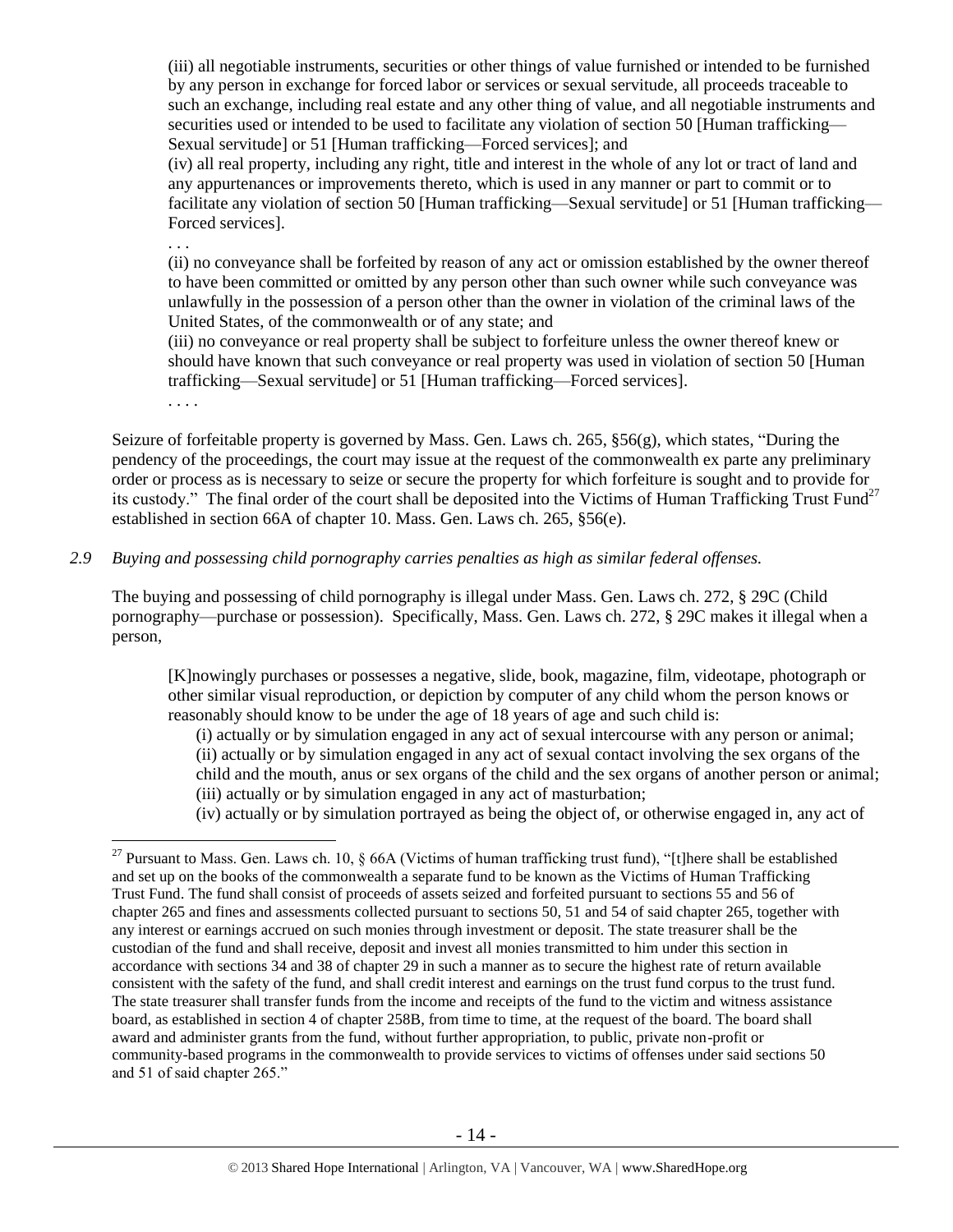lewd fondling, touching, or caressing involving another person or animal; (v) actually or by simulation engaged in any act of excretion or urination within a sexual context; (vi) actually or by simulation portrayed or depicted as bound, fettered, or subject to sadistic, masochistic, or sadomasochistic abuse in any sexual context; or

(vii) depicted or portrayed in any pose, posture or setting involving a lewd exhibition of the unclothed genitals, pubic area, buttocks or, if such person is female, a fully or partially developed breast of the child; with knowledge of the nature or content thereof . . . .

. . . .

 $\overline{a}$ 

An offender's first conviction under Mass. Gen. Laws ch. 272, § 29C is punishable by imprisonment up to 5 years in the state prison or imprisonment up to 2½ years in a jail or house of correction or a fine of \$1,000– \$10,000, or both imprisonment and a fine. Mass. Gen. Laws ch. 272, § 29C. Upon conviction of a second violation, a convicted offender may receive imprisonment not less than 5 years or a fine of \$5,000–\$20,000, or both imprisonment and a fine, while any subsequent convictions are punishable by imprisonment not less than 10 years or a fine of \$10,000–\$30,000, or both imprisonment and a fine. Mass. Gen. Laws ch. 272, § 29C(vii).

In comparison, a federal conviction for possession of child pornography<sup>28</sup> is generally punishable by imprisonment for 5–20 years and a fine not to exceed \$250,000.<sup>29</sup> Subsequent convictions, however, are punishable by imprisonment up to 40 years and a fine not to exceed \$250,000.<sup>30</sup>

- 2.9.1 Recommendation: Amend Mass. Gen. Laws ch. 272, § 29C (Child pornography—purchase or possession) to increase the penalty to align with federal penalties.
- *2.10 Convicted buyers of commercial sex acts with minors and child pornography are required to register as sex offenders.*

Buyers convicted of Mass. Gen. Laws ch. 265, § 26C (Enticement of children), ch. 265, § 26D (Enticement of child under age 18 to engage in prostitution, human trafficking or commercial sexual activity), ch. 265, § 50 (Trafficking of persons for sexual servitude) and ch. 265, § 52 (Subsequent violations of Sec. 50 or 51; penalties; evidence of prior adjudication or conviction) are required to register as sex offenders; however, those convicted under Mass. Gen. Laws ch. 272, § 53A(b) (Engaging in sexual conduct for fee; payors and payees; penalties) and Mass. Gen. Laws ch. 272, § 8 (Soliciting) are not required to register. Mass. Gen. Laws ch. 6, §§ 178C, 178D. Pursuant to Mass. Gen. Laws ch. 6, § 178D (Establishment and maintenance of sex offender registry), the sex offender registry board is required to "establish and maintain a central computerized registry of all sex offenders required to register pursuant to section 178C [Definitions] to 178P [Police officer's

<sup>&</sup>lt;sup>28</sup> 18 U.S.C. §§ 2252(a)(2), (a)(4) (Certain activities relating to material involving the sexual exploitation of minors),  $2252A(a)(2)$ –(3) (Certain activities relating to material constituting or containing child pornography), 1466A(a), (b) (Obscene visual representations of the sexual abuse of children).

<sup>&</sup>lt;sup>29</sup> 18 U.S.C. §§ 2252(b) (stating that a conviction under subsection (a)(2) is punishable by imprisonment for 5–20 years and a fine, while a conviction under subsection (a)(4) is punishable by imprisonment up to 10 years, a fine, or both), 2252A(b)(1) (a conviction is punishable by imprisonment for 5–20 years and a fine), 1466A(a), (b) (stating that a conviction under subsection (a) is "subject to the penalties provided in section  $2252A(b)(1)$ ," imprisonment for 5–20 years and a fine, while a conviction under subsection (b) is "subject to the penalties provided in section 2252A(b)(2)," imprisonment up to 10 years, a fine, or both); *see also* 18 U.S.C §§ 3559(a)(1) (classifying all of the above listed offenses as felonies), 3571(b)(3) (providing a fine up to \$250,000 for any felony conviction).  $30$  18 U.S.C. §§ 2252(b) (stating if a person has a prior conviction under subsection (a)(2), or a list of other statutes, a conviction is punishable by a fine and imprisonment for 15–40 years, but if a person has a prior conviction under subsection (a)(4), or a list of other statutes, a conviction is punishable by a fine and imprisonment for  $10-20$  years),  $2252A(b)(1)$  (stating if a person has a prior conviction under subsection (a)(2), (a)(3), or a list of other statutes, a conviction is punishable by a fine and imprisonment for  $15-40$  years),  $1466A(a)$ , (b) (stating that the penalty scheme for section 2252A(b) applies); *see also* 18 U.S.C §§ 3559(a)(1) (classifying all of the above listed offenses as felonies), 3571(b)(3) (providing a fine up to \$250,000 for any felony conviction).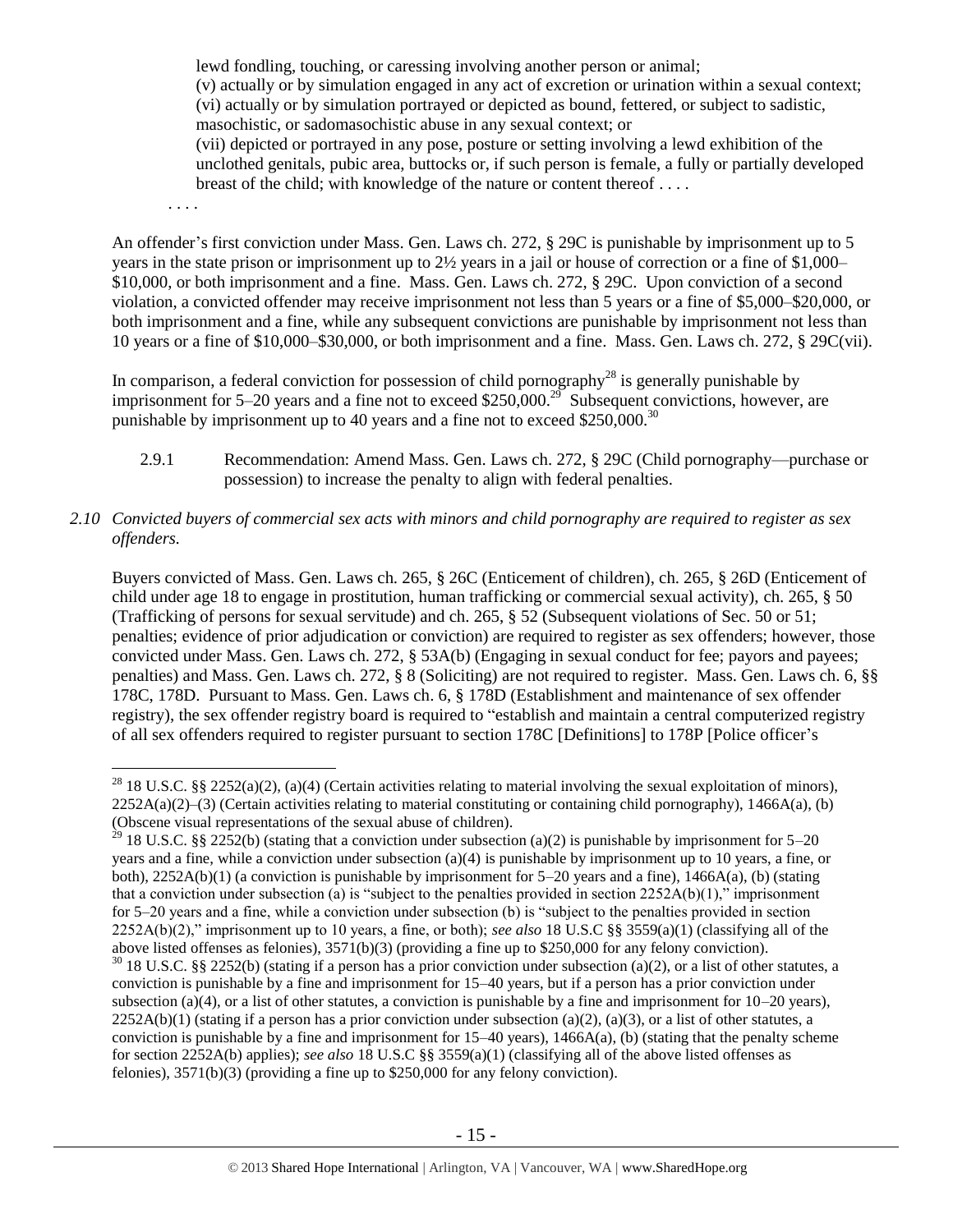authority to arrest for sex offender's failure to comply with registration requirements], inclusive, known as the sex offender registry." Mass. Gen. Laws ch. 6, § 178C (Definitions) defines "sex offender" in part as "a person ... who has been convicted of a sex offense ...." "Sex offense" is defined in Mass. Gen. Laws ch. 6, § 178C (Definitions) in relevant part as

an indecent assault and battery on a child under 14 under section 13B of chapter 265; aggravated indecent assault and battery on a child under the age of 14 under section 13B1/2 of said chapter 265; a repeat offense under section 13B 3/4 of said chapter 265; . . . indecent assault and battery on a person age 14 or over under section 13H of said chapter 265; . . . rape and abuse of a child under section 23 of said chapter 265; aggravated rape and abuse of a child under section 23A of said chapter 265; a repeat offense under section 23B of said chapter 265 [Rape and abuse of child—previous youthful offender]; . . . enticing a child under the age of 16 for the purposes of committing a crime under section 26C of said chapter 265; enticing a child under 18 via electronic communication to engage in prostitution, human trafficking or commercial sexual activity under section 26D of said chapter 265; trafficking of persons for sexual servitude under section 50 of said chapter 265; a second or subsequent violation of human trafficking for sexual servitude under section 52 of chapter 265,. . . dissemination of visual material of a child in a state of nudity or sexual conduct under section 29B of said chapter 272; possession of child pornography under section 29C of said chapter 272; unnatural and lascivious acts with a child under 16 under section 35A of said chapter 272 [Child pornography—dissemination];  $\dots$ <sup>31</sup>

Additionally, the definitions of "sex offense involving a child" and "sexually violent offense" under Mass. Gen. Laws ch. 6, § 178C include,

enticing a child under 18 via electronic communication to engage in prostitution, human trafficking or commercial sexual activity under section 26D of said chapter 265; trafficking of persons for sexual servitude under section 50 of said chapter 265; a second or subsequent violation of human trafficking for sexual servitude under section 52 of chapter 265 . . . .

 $31$  Mass. Gen. Laws ch. 6,  $\S$  178C (Definitions) contains a definition for "sex offense involving a child," and the offenses listed as a "sex offense involving a child" are all also listed as "sex offenses."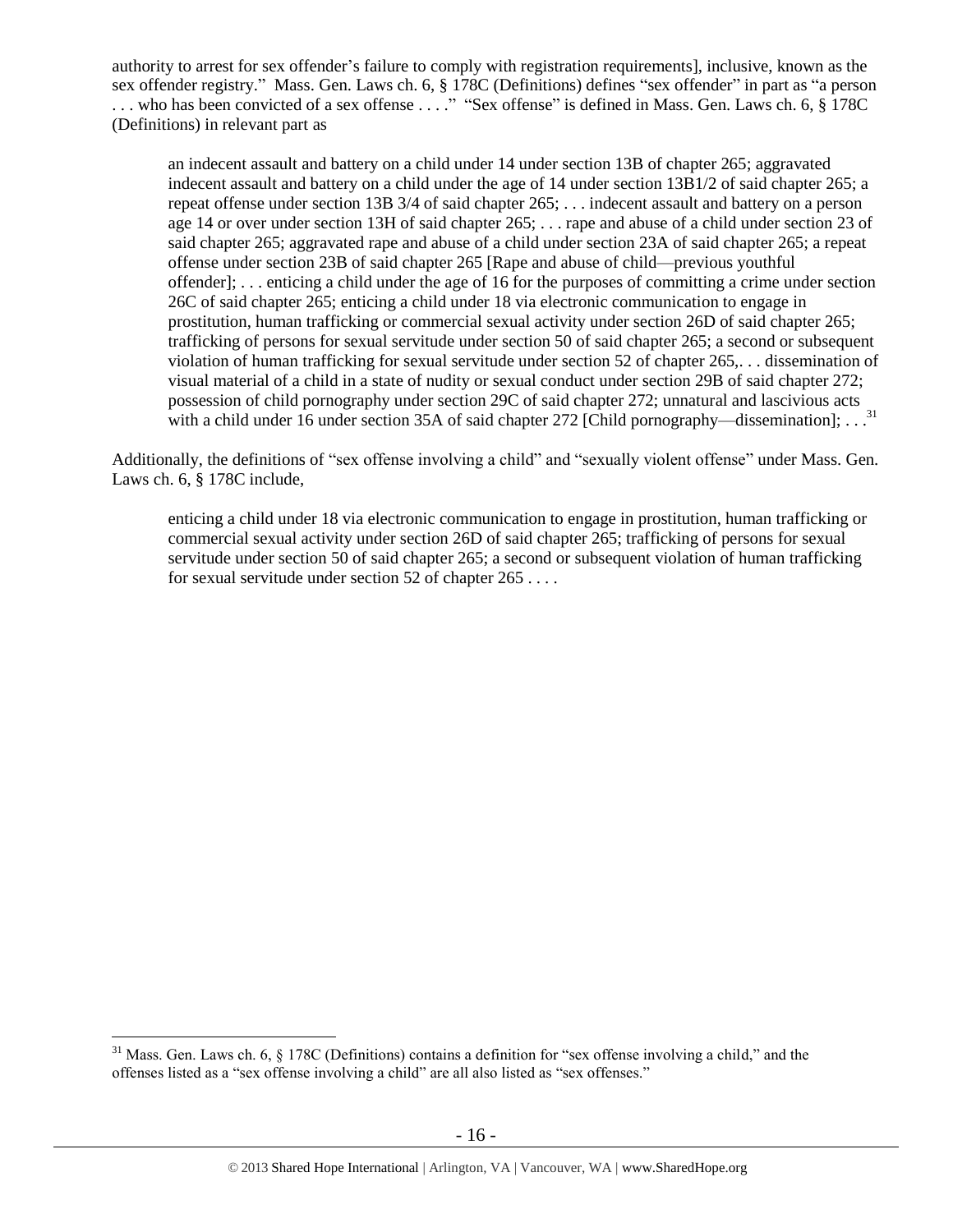#### **FRAMEWORK ISSUE 3: CRIMINAL PROVISIONS FOR TRAFFICKERS**

#### *Legal Components:*

- *3.1 Penalties for trafficking a child for sexual exploitation are as high as federal penalties.*
- *3.2 Creating and distributing child pornography carries penalties as high as similar federal offenses.*
- *3.3 Using the Internet to lure, entice, recruit, or sell commercial sex acts with a minor is a separate crime or results in an enhanced penalty for traffickers.*
- *3.4 Financial penalties for traffickers, including asset forfeiture, are sufficiently high.*
- *3.5 Convicted traffickers are required to register as sex offenders.*
- *3.6 Laws relating to termination of parental rights for certain offenses include sex trafficking or commercial sexual exploitation of children (CSEC) offenses in order to remove the children of traffickers from their control and potential exploitation.*

*\_\_\_\_\_\_\_\_\_\_\_\_\_\_\_\_\_\_\_\_\_\_\_\_\_\_\_\_\_\_\_\_\_\_\_\_\_\_\_\_\_\_\_\_\_\_\_\_\_\_\_\_\_\_\_\_\_\_\_\_\_\_\_\_\_\_\_\_\_\_\_\_\_\_\_\_\_\_\_\_\_\_\_\_\_\_\_\_\_\_\_\_\_\_*

#### *Legal Analysis:*

<span id="page-16-1"></span> $\overline{a}$ 

*3.1 Penalties for trafficking a child for sexual exploitation are as high as federal penalties.*

A conviction under Mass. Gen. Laws ch. 265, § 50(a) (Human trafficking – Sexual servitude) shall result in:

<span id="page-16-0"></span>imprisonment in the state prison for not less than 5 years but not more than 20 years and by a fine of not more than \$25,000.<sup>32</sup> Such sentence shall not be reduced to less than 5 years, or suspended, nor shall any person convicted under this section be eligible for probation, parole, work release or furlough or receive any deduction from his sentence for good conduct until he shall have served 5 years of such sentence.

Additionally, a person convicted under Mass. Gen. Laws ch. 265, § 50(b) when committed against a person under 18 years of age

shall be punished by imprisonment in the state prison for life or for any term of years, but not less than 5 years. No person convicted under this subsection shall be eligible for probation, parole, work release or furlough or receive any deduction from his sentence for good conduct until he shall have served 5 years of such sentence.

Traffickers may also be prosecuted under several of Massachusetts's CSEC laws. Traffickers convicted under Mass. Gen. Laws ch. 272, § 2<sup>33</sup> (Abduction of persons for the purpose of prostitution or unlawful sexual intercourse), which is punishable by imprisonment up to 3 years in the state prison or imprisonment by 1 year in jail, a fine of up to \$1,000, or both imprisonment and a fine. Mass. Gen. Laws ch. 272,  $\hat{\S}$  4A<sup>34</sup> (Promoting child prostitution; mandatory sentence) is punishable by imprisonment for 3–5 years in the state prison and a fine of \$5,000. 35 Mass. Gen. Laws ch. 272, § 4A.

 $32$  Pursuant to Mass. Gen. Laws ch. 265, § 54 (Transmittal of fines to state treasurer), "The court shall transmit fines collected pursuant to sections 50 and 51 to the state treasurer. The treasurer shall deposit such fines into the Victims of Human Trafficking Trust Fund established in section 66A of chapter 10."

<sup>33</sup> *See supra* Section 1.2 for substantive provisions of Mass. Gen. Laws ch. 272, § 2.

<sup>&</sup>lt;sup>34</sup> See supra Section 1.2 for substantive provisions of Mass. Gen. Laws ch. 272, § 4A.

<sup>&</sup>lt;sup>35</sup> The imprisonment "shall not be reduced to less than three years, nor suspended, nor shall any person convicted under this section be eligible for probation, parole or furlough or receive any deduction from his sentence for good conduct or otherwise until he shall have served three years of such sentence." Mass. Gen. Laws ch. 272, § 4A.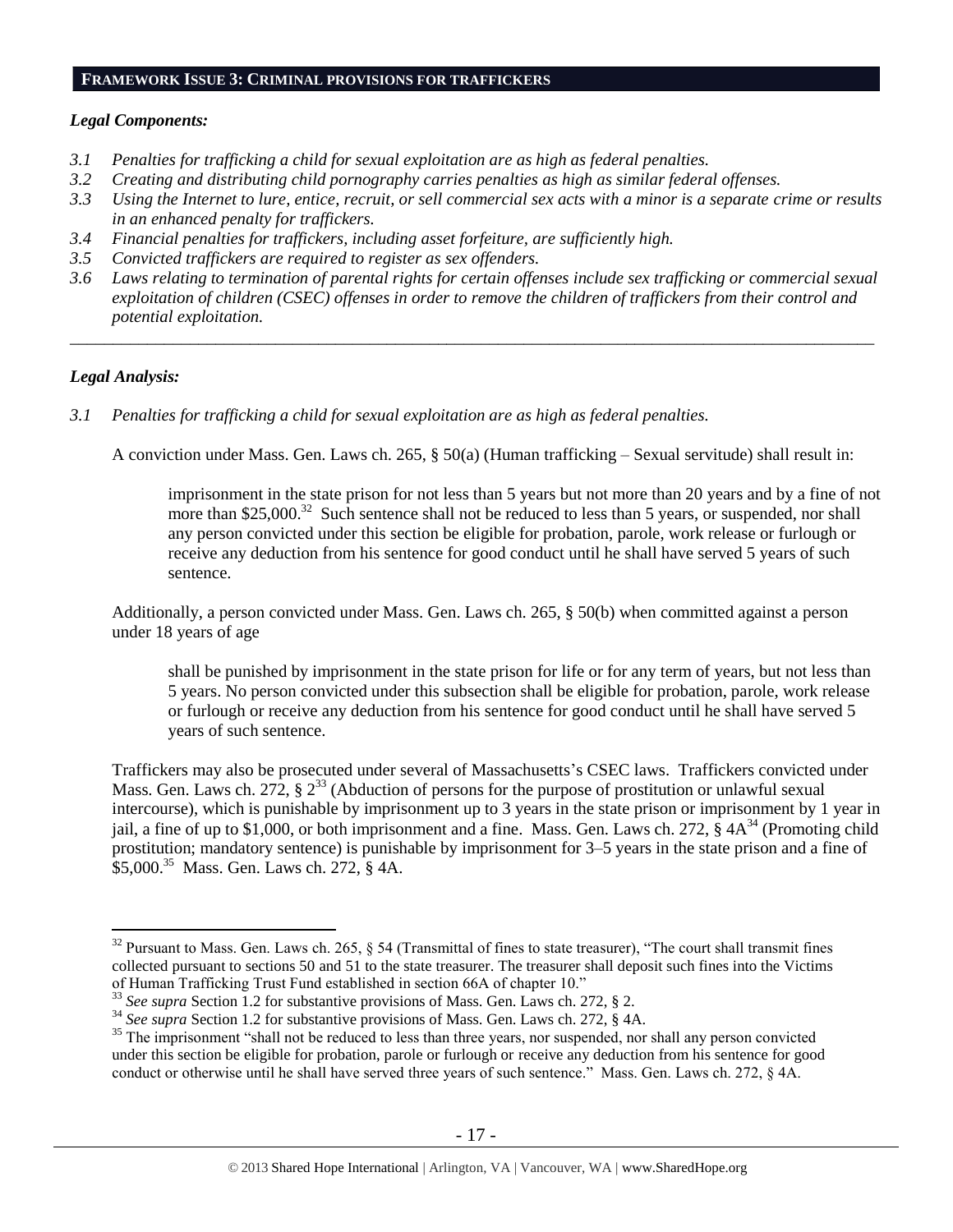Traffickers may be prosecuted under Mass. Gen. Laws ch. 272, § 53A(c) (Engaging in sexual conduct for fee; payors and payees; penalties) if the trafficker was "paid . . . in return for aiding a person who intends to engage in sexual conduct with a child under the age of 18." Mass. Gen. Laws ch. 272, § 53A(c) is punishable by up to 10 years imprisonment in the state prison or in the house of correction for not more than 2 ½ years and by a \$3,000—10,000 fine.

Traffickers also may be prosecuted under Mass. Gen. Laws ch. 265, § 26C(b) (Enticement of children) to the extent that the trafficker "entices a child under the age of 16, or someone he believes to be a child under the age of 16, to enter, exit or remain within any vehicle, dwelling, building, or other outdoor space with the intent that he or another person will violate . . . [Mass. Gen. Laws ch. 272] section 4A [Promoting child prostitution; mandatory sentence] . . . 29A [Child pornography–enticement, solicitation, employment of children], 29B [Child pornography–dissemination], 29C [Child pornography–purchase or possession], 35A [Obscene material/acts–acts with child under sixteen] . . . or 53A [Engaging in sexual conduct for fee; payors and payees; penalties] of chapter 272, or any offense that has as an element the use or attempted use of force . . . ." A trafficker convicted of Mass. Gen. Laws ch. 265, § 26C (Enticement of children) may be imprisoned up to 5 years in the state prison or imprisoned up to 2½ years in the house of correction, or by imprisonment and a fine up to \$5,000.

Mass. Gen. Laws ch. 272  $\S$  4B<sup>36</sup> (Deriving support from child prostitution; mandatory sentence) may also be used to prosecute traffickers and a conviction is punishable by imprisonment for at least 5 years in the state prison and a fine of \$5,000.<sup>37</sup> Mass. Gen. Laws ch. 272 § 4B. Traffickers who are "paid in return for aiding a person who intends to engage in sexual conduct with a child under the age of 18" may be convicted under Mass. Gen. Laws ch. 272,  $\S 53A(c)^{38}$  (Engaging in sexual conduct for fee; payors and payees; penalties), which is punishable by imprisonment up to 10 years in the state prison or imprisonment up to 2½ years in the house of correction and a fine of \$3,000—\$10,000. Mass. Gen. Laws ch. 272, § 53A(b). Lastly, convictions under Mass. Gen. Laws ch. 272, § 29A(b)<sup>39</sup> (Child pornography—enticement, solicitation, employment of children) are punishable by imprisonment for 10–20 years in the state prison, by a fine of \$10,000–\$50,000, or by both such fine and imprisonment. Mass. Gen. Laws ch. 272, § 29A(a), (b).

Lastly, a trafficker could be prosecuted under Mass. Gen. Laws ch. 265, § 26D (Enticement of child under age 18 to engage in prostitution, human trafficking or commercial sexual activity), which is punishable by "imprisonment in a house of correction for not more than 2 1/2 years or in the state prison for not more than 5 years or by a fine of not less than \$2,500, or by both such fine and imprisonment," and "a second or subsequent . . . [offense] shall be punished by imprisonment in the state prison for not less than 5 years and by a fine of not less than \$10,000. Such sentence shall not be reduced to less than 5 years, or suspended, nor shall any person convicted under this subsection be eligible for probation, parole, work release or furlough or receive any deduction from the sentence for good conduct until that person has served 5 years of such sentence."In comparison, if the victim is under the age of 14, a conviction under the Trafficking Victims Protection Act  $(TVPA)^{40}$  for child sex trafficking is punishable by 15 years to life imprisonment and a fine not to exceed \$250,000. 18 U.S.C. §§ 1591(b)(1), 3559(a)(1), 3571(b)(3). If the victim is between the ages of 14–17, a conviction is punishable by 10 years to life imprisonment and a fine not to exceed \$250,000. 18 U.S.C. §§

<sup>36</sup> *See supra* Section 1.2 for substantive provisions of Mass. Gen. Laws ch. 272, § 4B.

 $37$  The imprisonment "shall not be reduced to less than five years, nor suspended, nor shall any person convicted under this section be eligible for probation, parole or furlough or receive any deduction from his sentence for good conduct or otherwise until he shall have served five years of such sentence." Mass. Gen. Laws ch. 272 § 4B <sup>38</sup> *See supra* Section 1.2 for substantive provisions of Mass. Gen. Laws ch. 272, § 53A.

<sup>&</sup>lt;sup>39</sup> See supra Section 1.2 for the substantive provisions of Mass. Gen. Laws ch. 272, § 29A.

<sup>&</sup>lt;sup>40</sup> Trafficking Victims Protection Act (TVPA) of 2000, Pub. L. No. 106-386, 114 Stat. 1464, 1466 (codified in scattered sections of 18 and 22 U.S.C.).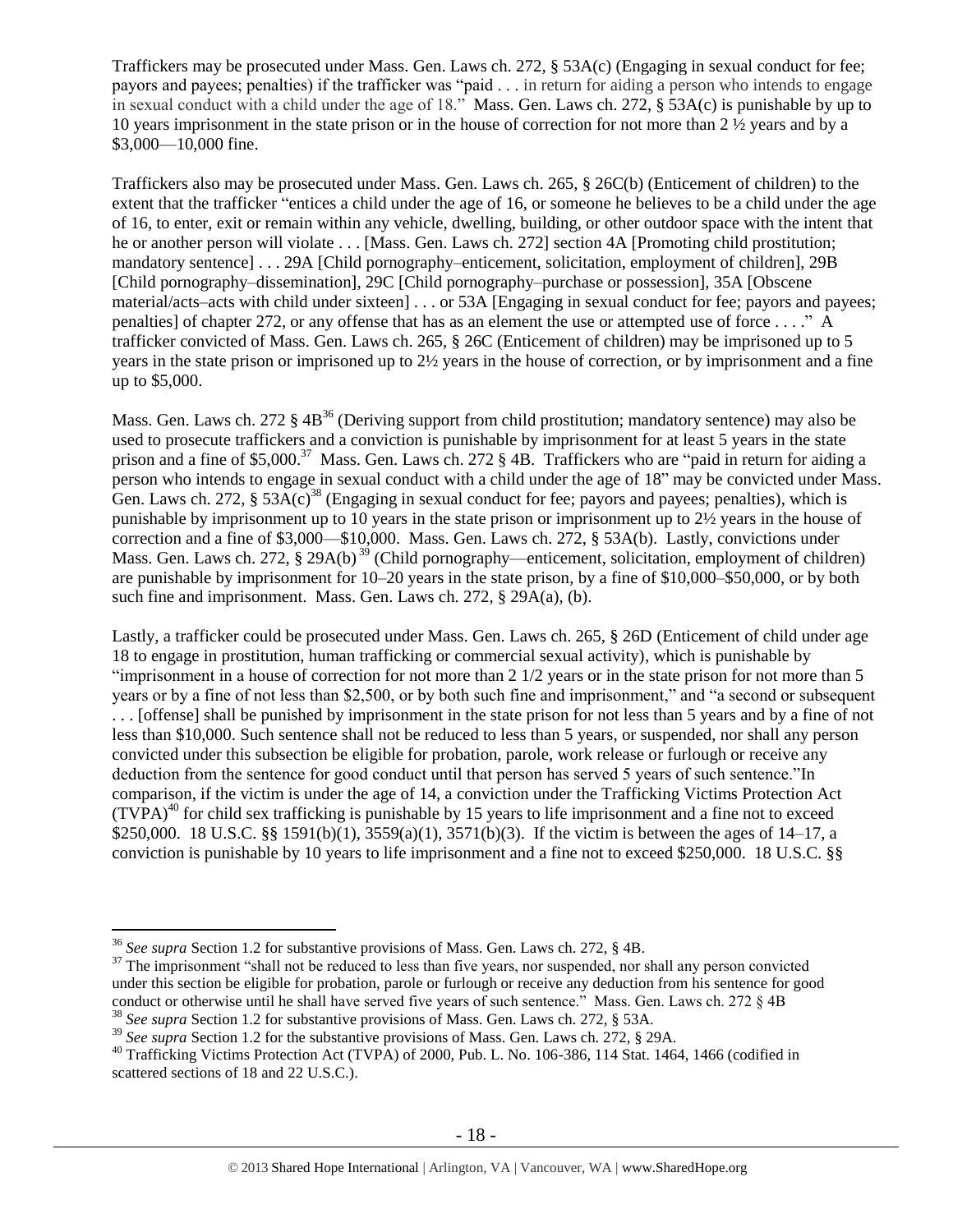1591(b)(2), 3559(a)(1), 3571(b)(3). A conviction is punishable by mandatory life imprisonment, however, if the trafficker has a prior conviction for a federal sex offense<sup>41</sup> against a minor.

# *3.2 Creating and distributing child pornography carries penalties as high as similar federal offenses*.

Massachusetts law criminalizes both the creation and distribution of child pornography. The creation of child pornography is illegal under Mass. Gen. Laws ch. 272, § 29A(a), (b) (Child pornography—enticement, solicitation, employment of children), which states,

(a) Whoever, either with knowledge that a person is a child under eighteen years of age or while in possession of such facts that he should have reason to know that such person is a child under eighteen years of age, and with lascivious intent, hires, coerces, solicits or entices, employs, procures, uses, causes, encourages, or knowingly permits such child to pose or be exhibited in a state of nudity, for the purpose of representation or reproduction in any visual material . . . .

(b) Whoever, either with knowledge that a person is a child under eighteen years of age or while in possession of such facts that he should have reason to know that such person is a child under eighteen years of age, hires, coerces, solicits or entices, employs, procures, uses, causes, encourages, or knowingly permits such child to participate or engage in any act that depicts, describes, or represents sexual conduct for the purpose of representation or reproduction in any visual material, or to engage in any live performance involving sexual conduct . . . .

Convictions under Gen. Laws ch. 272, § 29A(a), (b) are punishable by imprisonment for 10–20 years or a fine of \$10,000–\$50,000, or by both imprisonment and a fine. Mass. Gen. Laws ch. 272, § 29A(a), (b).

The dissemination of child pornography is illegal under Mass. Gen. Laws ch. 272, § 29B (Child pornography dissemination), which states,

(a) Whoever, with lascivious intent, disseminates any visual material that contains a representation or reproduction of any posture or exhibition in a state of nudity involving the use of a child who is under eighteen years of age, knowing the contents of such visual material or having sufficient facts in his possession to have knowledge of the contents thereof, or has in his possession any such visual material knowing the contents or having sufficient facts in his possession to have knowledge of the contents thereof, with the intent to disseminate the same, shall be punished . . . .

(b) Whoever with lascivious intent disseminates any visual material that contains a representation or reproduction of any act that depicts, describes, or represents sexual conduct participated or engaged in by a child who is under eighteen years of age, knowing the contents of such visual material or having sufficient facts in his possession to have knowledge of the contents thereof, or whoever has in his possession any such visual material knowing the contents or having sufficient facts in his possession to have knowledge of the contents thereof, with the intent to disseminate the same, shall be punished . . . .

Convictions under Mass. Gen. Laws ch. 272, § 29B(a), (b) are punishable by imprisonment for 10–20 years or a fine the greater of \$10,000–\$50,000 or 3 times "the monetary value of any economic gain derived from said dissemination," or by both imprisonment and a fine. Mass. Gen. Laws ch. 272, § 29B(a), (b).

In comparison, if the victim is under the age of 14, a conviction under the TVPA for child sex trafficking is punishable by 15 years to life imprisonment and a fine not to exceed \$250,000. 18 U.S.C. §§ 1591(b)(1),  $3559(a)(1)$ ,  $3571(b)(3)$ . If the victim is between the ages of  $14-17$ , a conviction is punishable by 10 years to life imprisonment and a fine not to exceed \$250,000. 18 U.S.C. §§ 1591(b)(2), 3559(a)(1), 3571(b)(3). A conviction is punishable by mandatory life imprisonment, however, if the trafficker has a prior conviction for a

<sup>41</sup> *See supra* note [24.](#page-10-0)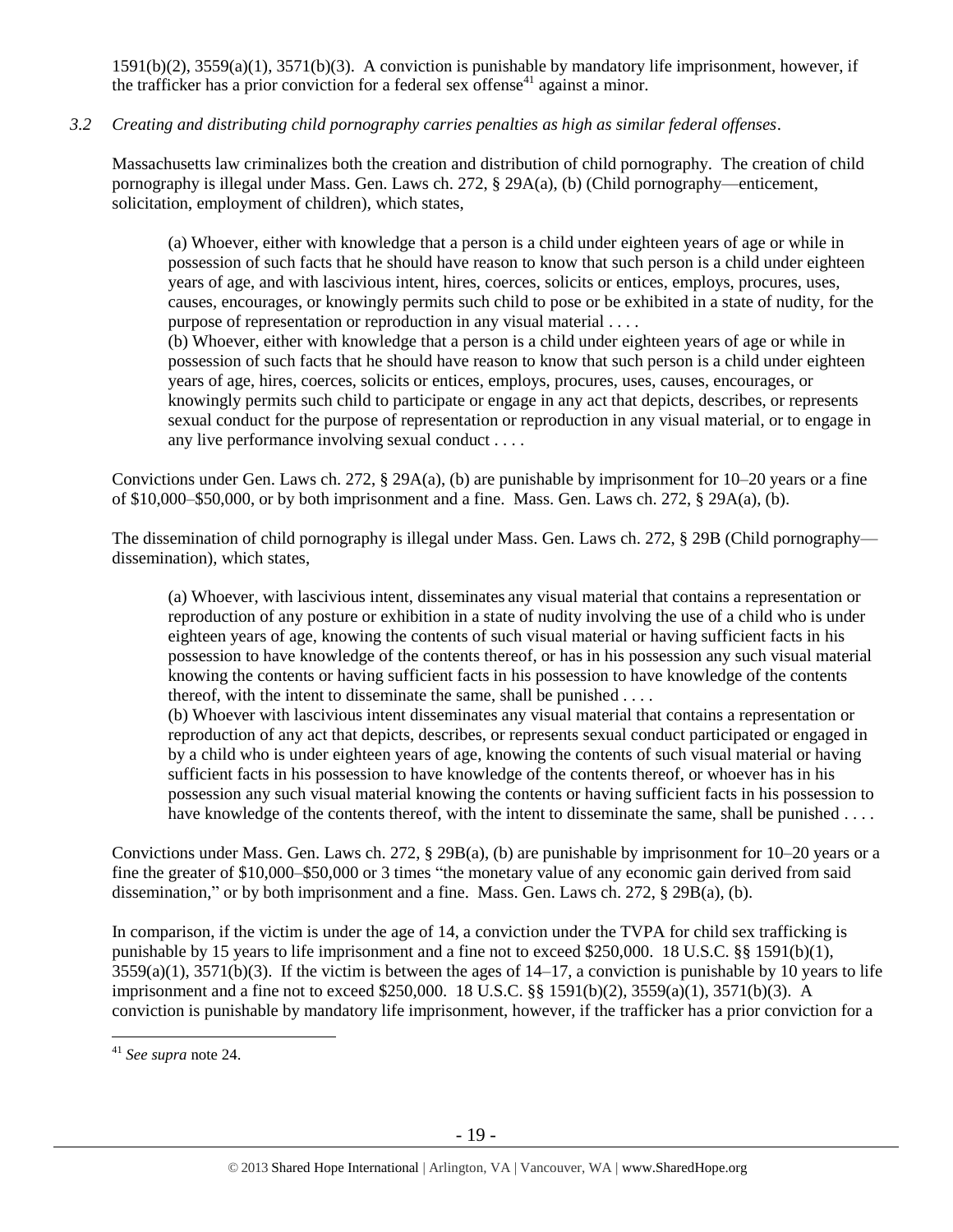federal sex offense<sup>42</sup> against a minor. Additionally, a federal conviction for distribution of child pornography<sup>43</sup> is generally punishable by imprisonment for 5–20 years and a fine not to exceed \$250,000.<sup>44</sup> Subsequent convictions, however, are punishable by imprisonment up to 40 years and a fine not to exceed \$250,000.<sup>45</sup>

*3.3 Using the Internet to lure, entice, recruit, or sell commercial sex acts with a minor is a separate crime or results in an enhanced penalty for traffickers.*

Massachusetts has a law specifically directed at the use of the Internet to commit domestic minor sex trafficking. Pursuant to Mass. Gen. Laws ch. 265, § 26D (Enticement of child under age 18 to engage in prostitution, human trafficking or commercial sexual activity),

(a) As used in this section, the term "entice" shall mean to lure, induce, persuade, tempt, incite, solicit, coax or invite.

(b) As used in this section, the term "electronic communication" shall include, but not be limited to, any transfer of signs, signals, writing, images, sounds, data or intelligence of any nature transmitted in whole or in part by a wire, radio, electromagnetic, photo-electronic or photo-optical system.

(c) Whoever, by electronic communication, knowingly entices a child under the age of 18 years, to engage in prostitution in violation of section 50 or section 53A of chapter 272, human trafficking in violation of section 50 [Human trafficking—Sexual servitude], 51 [Human trafficking—Forced services], 52 [Human trafficking—Subsequent violations of sections 50 or 51] or 53 [Human trafficking—Organ trafficking] or commercial sexual activity as defined in section 49, or attempts to do so, shall be punished by imprisonment in a house of correction for not more than 2 ½ years or in the state prison for not more than 5 years or by a fine of not less than \$2,500, or by both such fine and imprisonment.

(d) Whoever, after having been convicted of, or adjudicated delinquent by reason of a violation of this section, commits a second or subsequent such violation, shall be punished by imprisonment in the state prison for not less than 5 years and by a fine of not less than \$10,000. Such sentence shall not be reduced to less than 5 years, or suspended, nor shall any person convicted under this subsection be eligible for probation, parole, work release or furlough or receive any deduction from the sentence for good conduct until that person has served 5 years of such sentence.

<sup>42</sup> *See supra* note [24.](#page-10-0)

<sup>&</sup>lt;sup>43</sup> 18 U.S.C. §§ 2252(a)(1), (a)(2), (a)(3) (Certain activities relating to material involving the sexual exploitation of minors),  $2252A(a)(2)$ , (a)(3) (Certain activities relating to material constituting or containing child pornography), 1466A(a) (Obscene visual representations of the sexual abuse of children).

<sup>&</sup>lt;sup>44</sup> 18 U.S.C. §§ 2252(b) (stating that a conviction under subsection (a)(1), (a)(2), or (a)(3) is punishable by imprisonment for 5–20 years and a fine), 2252A(b)(1) (a conviction is punishable by imprisonment for 5–20 years and a fine), 1466A(a), (b) (stating that a conviction under subsection (a) is "subject to the penalties provided in section 2252A(b)(1)," imprisonment for 5–20 years and a fine, while a conviction under subsection (b) is "subject to the penalties provided in section 2252A(b)(2)," imprisonment up to 10 years, a fine, or both); *see also* 18 U.S.C §§  $3559(a)(1)$  (classifying all of the above listed offenses as felonies),  $3571(b)(3)$  (providing a fine up to \$250,000 for any felony conviction).

<sup>&</sup>lt;sup>45</sup> 18 U.S.C. §§ 2252(b) (stating if a person has a prior conviction under subsection (a)(1), (a)(2), or (a)(3) or a list of other statutes, a conviction is punishable by a fine and imprisonment for 15–40 years), 2252A(b)(1) (stating if a person has a prior conviction under subsection (a)(2), (a)(3), or a list of other statutes, a conviction is punishable by a fine and imprisonment for  $15-40$  years),  $1466A(a)$ , (b) (stating that the penalty scheme for section  $2252A(b)$ applies); *see also* 18 U.S.C §§ 3559(a)(1) (classifying all of the above listed offenses as felonies), 3571(b)(3) (providing a fine up to \$250,000 for any felony conviction).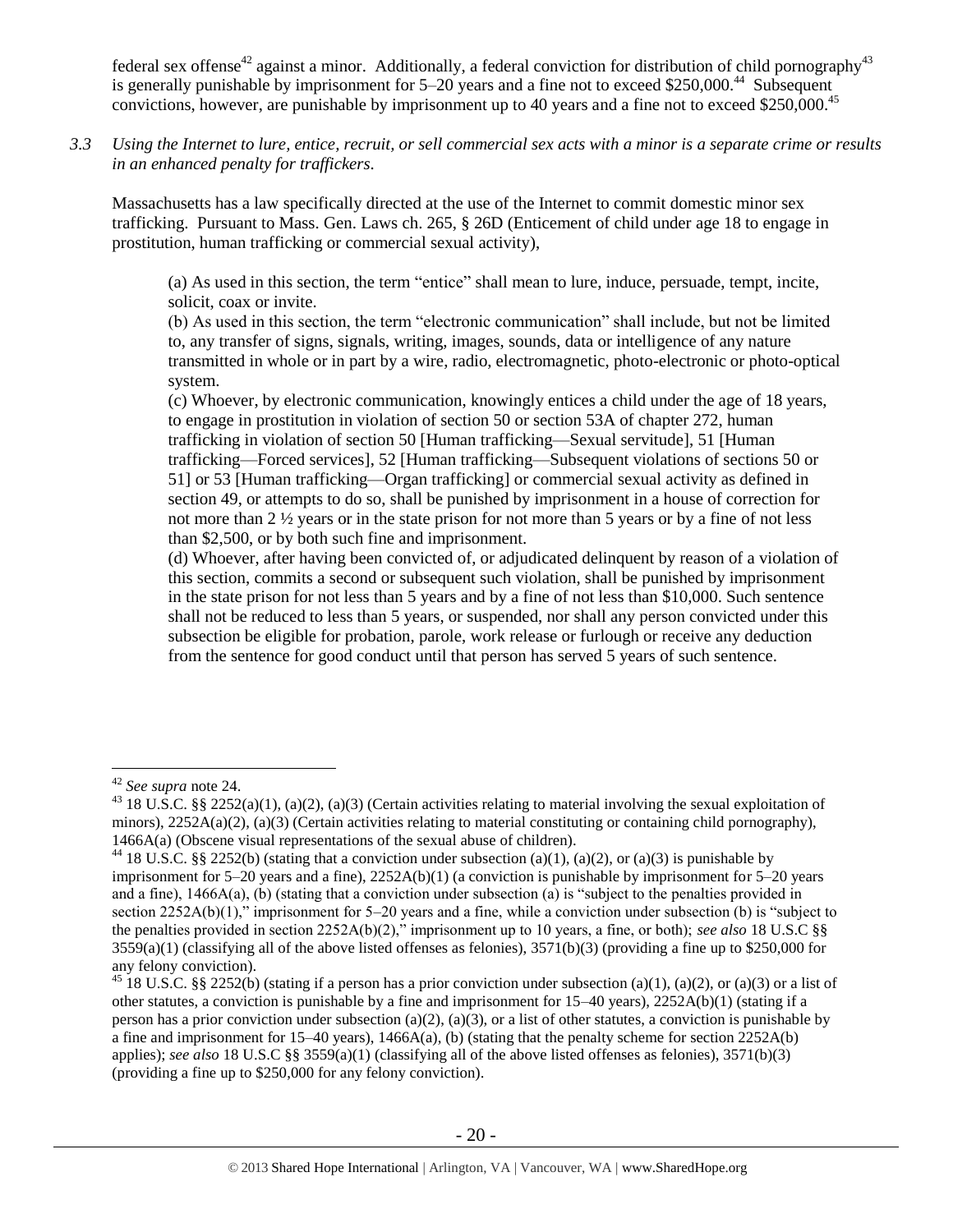## *3.4 Financial penalties for traffickers, including asset forfeiture, are sufficiently high*.

Traffickers are subject to various criminal fines, restitution orders, and asset forfeiture. Traffickers convicted under Mass. Gen. Laws ch. 265, § 50 (Human trafficking – Sexual servitude) are subject to a fine not to exceed \$25,000 and "[a] business entity that commits trafficking of persons for sexual servitude shall be punished by a fine of not more than \$1,000,000."<sup>46</sup> Mass. Gen. Laws ch. 265,  $\S$  50(a), (c).

Traffickers convicted of violating Mass. Gen. Laws ch. 272, § 29A (Child pornography—enticement, solicitation, employment of children) may be required to pay a fine of \$10,000–\$50,000, while those who violate Mass. Gen. Laws ch. 272, § 29B(a), (b) (Child pornography—dissemination) may be required to pay a fine of the greater of \$10,000–\$50,000 or 3 times "the monetary value of any economic gain derived from said dissemination." Mass. Gen. Laws ch. 272, § 29A(a), (b). Traffickers who violate any of Mass. Gen. Laws ch. 272, § 4A (Promoting child prostitution; mandatory sentence), § 4B (Deriving support from child prostitution; mandatory sentence), or Mass. Gen. Laws ch. 265, § 26C(b) (Enticement of children) may be required to pay up to a \$5,000 fine. Mass. Gen. Laws ch. 272, §§ 4A, 4B, ch. 265, § 26C(b). Those convicted under Mass. Gen. Laws ch. 272, § 2 (Abduction of persons for the purpose of prostitution or unlawful sexual intercourse) may be required to pay a \$1,000 fine. Mass. Gen. Laws ch. 272, § 2.

Convicted traffickers may also be required to make restitution to their victims, as Mass. Gen. Laws ch. 258B, § 3(o), (u) (Rights of victims and witnesses of crime) specifies that victims shall have the right "to request that restitution be an element of the final disposition of a case and to obtain assistance from the prosecutor in the documentation of the victim's losses" and "to be informed that the victim may have a right to pursue a civil action for damages relating to the crime, regardless of whether the court has ordered the defendant to make restitution to the victim."

Traffickers face mandatory asset forfeiture pursuant to Mass. Gen. Laws ch. 265, § 55, which states,"[a]ll monies furnished or intended to be furnished by any person in exchange for forced labor or services or sexual servitude, and all monies used or intended to be used to facilitate any violation of section 50 or 51 shall be subject to forfeiture. . ." These monies "shall be made available by the court to any victim ordered restitution by the court pursuant to section 3 of chapter 258B." Mass. Gen. Laws ch. 265, §55.

Additionally, traffickers face asset forfeiture pursuant to Mass. Gen. Laws ch. 265, § 56 (Human trafficking— Property subject to forfeiture).<sup>47</sup> Seizure of forfeitable property is governed by Mass. Gen. Laws ch. 265,  $§56(g)$ , which states "During the pendency of the proceedings, the court may issue at the request of the commonwealth ex parte any preliminary order or process as is necessary to seize or secure the property for which forfeiture is sought and to provide for its custody."

#### *3.5 Convicted traffickers are required to register as sex offenders.*

Traffickers convicted of violating Mass. Gen. Laws ch. 265, § 50 (Human trafficking—Sexual servitude), ch. 265, § 26D (Enticing a child under 18 via electronic communication to engage in prostitution), a second or subsequent conviction of ch. 265, § 52 (Human trafficking—Subsequent Violation of Sections 50 or 51), ch. 265, § 26C (Enticement of children), ch. 272, § 2 (Abduction of persons for the purpose of prostitution or unlawful sexual intercourse), § 4A (Promoting child prostitution; mandatory sentence), § 4B (Deriving support from child prostitution; mandatory sentence), § 29A (Child pornography—enticement, solicitation, employment of children), and § 29B (Child pornography—dissemination) are required to register as sex offenders pursuant to Mass. Gen. Laws ch. 6, § 178D (Establishment and maintenance of sex offender registry) and Mass. Gen.

<sup>46</sup> *See supra* note [32.](#page-16-0)

<sup>&</sup>lt;sup>47</sup> See supra Section 2.8 for full discussion of Mass. Gen. Laws ch. 265, § 56<sup>47</sup> (Human Trafficking—Property subject to forfeiture).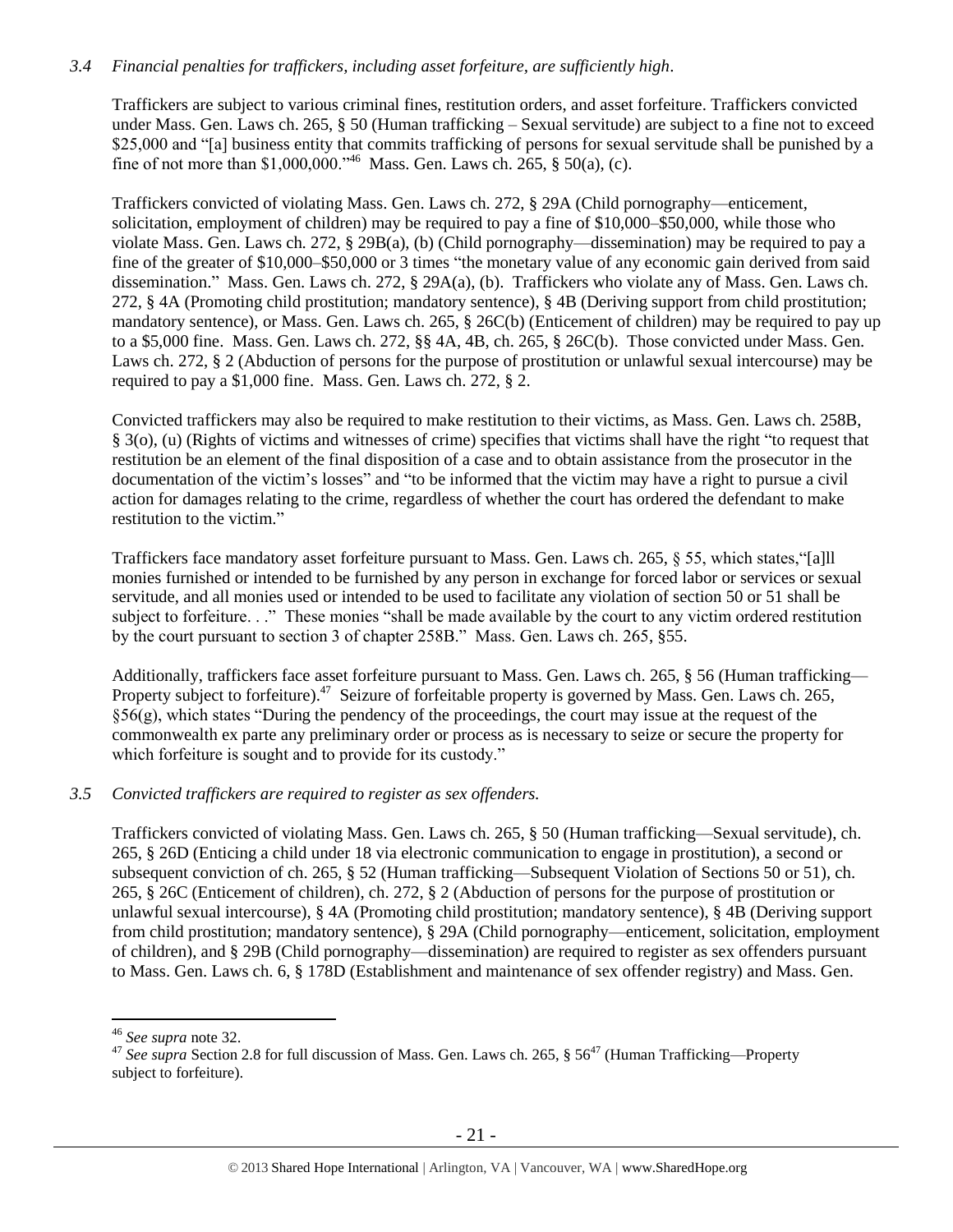Laws ch. 6, § 178C (Definitions).<sup>48</sup> Traffickers convicted of Mass. Gen. Laws ch. 272, § 53A(b) (Engaging in sexual conduct for a fee; payors and payees; penalties) or Mass. Gen. Laws ch. 272, § 24 (Keeping house of prostitution) are not required to register as these offenses are not included within the definition of "sex offense" under Mass. Gen. Laws ch. 6 § 178C.

## *3.6 Laws relating to termination of parental rights for certain offenses include sex trafficking or commercial sexual exploitation of children (CSEC) offenses in order to remove the children of traffickers from their control and potential exploitation.*

Although Massachusetts law does not expressly provide that violations of state CSEC laws are grounds for terminating parental rights, parental rights potentially may be terminated for sexual abuse or exploitation, depending on whether the definition of abuse applicable to mandatory reporters under Mass. Gen. Laws ch. 119, § 51A(a) (Mandated reporter—responsibilities)—which includes trafficking and CSEC offenses—applies when determining parental rights. Massachusetts handles termination through its laws on adoption and custody in Chapter 210, which does not define abuse or neglect. Mass. Gen. Laws ch. 210, § 3 (Consent not required in certain cases) states,

(a) Whenever a petition for adoption is filed by a person having the care or custody of a child, the consent of the persons named in section 2, other than that of the child, shall not be required if:  $\dots$  (ii) the court hearing the petition finds that the allowance of the petition is in the best interests of the child pursuant to paragraph (c).

 $(b) \ldots$ 

A juvenile court or a district court shall enter a decree dispensing with the need for consent of any person named in section 2 to the adoption of a child named in a petition filed pursuant to section 24 of chapter 119 in such court upon a finding that such child is in need of care and protection pursuant to section 26 of said chapter 119 and that the best interests of the child as defined in paragraph (c) will be served by such decree. The entry of such decree shall have the effect of terminating the rights of a person named therein to receive notice of or to consent to any legal proceeding affecting the custody, guardianship, adoption or other disposition of the child named therein. Facts may be set forth either in the care and protection petition filed pursuant to said section 24 of said chapter 119 or upon a motion made in the course of a care and protection proceeding, alleging that the allowance of the petition or motion is in the best interests of the child.

The department of children and families shall file a petition or, in the alternative, a motion to amend a petition pending pursuant to section 26 of chapter 119 to dispense with parental consent to adoption, custody, guardianship or other disposition of the child under the following circumstances: (i) the child has been abandoned; (ii) the parent has been convicted by a court of competent jurisdiction of the murder or voluntary manslaughter of another child of such parent, of aiding, abetting, attempting, conspiring or soliciting to commit such murder or voluntary manslaughter or of any assault constituting a felony which results in serious bodily injury to the child or to another child of the parent . . . . For the purposes of this paragraph, "serious bodily injury" shall mean bodily injury which involves a substantial risk of death, extreme physical pain, protracted and obvious disfigurement or protracted loss or impairment of the function of a bodily member, organ or mental faculty.

. . . .  $(c)$ ...

. . . .

In considering the fitness of the child's parent or other person named in section 2, the court shall consider, without limitation, the following factors:

(ii) the child or another member of the immediate family of the child has been abused or neglected as a result of the acts or omissions of one or both parents, the parents were offered or received

 $\overline{a}$ <sup>48</sup> *See supra* Section 2.10 for the provisions of Mass. Gen. Laws ch. 6, § 178C.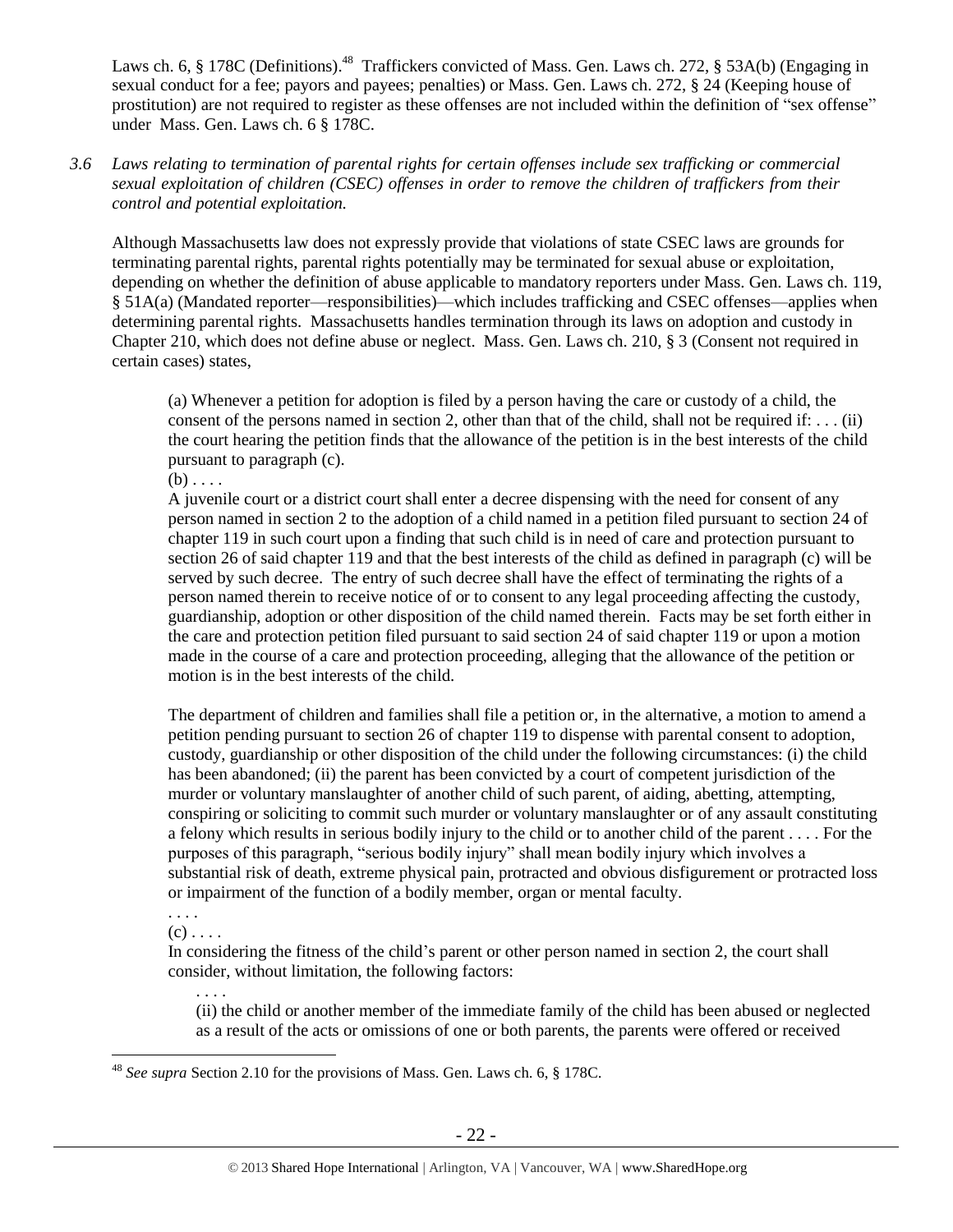services intended to correct the circumstances which led to the abuse or neglect and refused, or were unable to utilize such services on a regular and consistent basis so that a substantial danger of abuse or neglect continues to exist, or have utilized such services on a regular and consistent basis without effectuating a substantial and material or permanent change in the circumstances which led to the abuse or neglect;

(ix) severe or repetitive conduct of a physically, emotionally or sexually abusive or neglectful nature toward the child or toward another child in the home;

. . .

. . .

(xiii) the conviction of a parent or other person named in section 2 of a felony that the court finds is of such a nature that the child will be deprived of a stable home for a period of years. Incarceration in and of itself shall not be grounds for termination of parental rights; or

(xiv) whether or not there has been a prior pattern of parental neglect or misconduct or an assault constituting a felony which resulted in serious bodily injury to the child and a likelihood of future harm to the child based on such prior pattern or assault.

. . . .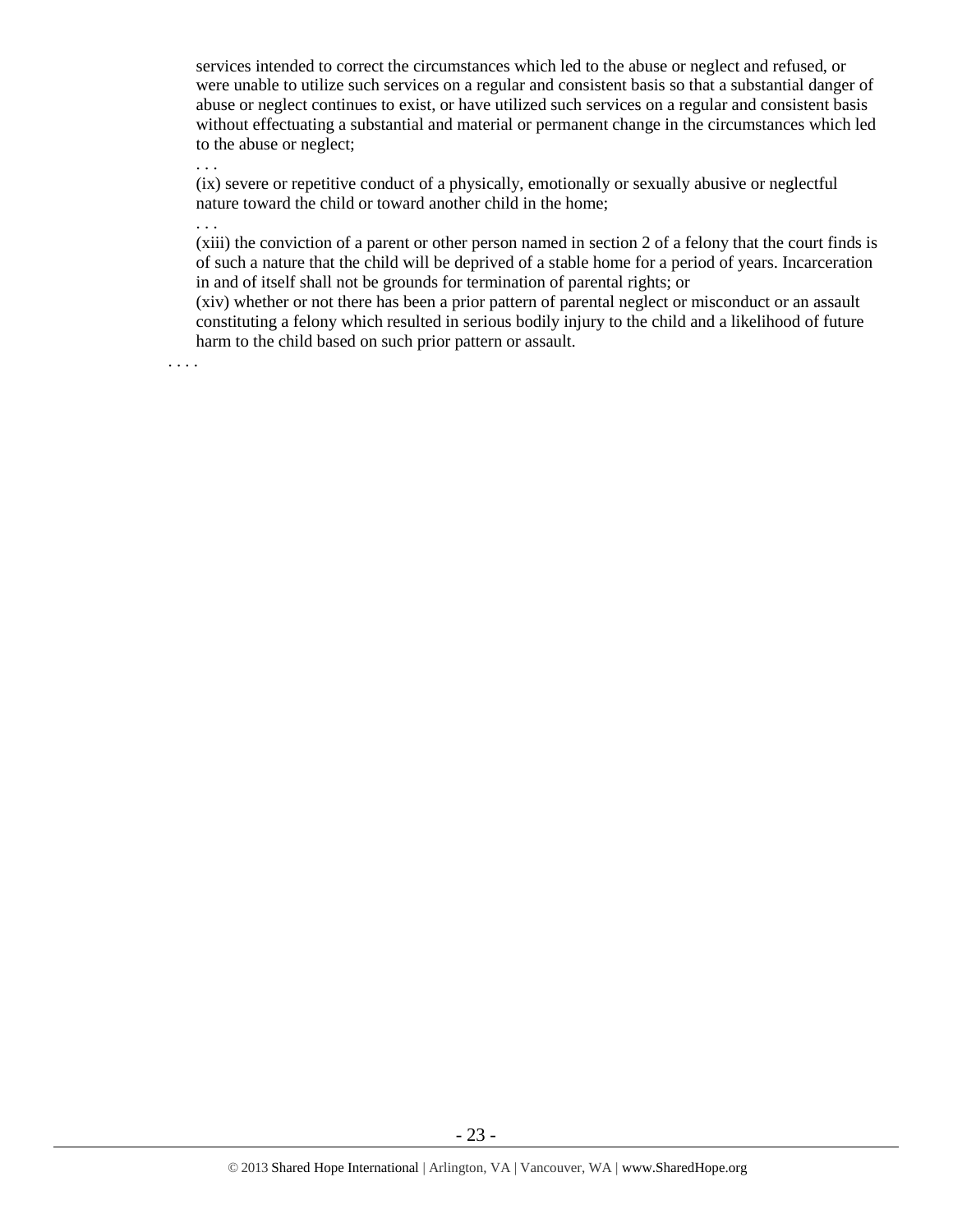#### **FRAMEWORK ISSUE 4: CRIMINAL PROVISIONS FOR FACILITATORS**

#### *Legal Components:*

- *4.1 The acts of assisting, enabling, or financially benefitting from child sex trafficking are included as criminal offenses in the state sex trafficking statute.*
- *4.2 Financial penalties, including asset forfeiture laws, are in place for those who benefit financially from or aid and assist in committing domestic minor sex trafficking.*

*\_\_\_\_\_\_\_\_\_\_\_\_\_\_\_\_\_\_\_\_\_\_\_\_\_\_\_\_\_\_\_\_\_\_\_\_\_\_\_\_\_\_\_\_\_\_\_\_\_\_\_\_\_\_\_\_\_\_\_\_\_\_\_\_\_\_\_\_\_\_\_\_\_\_\_\_\_\_\_\_\_\_\_\_\_\_\_\_\_\_\_\_\_\_*

- *4.3 Promoting and selling child sex tourism is illegal.*
- *4.4 Promoting and selling child pornography is illegal.*

#### *Legal Analysis:*

4.1 *The acts of assisting, enabling, or financially benefitting from child sex trafficking are included as criminal offenses in the state sex trafficking statute*.

Mass. Gen. Laws ch. 265, § 50 (Human trafficking—Sexual servitude) includes all facilitators as it applies to a person who "benefits, financially or by receiving anything of value, as a result of a violation of clause (i)," which states,

(i) subjects, or attempts to subject, or recruits, entices, harbors, transports, provides or obtains by any means, or attempts to recruit, entice, harbor, transport, provide or obtain by any means, another person to engage in commercial sexual activity, a sexually-explicit performance or the production of unlawful pornography in violation of chapter 272, or causes a person to engage in commercial sexual activity, a sexually-explicit performance or the production of unlawful pornography in violation of said chapter 272. . . .

A facilitator convicted under Mass. Gen. Laws ch. 265, § 50(a) "shall be punished by imprisonment in the state prison for not less than 5 years but not more than 20 years and by a fine of not more than \$25,000. Such sentence shall not be reduced to less than 5 years, or suspended, nor shall any person convicted under this section be eligible for probation, parole, work release or furlough or receive any deduction from his sentence for good conduct until he shall have served 5 years of such sentence." Additionally, a facilitator who "commits the crime of trafficking of persons for sexual servitude upon a person under 18 years of age shall be punished by imprisonment in the state prison for life or for any term of years, but not less than 5 years. No person convicted under this subsection shall be eligible for probation, parole, work release or furlough or receive any deduction from his sentence for good conduct until he shall have served 5 years of such sentence." Mass. Gen. Laws ch. 265, § 50(b).

A business entity may also be prosecuted for a violation of Mass. Gen. Laws ch. 265, § 50(a) and punished by a fine of not more than \$1,000,000. Mass. Gen. Laws ch. 265, § 50(c).

A facilitator may also face prosecution under Mass. Gen. Laws ch. 272, § 53A(c) (Engaging in sexual conduct for a fee; engaging in sexual conduct with child under age 14 for a fee; penalties), which provides in part,

whoever is paid, agrees to pay or agrees that a third person be paid in return for aiding a person who intends to engage in sexual conduct with a child under the age of 18, shall be punished by imprisonment in the state prison for not more than 10 years, or in the house of correction for not more than 2 and onehalf years and by a fine of not less than \$3,000 and not more than \$10,000, or by both such imprisonment and fine . . . .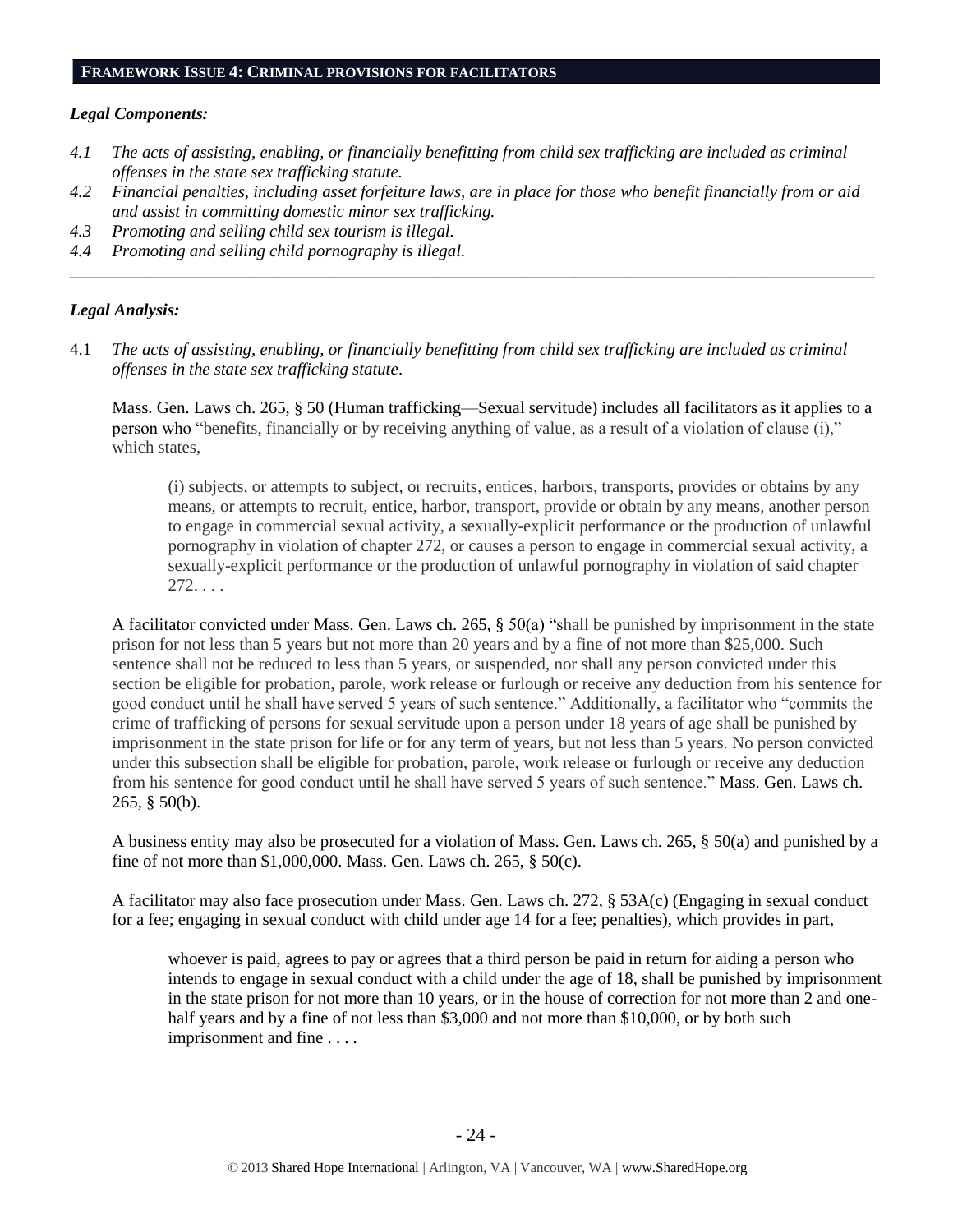Several CSEC laws may be used to prosecute facilitators. Facilitators may be prosecuted for violating Mass. Gen. Laws ch. 272, § 2 (Abduction of persons for the purpose of prostitution or unlawful sexual intercourse)<sup>4</sup> where the facilitator "aids and assists in such abduction" for the purpose of prostitution. A conviction under Mass. Gen. Laws ch. 272, § 2 is punishable by imprisonment up to 3 years in the state prison or up to 1 year imprisonment in jail, a fine of up to \$1,000, or both imprisonment and a fine. If convicted under Mass. Gen. Laws ch. 272, § 53A(c), a facilitator faces a mandatory fine of at least \$3,000 and up to \$10,000.

Mass. Gen. Laws ch. 272, § 4A (Promoting child prostitution; mandatory sentence) could be used to prosecute a facilitator who "knowingly aids and assists" in inducing a minor to become a prostitute. A facilitator may also be prosecuted under ch. 272, § 4B (Living off or sharing earnings of minor prostitute). A conviction under Mass. Gen. Laws ch. 272, § 4A is punishable by imprisonment for 3–5 years in the state prison and a fine of \$5,000. <sup>50</sup> Mass. Gen. Laws ch. 272, § 4A.

4.2 *Financial penalties, including asset forfeiture laws, are in place for those who benefit financially from or aid and assist in committing domestic minor sex trafficking.*

Facilitators may be subject to fines ranging from \$1,000–\$1,000,000 for convictions related to their activities. Facilitators convicted under Mass. Gen. Laws ch. 265, § 50 (Human trafficking—Sexual servitude) are subject to fines. Mass. Gen. Laws ch. 265, § 50 is punishable by a fine not to exceed \$25,000. Corporations shall also be fined for facilitation of Mass. Gen. Laws ch. 265, § 50, which requires that "[a] business entity that commits trafficking of persons for sexual servitude shall be punished by a fine of not more than \$1,000,000."<sup>51</sup> Mass. Gen. Laws ch. 265, § 50(c). Additionally, facilitators who violate Mass. Gen. Laws ch. 272, § 4A (Promoting child prostitution; mandatory sentence) or § 4B (Living off or sharing earnings of minor prostitute) may be required to pay a fine of \$5,000, and facilitators who violate Mass. Gen. Laws ch. 272, § 2 may be required to pay a fine of \$1,000.

Facilitators may also be required to make restitution to their victims, as Mass. Gen. Laws ch. 258B, § 3(o), (u) (Rights of victims and witnesses of crime) specifies that victims shall have the right "to request that restitution be an element of the final disposition of a case and to obtain assistance from the prosecutor in the documentation of the victim's losses" and "to be informed that the victim may have a right to pursue a civil action for damages relating to the crime, regardless of whether the court has ordered the defendant to make restitution to the victim."

Facilitators face mandatory asset forfeiture pursuant to Mass. Gen. Laws ch. 265, § 55, which states,"[a]ll monies furnished or intended to be furnished by any person in exchange for forced labor or services or sexual servitude, and all monies used or intended to be used to facilitate any violation of section 50 or 51 shall be subject to forfeiture. . ." These monies "shall be made available by the court to any victim ordered restitution by the court pursuant to section 3 of chapter 258B." Mass. Gen. Laws ch. 265, §55.

Additionally, facilitators face asset forfeiture pursuant to Mass. Gen. Laws ch. 265, § 56 (Human Trafficking— Property subject to forfeiture).<sup>52</sup> Seizure of forfeitable property is governed by Mass. Gen. Laws ch. 265, § 56(g), which states "During the pendency of the proceedings, the court may issue at the request of the commonwealth ex parte any preliminary order or process as is necessary to seize or secure the property for which forfeiture is sought and to provide for its custody." The final order of the court shall be deposited into

<sup>49</sup> *See supra* Section 1.2 for the provisions of Mass. Gen. Laws ch. 272, § 2.

<sup>50</sup> *See supra* note [35.](#page-16-1)

<sup>51</sup> *See supra* note [32.](#page-16-0)

<sup>&</sup>lt;sup>52</sup> See supra Section 2.8 for full discussion of Mass. Gen. Laws ch. 265, § 56<sup>52</sup> (Human Trafficking—Property subject to forfeiture).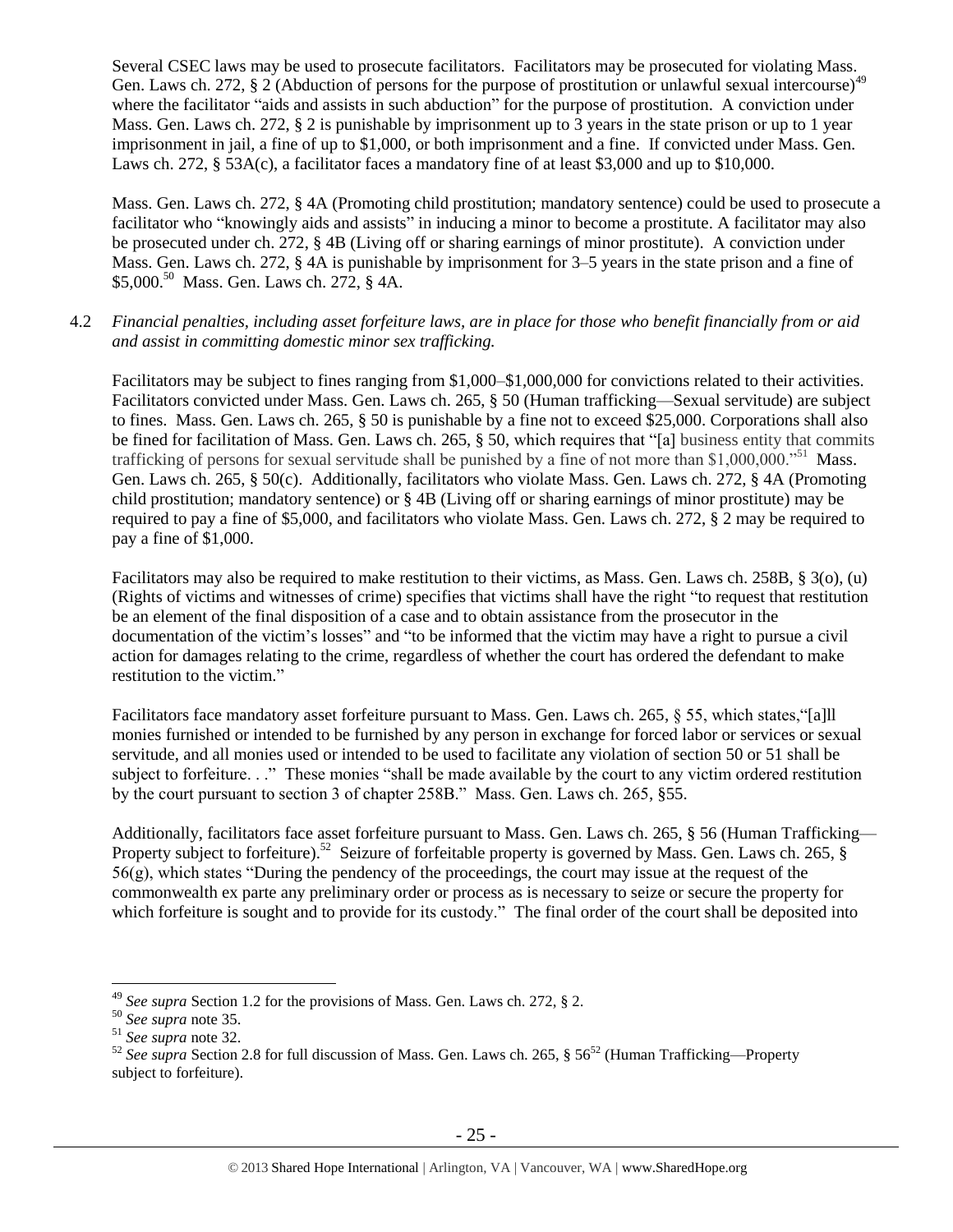the Victims of Human Trafficking Trust Fund<sup>53</sup> established in section 66A of chapter 10. Mass. Gen. Laws ch. 265, § 56(e).

4.3 *Promoting and selling child sex tourism is illegal*.

No specific provision in the Massachusetts code expressly prohibits promoting or selling child sex tourism.

- 4.3.1 Recommendation: Enact a law that prohibits selling or offering to sell travel services that include or facilitate travel for the purpose of engaging in commercial sexual exploitation of a minor or prostitution of a minor, if the travel or sale of travel services is occurring in Massachusetts.
- 4.4 *Promoting and selling child pornography is illegal*.

The dissemination of child pornography is illegal in Massachusetts under Mass. Gen. Laws ch. 272, §29B (Child pornography—dissemination). Mass. Gen. Laws ch. 272, §29B(a) makes it illegal to disseminate, or possess with the intent to disseminate

with lascivious intent . . . any visual material that contains a representation or reproduction of any posture or exhibition in a state of nudity involving the use of a child who is under eighteen years of age, knowing the contents of such visual material or having sufficient facts in his possession to have knowledge of the contents thereof . . . .

Additionally, Mass. Gen. Laws ch. 272, §29B(b) makes it a crime if a person disseminates, or possesses with the intent to disseminate

with lascivious intent . . . any visual material that contains a representation or reproduction of any act that depicts, describes, or represents sexual conduct participated or engaged in by a child who is under eighteen years of age, knowing the contents of such visual material or having sufficient facts in his possession to have knowledge of the contents thereof . . . .

Convictions under Mass. Gen. Laws ch. 272, §29B (a), (b) are punishable by imprisonment for 10–20 years in the state prison or fines of the greater of \$10,000–\$50,000 or 3 times "the monetary value of any economic gain derived from" the dissemination of the pornography, or both imprisonment and fines. Mass. Gen. Laws ch. 272, §29B (a), (b).

<sup>53</sup> *See supra* note [27.](#page-13-0)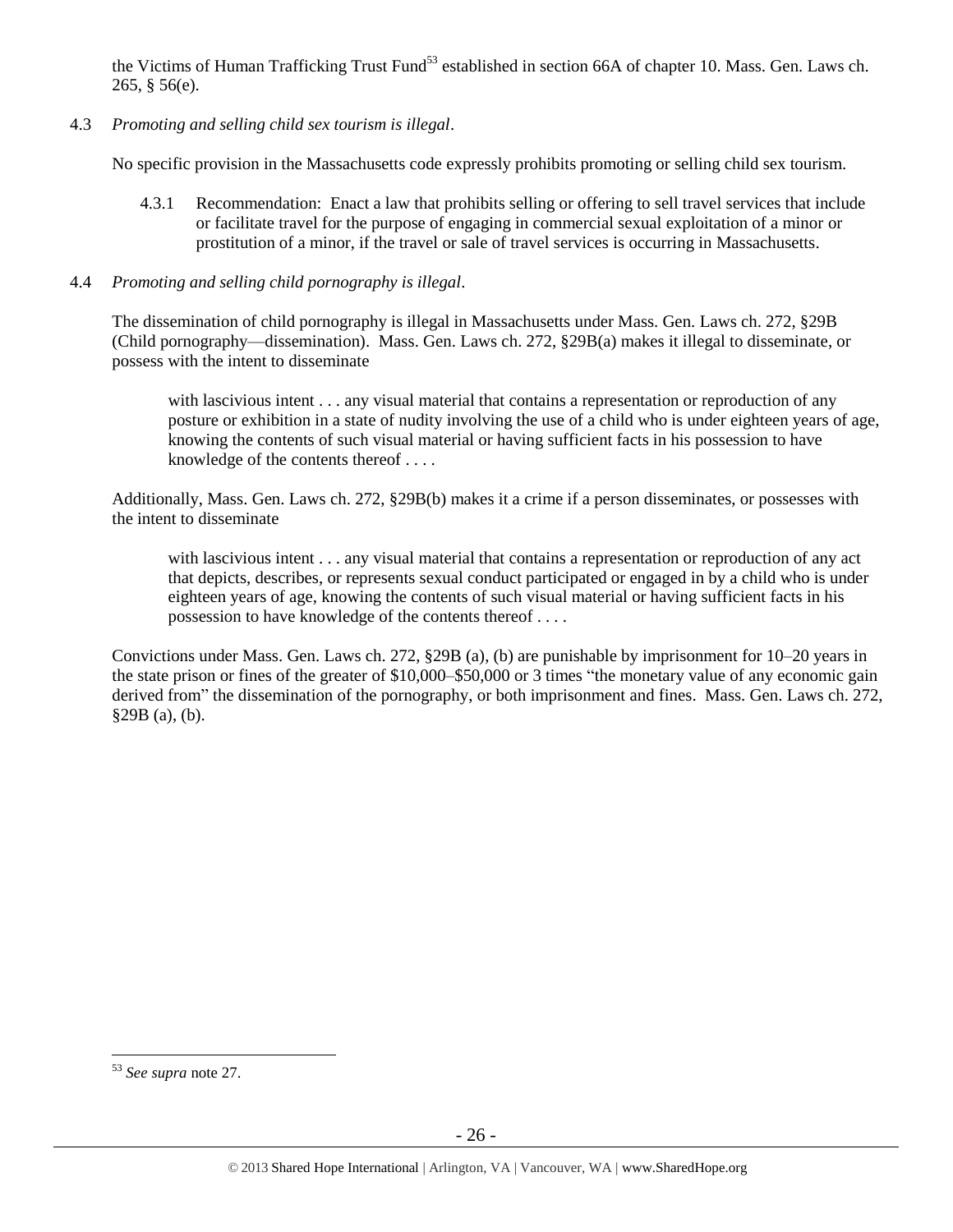#### **FRAMEWORK ISSUE 5: PROTECTIVE PROVISIONS FOR THE CHILD VICTIMS**

#### *Legal Components:*

- <span id="page-26-0"></span>*5.1 Statutorily-mandated victim services define "victim" to specifically include victims of domestic minor sex trafficking or commercial sexual exploitation of children (CSEC) to ensure prompt identification and access to victims' rights and services.*
- *5.2 The state sex trafficking statute expressly prohibits a defendant from raising consent of the minor to the commercial sex acts as a defense.*
- *5.3 Prostitution laws apply only to adults, making minors under 18 specifically immune from this offense.*
- <span id="page-26-1"></span>*5.4 Child victims of sex trafficking or commercial sexual exploitation are provided with a child protection response, including specialized shelter and services, and are not detained in juvenile detention facilities.*
- *5.5 Commercial sexual exploitation or sex trafficking is identified as a type of abuse and neglect within child protection statutes.*
- *5.6 The definition of "caregiver" (or similar term) in the child welfare statutes is broad enough to include a trafficker who has custody or control of a child in order to bring a trafficked child into the protection of child protective services.*
- *5.7 Crime victims' compensation is specifically available to a child victim of sex trafficking or commercial sexual exploitation of children (CSEC) without regard to ineligibility factors.*
- *5.8 Victim-friendly procedures and protections are provided in the trial process for minors under 18.*
- *5.9 Expungement or sealing of juvenile delinquency records resulting from arrests or adjudications for prostitution-related offenses committed as a result of, or in the course of, the commercial sexual exploitation of a minor is available within a reasonable time after turning 18.*
- *5.10 Victim restitution and civil remedies for victims of domestic minor sex trafficking or commercial sexual exploitation of children (CSEC) are authorized by law.*
- *5.11 Statutes of limitations for civil and criminal actions for child sex trafficking or commercial sexual exploitation of children (CSEC) offenses are eliminated or lengthened sufficiently to allow prosecutors and victims a realistic opportunity to pursue criminal action and legal remedies.*

*\_\_\_\_\_\_\_\_\_\_\_\_\_\_\_\_\_\_\_\_\_\_\_\_\_\_\_\_\_\_\_\_\_\_\_\_\_\_\_\_\_\_\_\_\_\_\_\_\_\_\_\_\_\_\_\_\_\_\_\_\_\_\_\_\_\_\_\_\_\_\_\_\_\_\_\_\_\_\_\_\_\_\_\_\_\_\_\_\_\_\_\_\_\_*

#### *Legal Analysis:*

*5.1 Statutorily-mandated victim services define "victim" to specifically include victims of domestic minor sex trafficking or commercial sexual exploitation of children (CSEC) to ensure prompt identification and access to victims' rights and services.*

The Massachusetts Code defines sexually exploited children as victims. For purposes of the child welfare statutes, Mass. Gen. Laws ch. 119, § 21 (Definitions applicable to **§** 21 to 55H) defines "sexually exploited child" as any person under the age of 18 who has been subjected to sexual exploitation because such person:

(1) is the victim of the crime of sexual servitude pursuant to section 50 of chapter 265 [Human trafficking—Sexual servitude] or is the victim of the crime of sex trafficking as defined in 22 United States Code 7105 [Protection and assistance for victims of human trafficking]; (2) engages, agrees to engage or offers to engage in sexual conduct with another person in return for a fee, in violation of subsection (a) of section 53A of chapter 272 [Engaging in sexual conduct for fee; payors and payees; penalties], or in exchange for food, shelter, clothing, education or care; (3) is a victim of the crime, whether or not prosecuted, of inducing a minor into prostitution under by section 4A of chapter 272 [Promoting child prostitution; mandatory sentence]; or (4) engages in common night walking or common streetwalking under section 53 of chapter 272 [Common night walkers, disorderly persons and disturbers of the peace].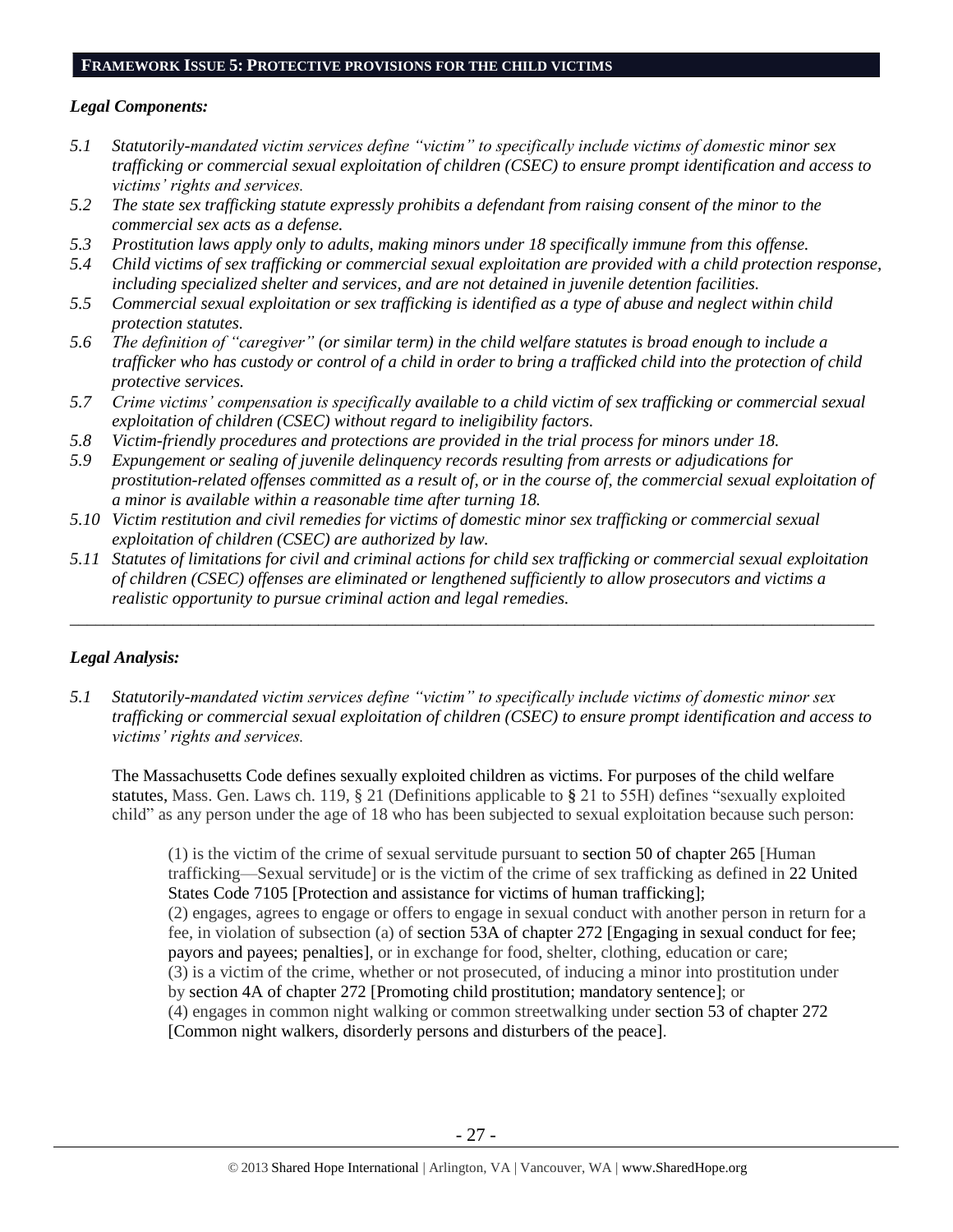For purposes of Massachusetts' crime victims compensation laws, Mass. Gen. Laws ch. 258C, §1 (Definitions) defines a "victim" as

a person who suffers personal physical or psychological injury or death:

(a) as a direct result of a crime<sup>54</sup> as defined in this section;

- (b) as a result of attempting to assist a person against whom a crime was attempted or committed; or
- (c) as a result of efforts to prevent a crime or an attempted crime from occurring in his presence or
- to apprehend a person who had committed a crime in his presence.

As used within Chapter 258B (Rights of victims and witnesses of crime) of the Massachusetts Code. Mass. Gen. Laws ch. 258B, §1 (Definitions) defines a "victim" as

any natural person who suffers direct or threatened physical, emotional, or financial harm as the result of the commission or attempted commission of a crime or delinquency offense, as demonstrated by the issuance of a complaint or indictment, the family members of such person if the person is a minor . . . and, for relevant provisions of this chapter, a person who is the subject of a case reported to a prosecutor pursuant to . . . [section fifty-one B of chapter one hundred and nineteen](https://a.next.westlaw.com/Link/Document/FullText?findType=L&pubNum=1000042&cite=MAST119S51B&originatingDoc=NB51C3450173D11DB9292C066B0348FB7&refType=LQ&originationContext=document&transitionType=DocumentItem&contextData=(sc.Search)) [Duties of Department as to Child Abuse Reports], and the family members of such person if the person is a minor . . . .

For purposes of confidential communications related to caseworker privileges for victims of human trafficking, "victim" is defined under Mass. Gen. Laws ch. 233, § 20M (Confidential communication between human trafficking victim and victim's caseworker) as

a person who is subjected to the conduct prohibited under sections 50 [Human trafficking—Sexual servitude] or 51 [Human trafficking—Forced services] of chapter 265.

## *5.2 The state sex trafficking statute expressly prohibits a defendant from raising consent of the minor to the commercial sex acts as a defense.*

The Massachusetts human trafficking law does not expressly prohibit a defendant from raising consent of the minor to the commercial sex acts as a defense. Mass. Gen. Laws ch. 265, §§ 50 (Human trafficking—Sexual servitude). Only one of Massachusetts's CSEC laws expressly states that a minor's consent to the offenses is not a defense for the perpetrator. Mass. Gen. Laws ch. 272, § 29A(c) (Child pornography—enticement, solicitation, employment of children), states that, "[i]n a prosecution under this section, a minor shall be deemed incapable of consenting to any conduct of the defendant for which said defendant is being prosecuted." None of Mass. Gen. Laws ch. 265, § 26C (Enticement of children), § 26D (Enticement of child under age 18 to engage in prostitution, human trafficking or commercial sexual activity), ch. 272, § 4A (Promoting child prostitution; mandatory sentence), § 4B (Deriving support from child prostitution; mandatory sentence), or § 53A (Engaging in sexual conduct for a fee; payors and payees; penalties) expressly prohibit a defendant from using the consent of a minor to a commercial sex act as a defense to the crime. However, the sex offense Mass. Gen. Laws ch. 265, § 13B 1/2 (Commission of indecent assault and battery on a child under the age of 14 during commission of certain offenses or by mandated reporters) states in part, "In a prosecution under this section, a child under the age of 14 years shall be deemed incapable of consenting to any conduct of the defendant for which such defendant is being prosecuted."

5.2.1 Recommendation: Amend Mass. Gen. Laws ch. 265, § 50 (Human trafficking—Sexual servitude), § 26C(b) (Enticement of children), § 26D (Enticement of child under age 18 to engage in

 $54$  Mass. Gen. Laws ch. 258C, § 1 (Definitions) defines a "crime" in part as "an act committed by a person which, if committed by a mentally competent, criminally responsible adult who has no legal exemption or defense, would constitute a crime."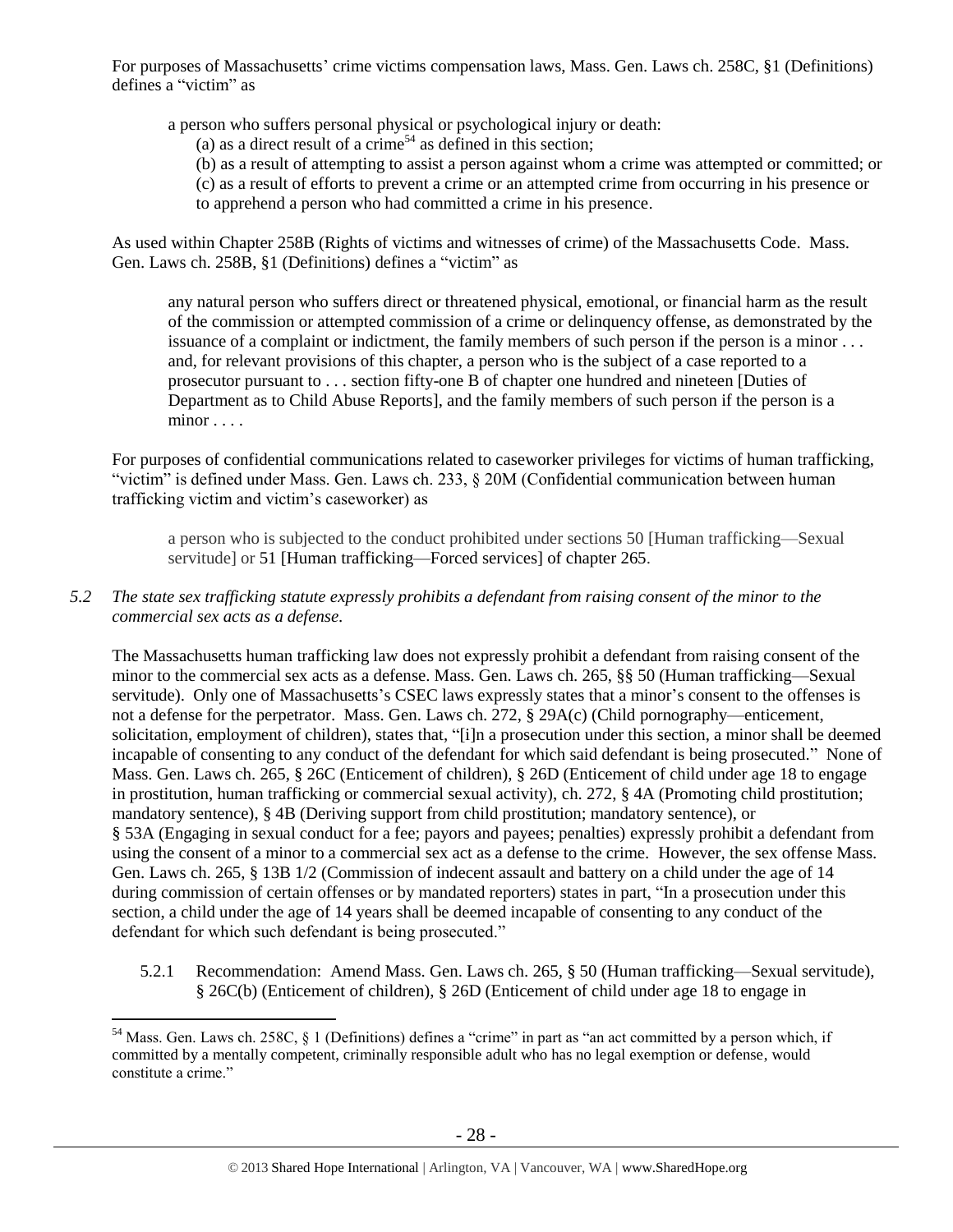prostitution, human trafficking or commercial sexual activity), ch. 272, § 4A (Promoting child prostitution; mandatory sentence), § 4B (Deriving support from child prostitution; mandatory sentence), and § 53A(b) (Engaging in sexual conduct for a fee; payors and payees; penalties) to clarify that a minor's consent is not a defense to commercial sexual exploitation.

## *5.3 Prostitution laws apply only to adults, making minors under 18 specifically immune from this offense.*

Massachusetts's prostitution law does not exclude minors from prosecution for prostitution offenses. Mass. Gen. Laws ch. 272, § 53A(a) (Engaging in sexual conduct for fee; payors and payees; penalties) makes it illegal if anyone "engages, agrees to engage, or offers to engage in sexual conduct with another person in return for a fee . . . ." A conviction under this statute is punishable by imprisonment up to 1 year in the house of correction or a fine up to \$500, or both imprisonment and a fine. Mass. Gen. Laws ch. 272, § 53A(a).

The offense of prostitution in Mass. Gen. Laws ch. 272, § 53 (Common night walkers, disorderly persons and disturbers of the peace) also does not exclude minors from prosecution, stating only,

(a) Common night walkers, common street walkers, both male and female, persons who with offensive and disorderly acts or language accost or annoy persons of the opposite sex, lewd, wanton and lascivious persons in speech or behavior, keepers of noisy and disorderly houses, and persons guilty of indecent exposure shall be punished by imprisonment in a jail or house of correction for not more than 6 months, or by a fine of not more than \$200, or by both such fine and imprisonment. (b) Disorderly persons and disturbers of the peace, for the first offense, shall be punished by a fine of not more than \$150. On a second or subsequent offense, such person shall be punished by imprisonment in a jail or house of correction for not more than 6 months, or by a fine of not more than \$200, or by both such fine and imprisonment.

Under Mass. Gen. Laws ch. 272, § 62 (Nightwalking—third conviction), a third conviction for "being a common nightwalker" is punishable by imprisonment of 2½ years in the house of correction, the reformatory for women, if the offender is female, or in the Massachusetts reformatory, if the offender is male.

However, under Mass. Gen. Laws ch. 265, § 57 (Human trafficking—Victims accused of common night walking or streetwalking—Affirmative defense),

In any prosecution or juvenile delinquency proceeding of a person who is a human trafficking victim, as defined by section 20M of chapter  $233^{55}$  [Confidential communication between human trafficking victim and the victim's caseworker], it shall be an affirmative defense to charges of engaging in common night walking or common streetwalking in violation of section 53 of chapter 272 and to a violation of section 53A of said chapter 272 that, while a human trafficking victim, such person was under duress or coerced into committing the offenses for which such person is being prosecuted or against whom juvenile delinquency proceedings have commenced.

5.3.1 Recommendation: Amend Mass. Gen. Laws ch. 272, § 53A(a) (Engaging in sexual conduct for fee; payors and payees; penalties) and ch. 272, § 53 (Common nightwalkers, disorderly persons and disturbers of the peace) to make the laws inapplicable to minors under 18.

<sup>&</sup>lt;sup>55</sup> Pursuant to Mass. Gen. Laws ch. 233,  $\S$  20M, "Human trafficking victim' or 'victim', a person who is subjected to the conduct prohibited under sections 50 or 51 of chapter 265."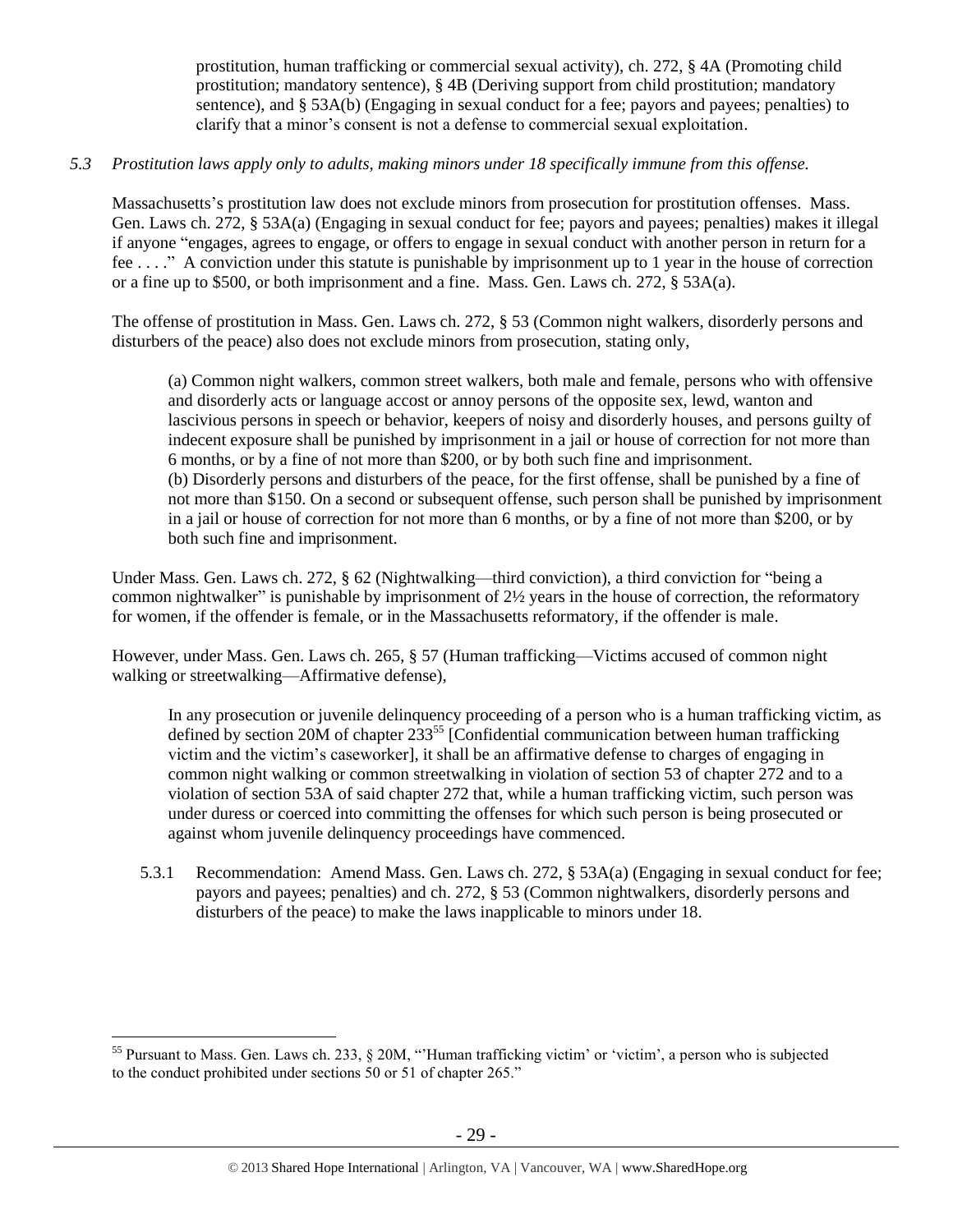*5.4 Child victims of sex trafficking or commercial sexual exploitation are provided with a child protection response, including specialized shelter and services, and are not detained in juvenile detention facilities.*

# **Child Initially Identified as Abused/Neglected**

Despite the absence of a definition of abuse or neglect under Mass. Gen. Laws ch. 119, § 21 (Definitions Applicable to Sections 21 to 55H)<sup>56</sup>, a commercially sexually exploited child<sup>57</sup> is likely to be identified as abused or neglected and directed to child protective services under the mandatory reporting requirements in Mass. Gen. Laws ch. 119, § 51A(a) (Mandated reporter—responsibilities). If a child is identified as abused or neglected under Mass. Gen. Laws ch. 119, § 21 (Definitions Applicable to Sections 21 to 55H), the definition of "caretaker"<sup>58</sup> under 110 Mass. Code Regs. § 2.00 is sufficiently broad to involve Child Protective Services in investigations where the child is in the custody or control of a non-family trafficker.

## *I. Initial Custody*

a. Authority for Initial Custody

Mass. Gen. Laws ch. 119, § 51A(a) (Mandated reporter—responsibilities) requires mandated reporters<sup>59</sup> who have "reasonable cause to believe that a child is suffering physical or emotional injury resulting from: (i) abuse inflicted upon him which causes harm or substantial risk of harm to the child's health or welfare, including sexual abuse. . .(iv) being a sexually exploited child; or (v) being a human trafficking victim as defined by section 20M of chapter 233," to immediately report the abuse to the Department. Mass. Gen. Laws ch. 119,  $\&$ 51A(a) also authorizes the mandated reporter to contact law enforcement about the suspected abuse. Mass. Gen. Laws ch. 119, § 51B(k)(3) (Investigation of report of abuse filed under Sec. 51A; removal of child; transmission and filing of written reports; notice to district attorney; disclosure of information by mandated reporter) provides that the Department must advise the district attorney and local law enforcement of any evidence indicating "there is reasonable cause to believe that . . . (3) a child has been sexually exploited, which shall include a violation of section 4A [Promoting child prostitution; mandatory sentence], 4B [Deriving support from child prostitution; mandatory sentence] or 29A [Child pornography—enticement, solicitation, employment of children] of said chapter 272 or is a sexually exploited child or a child who is otherwise a human trafficking victim."

In addition to being directed to child protective services by a mandatory reporter $60$  under Mass. Gen. Laws ch. 119, § 51A(a) (Mandated reporter—responsibilities), <sup>61</sup> a sexually exploited minor who seeks treatment for

 $\overline{a}$ 

<span id="page-29-0"></span>a person who is: (i) a physician, medical intern, hospital personnel engaged in the examination, care or treatment of persons, medical examiner, psychologist, emergency medical technician, dentist, nurse, chiropractor, podiatrist, optometrist, osteopath, allied mental health and human services professional licensed under section 165 of chapter 112, drug and alcoholism counselor, psychiatrist or clinical social worker; (ii) a public or private school teacher, educational administrator, guidance or family counselor, child care worker, person paid to care for or work with a child in any public or private facility, or home or program funded by the commonwealth or licensed under chapter 15D that provides child care or residential services to children or that provides the services of child care resource and referral agencies, voucher management agencies or family child care systems or child care food programs, licensor of the department of early education and care or school attendance officer; (iii) a probation officer, clerk-magistrate of a district court, parole officer, social worker, foster parent, firefighter, police officer; (iv) a priest, rabbi,

<sup>56</sup> See section 5.5 for a full analysis of the definition of abuse.

<sup>57</sup> See *supra* section [5.1](#page-26-0) for the definition of "sexually exploited child."

<sup>&</sup>lt;sup>58</sup> See Section 5.6 for a full analysis of the definition of "caretaker."

<sup>59</sup> *See supra* note [60.](#page-29-0)

<sup>&</sup>lt;sup>60</sup> Mass. Gen. Laws ch. 119, § 21 (Definitions applicable to Secs. 21 to 51H) defines a "mandated reporter" as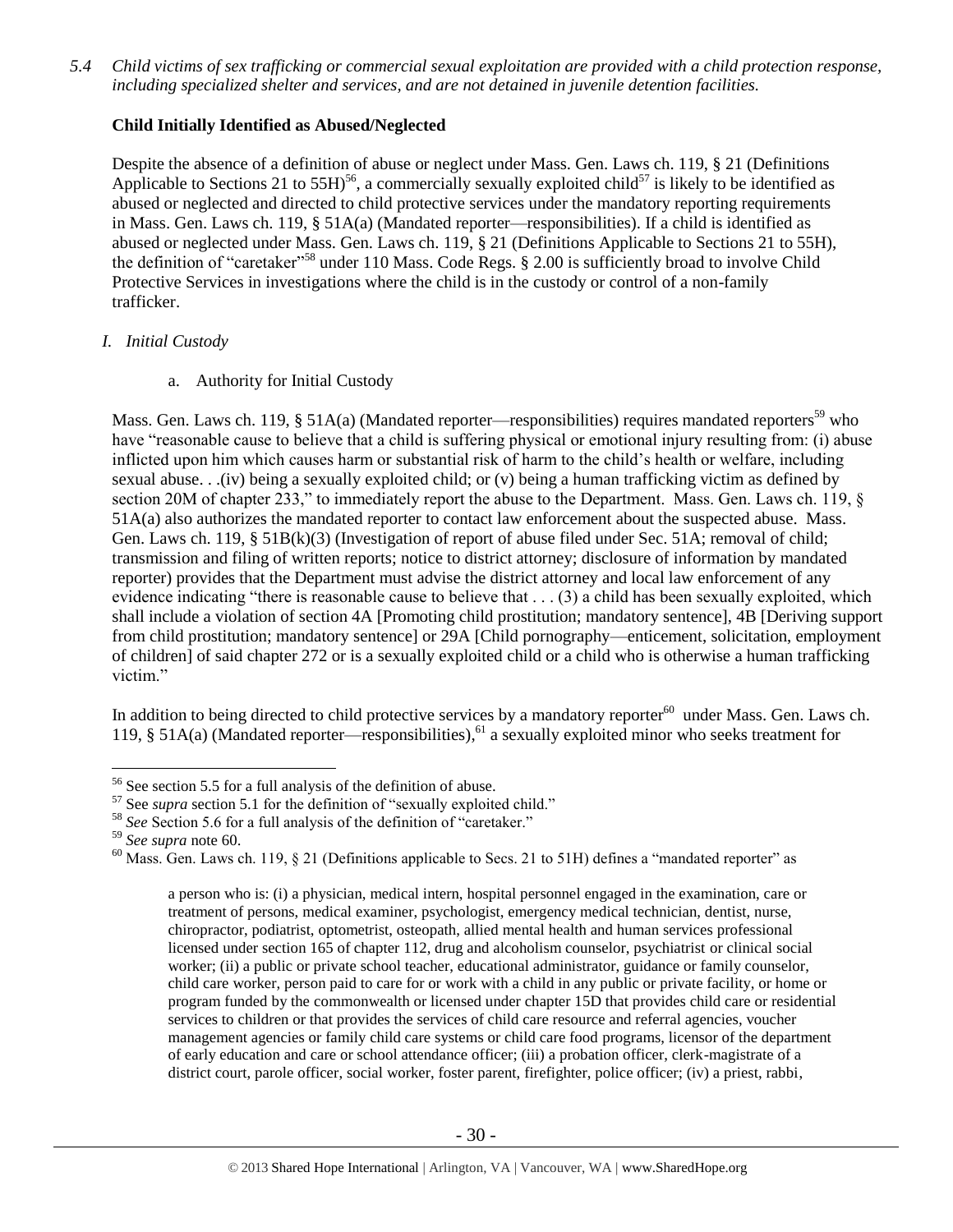injuries at a hospital may also be identified by a health care practitioner pursuant to Mass. Gen. Laws ch. 119, § 51C (Custody of child pending transfer or hearing).

After receiving a 51A report<sup>62</sup> of suspected child abuse or neglect, Mass. Gen. Laws ch. 119,  $\S$  51B(a) (Duties of department as to child abuse reports) requires the Department, to investigate the allegations. Mass. Gen. Laws ch. 119, § 51B further provides

(a) Upon receipt of a report filed under section 51A, the department shall investigate the suspected child abuse or neglect, provide a written evaluation of the household of the child, including the parents and home environment and make a written determination relative to the safety of and risk posed to the child and whether the suspected child abuse or neglect is substantiated. The department shall immediately report to the district attorney and local law enforcement authorities, a sexually exploited child or a child who is otherwise a human trafficking victim, regardless of whether the child is living with a parent, guardian or other caretaker. . . . .

(c) If the department has reasonable cause to believe a child's health or safety is in immediate danger from abuse or neglect, the department shall take a child into immediate temporary custody if it has reasonable cause to believe that the removal is necessary to protect the child from abuse or neglect. . . . . . . .

(e) Notwithstanding subsection (c), whenever the department has reasonable cause to believe that removal is necessary to protect a child from abuse or neglect, it shall take the child into immediate temporary custody. If a child is taken into immediate temporary custody, the department shall make a written report stating the reasons for such removal and shall file a care and protection petition under section 24 on the next court day.

#### . . . .

 $\overline{a}$ 

(k) The department shall notify and shall transmit copies of substantiated 51A reports and its written evaluations and written determinations under subsection (a) or (b) to the district attorney for the county in which the child resides and for the county in which the suspected abuse or neglect occurred, and to the local law enforcement authorities in the city or town in which the child resides and in the city or town in which the suspected abuse or neglect occurred when the department has reasonable cause to believe that 1 of the conditions listed below resulted from abuse or neglect.

. . . .

(3) a child has been sexually exploited, which shall include a violation of section 4A [Promoting child prostitution; mandatory sentence], 4B [Deriving support from child prostitution; mandatory sentence] or 29A [Child pornography—enticement, solicitation, employment of children] of said chapter 272 or is a sexually exploited child or a child who is otherwise a human trafficking victim.

In cases where the report under section 51A is made by a health care practitioner after a minor has sought treatment for injuries at a hospital and "[i]f hospital personnel collect physical evidence of abuse or neglect of the child, the local district attorney, local law enforcement authorities, and the department shall be immediately notified. Mass. Gen. Laws ch. 119, § 51A(b) (Mandated reporter—responsibilities).

clergy member, ordained or licensed minister, leader of any church or religious body, accredited Christian Science practitioner, person performing official duties on behalf of a church or religious body that are recognized as the duties of a priest, rabbi, clergy, ordained or licensed minister, leader of any church or religious body, accredited Christian Science practitioner, or person employed by a church or religious body to supervise, educate, coach, train or counsel a child on a regular basis; (v) in charge of a medical or other public or private institution, school or facility or that person's designated agent; or (vi) the child advocate.

<sup>61</sup> See supra sectio[n 5.4](#page-26-1) for a full analysis of mandatory reporting and victim identification.

<sup>62</sup> Mass. Gen. Laws ch. 119 § 21 (Definitions applicable to Secs. 21 to 51H) defines "51A report" as "a report filed with the department under section 51A that details suspected child abuse or neglect."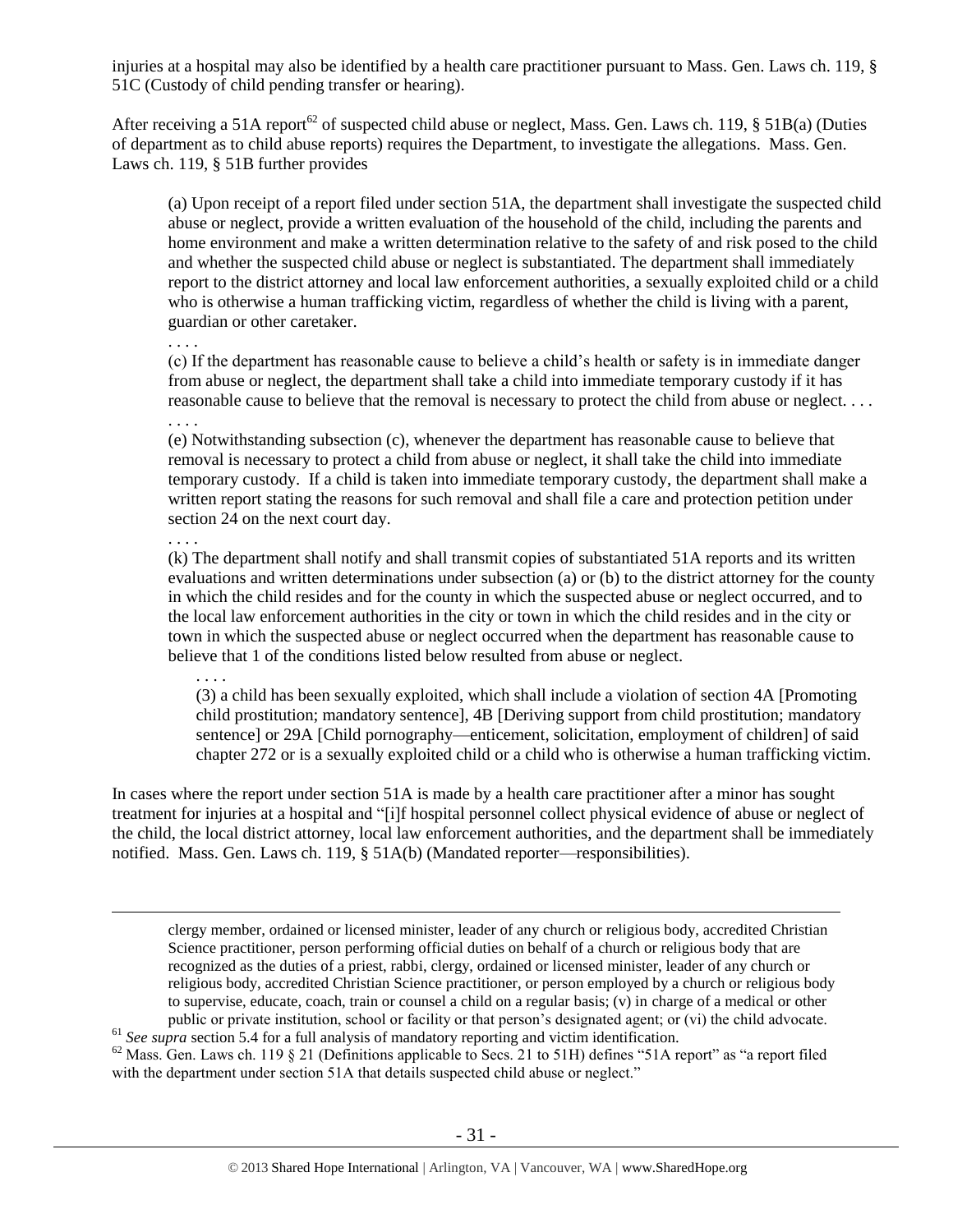Once a 51A or 51B report has been filed identifying a child as sexually exploited, Mass. Gen. Laws ch. 119 § 51D authorizes multi-disciplinary response teams to assess the child's case and make recommendations. Pursuant to Mass. Gen. Laws ch. 119 § 51D,

Each team shall consist of the department's caseworker for the particular case, $<sup>1</sup>$  representative of</sup> the appropriate district attorney, and at least 1 other member appointed by the area director who is not an employee of either office. The additional member shall have training and experience in the fields of child welfare or criminal justice and, as far as practicable, be involved with the provision of services to these families. No members of a team shall receive any compensation, or in the case of a state employee, any additional compensation, for service on the team.

For 51A reports specifically involving a sexually exploited child or a child who is otherwise a human trafficking victim, the multi-disciplinary service team may consist of a team of professionals trained or otherwise experienced and qualified to assess the needs of sexually exploited children or children who are otherwise human trafficking victims including, but not limited to, a police officer, as defined by section 1 of chapter 90C, or other person designated by a police chief, as defined in said section 1 of said chapter 90C, an employee of the department of children and families, a representative of the appropriate district attorney, a social service provider, a medical professional or a mental health professional.

The team shall review and monitor the service plan developed by the department under subsection (g) of section 51B. The team shall evaluate the effectiveness of the service plan in protecting the child from further abuse or neglect. The team shall make recommendations regarding amendments to the service plan, the advisability of prosecuting members of the family, and the possibility of utilizing diversionary alternatives. If the team finds that services required under such plan are not provided to the family, the case shall be referred to the commissioner.

. . . .

For 51B reports specifically involving a sexually exploited child, the purpose of the multidisciplinary service team shall be to determine whether the child has been sexually exploited or is otherwise a human trafficking victim and to recommend a plan for services to the department that may include, but shall not be limited to, shelter or placement, mental health and medical care needs and other social services. . . .

b. Placement

Mass. Gen. Laws ch. 119, § 51C (Custody of child pending transfer or hearing) further provides,

If a parent or other person requests the release from a hospital of a child reported pursuant to section fifty-one A, the presiding judge of the juvenile court of the judicial district in which such hospital is located may, if he believes such release would be detrimental to the child's health or safety, authorize the hospital and the attending physician, by any means of communication, to keep such a child in the hospital until custody is transferred to the department or until a hearing may be held relative to the care and custody of such child.

Any other physician treating a child reported pursuant to section fifty-one A may be so authorized by the court to keep such child in his custody until such time as the custody of the child has been transferred to the department or until a hearing may be held relative to the care and custody of such child.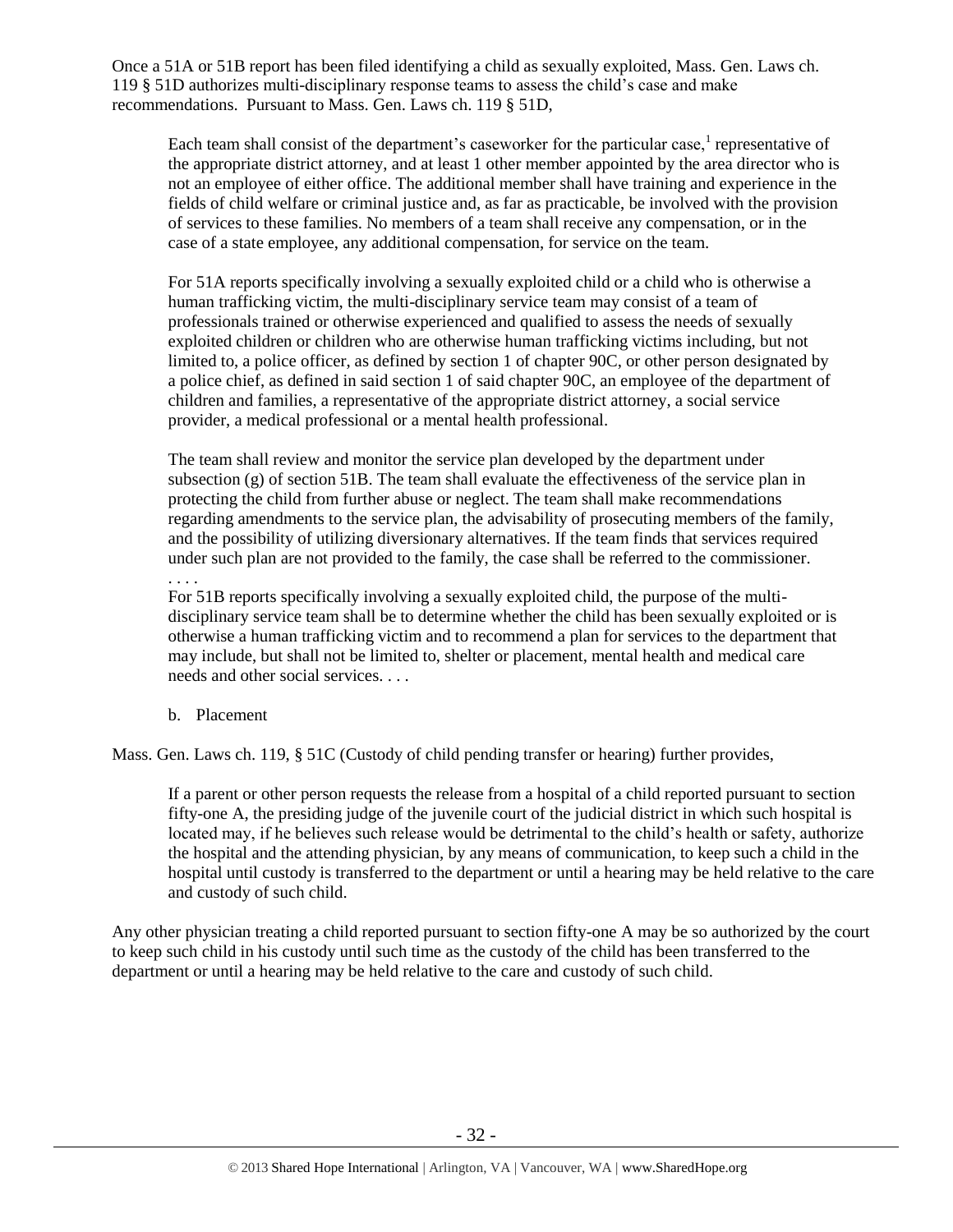## *II. Process following initial custody*

For the Department to maintain protective custody of a child for another 72 hours, the Department must file a care and protection petition with the juvenile court pursuant to Mass. Gen. Laws Ch. 119 § 24 (Powers and duties of divisions of juvenile court department as to custody of children), which states in part,

A person may petition under oath the juvenile court alleging on behalf of a child within its jurisdiction that the child:

(a) is without necessary and proper physical or educational care and discipline;

(b) is growing up under conditions or circumstances damaging to the child's sound character development;

(c) lacks proper attention of the parent, guardian with care and custody or custodian; or (d) has a parent, guardian or custodian who is unwilling, incompetent or unavailable to provide any such care, discipline or attention.

Mass. Gen. Laws ch. 119, § 24 further provides that if, after the petitioner testifies under oath, there is

[R]easonable cause to believe that: (i) the child is suffering from serious abuse or neglect or is in immediate danger of serious abuse or neglect; and (ii) that immediate removal of the child is necessary to protect the child from serious abuse or neglect, the court may issue an emergency order transferring custody of the child for up to 72 hours to the department or to a licensed child care agency or individual described in subclause (ii) of clause (2) of subsection (b) of Section 26 ["any agency or other private organization licensed or otherwise authorized by law to receive and provide care for the child"].

## *III. Placement process pending adjudication/investigation*

Pursuant to Mass. Gen. Laws ch. 119, § 25 (Hearing; custody of child), "The petition under section 24 may be heard on the merits when a child is taken into custody and brought before the court or may be continued to a time fixed for hearing. Pending the hearing on the merits, the court may allow the child to be placed in the care of some suitable person or licensed agency<sup>63</sup> providing foster care for children or may commit the child to the custody of the department. If the court commits a child to the custody of the department, the court shall consider the provisions of section 29C and shall make the written certification and determinations required by said section 29C."

# *IV. Adjudication*

 $\overline{a}$ 

When the court hears the petition on the merits, Mass. Gen. Laws ch. 119, § 26(b) (Procedure at hearing; order of commitment; petition to dispense with parental consent to adoption; reimbursement of commonwealth; petition for review) provides in part, "If the court finds the allegations in the petition proved within the meaning of this chapter, it may adjudge that the child is in need of care and protection. In making such adjudication, the health and safety of the child shall be of paramount concern. If the child is adjudged to be in need of care and protection, the court may commit the child to the custody of the department until he becomes an adult or until, in the opinion of the department, the object of his commitment has been accomplished, whichever occurs first;

 $63$  Mass. Gen. Laws. Ch. 119, § 23(a)(7) (Responsibility of department to provide foster care for children; placement with relatives; funeral expenses; child profile form; extension of support of child until 22 years of age; assignment of support rights; assistance to foster care families) provides, "A temporary shelter care facility program or a group care facility, licensed under chapter 15D [repealed], may provide temporary shelter for a 72-hour period to a child without parental consent, if the child's welfare would be endangered if such shelter were not immediately provided. At the expiration of the 72-hour period, the licensee shall: (i) secure the consent of a parent or guardian to continued custody and care; (ii) refer the child to the department for custody and care; or (iii) refuse to provide continued care and custody to the child."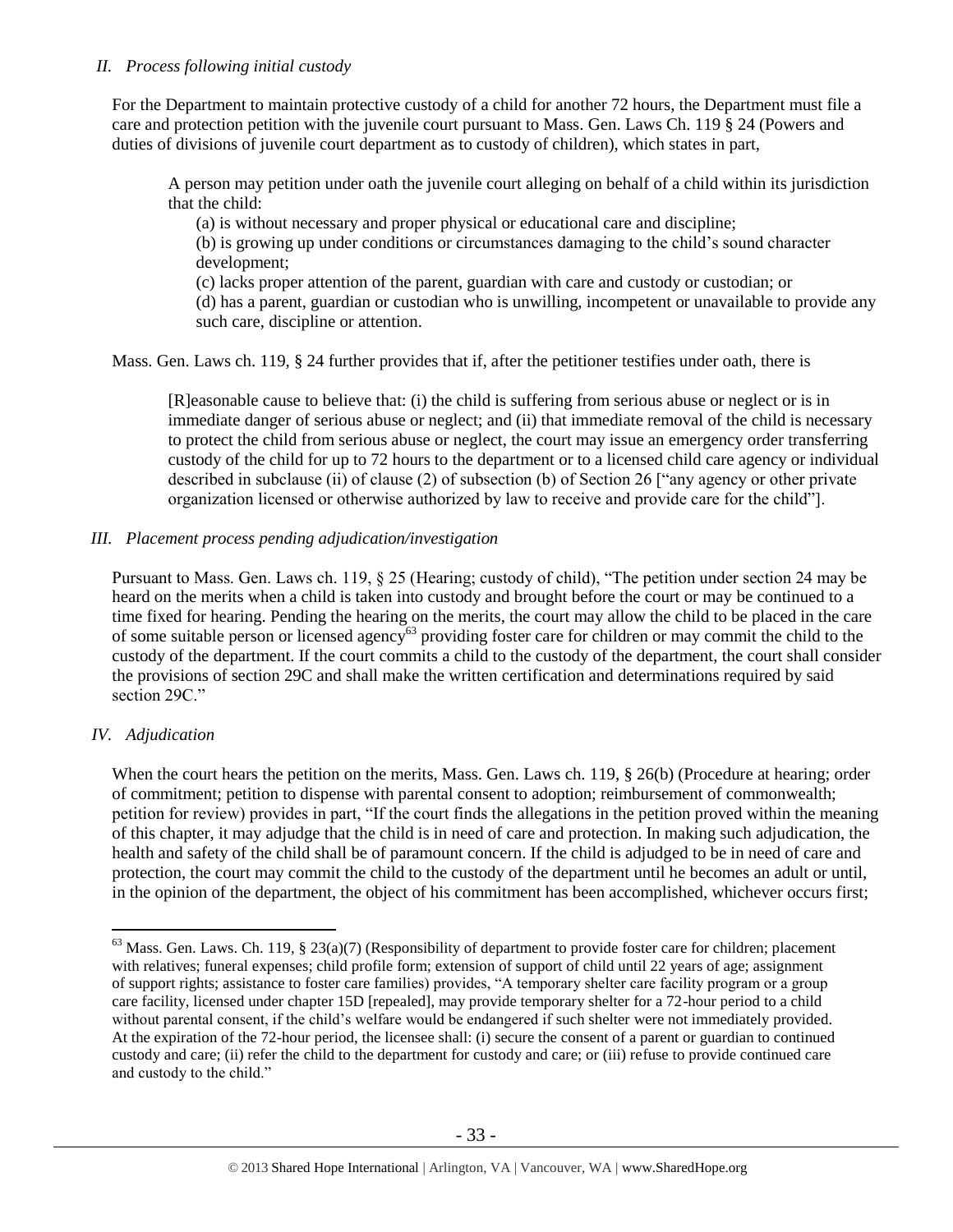and the court shall consider the provisions of section 29C and shall make the written certification and determinations required by said section 29C." The court may also make other orders as set forth in the statute.

## *V. Outcomes*

Mass. Gen. Laws ch. 119, § 29C (Judicial certification of need to remove child from home) provides, "If a court of competent jurisdiction commits, grants custody or transfers responsibility for a child to the department or its agent, the court shall certify that the continuation of the child in his home is contrary to his best interests and shall determine whether the department or its agent, as appropriate, has made reasonable efforts prior to the placement of a child with the department to prevent or eliminate the need for removal from the home . . . . In making any determination, the health and safety of the child shall be of paramount concern." Pursuant to Mass. Gen. Laws Ch. 119, § 29B(d) (Determination of future status of committed children; orders; permanency hearings; appeals), "The permanency hearing for a child or young adult shall be held within 30 days of a hearing at which a court determines that reasonable efforts to preserve and reunify families are not required pursuant to section 29C. The court may, however, make such determination at the time of the permanency hearing." Mass. Gen. Laws Ch. 119 § 32 (Certain children to be placed in private families) establishes the priorities for placement of children committed to the department. It states in part, "Children in the care or custody of the department shall be placed in private families; provided, that any child who upon examination is found to be in need of special care, treatment or education may, if it is found by the department to be in the best interest of the child, be placed in a public or private institution or school, the primary purpose of which is the special care, treatment or education of children."

# **Child Initially Identified as a Child In Need of Services**

Pursuant to Mass. Gen. Laws ch. 119, § 21, a sexually exploited minor is specifically defined as a "child in need of services," which is defined, in part, as

a child between the ages of 6 and 17 who: (a) repeatedly runs away from the home of a parent or legal guardian; (b) repeatedly fails to obey the lawful and reasonable commands of a parent or legal guardian, thereby interfering with the parent's or legal guardian's ability to adequately care for and protect the child; (c) repeatedly fails to obey lawful and reasonable school regulations; (d) when not otherwise excused from attendance in accordance with lawful and reasonable school regulations, willfully fails to attend school for more than 8 school days in a quarter; or (e) is a sexually exploited child.

Pursuant to Mass. Gen. Laws ch. 119, § 21, a "sexually exploited child" is defined as,

any person under the age of 18 who has been subjected to sexual exploitation because such person:

(1) is the victim of the crime of sexual servitude pursuant to section 50 of chapter 265 or is the victim of the crime of sex trafficking as defined in 22 United States Code 7105;

(2) engages, agrees to engage or offers to engage in sexual conduct with another person in return for a fee, in violation of subsection (a) of section 53A of chapter 272, or in exchange for food, shelter, clothing, education or care;

(3) is a victim of the crime, whether or not prosecuted, of inducing a minor into prostitution under by section 4A of chapter 272; or

(4) engages in common night walking or common streetwalking under section 53 of chapter 272.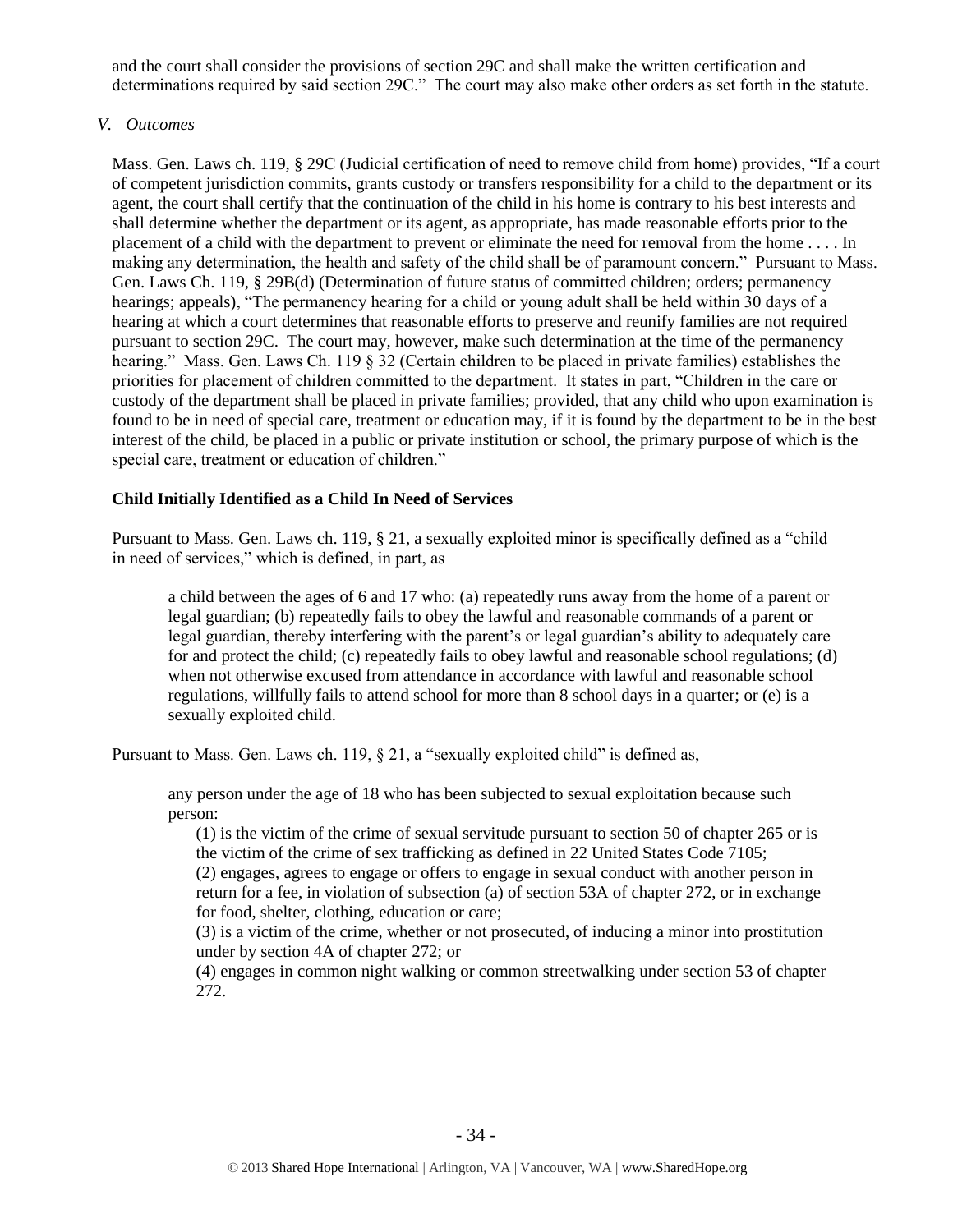## *I. Initial Custody*

 $\overline{a}$ 

## a. Authority for Initial Custody

A specialized post-custody process is available for children identified as sexually exploited. Under Mass. Gen. Laws ch. 119, § 39K (Sexually exploited children – child welfare services),

(a) Notwithstanding any general or special law to the contrary, the department of children and families, in collaboration with the department of mental health and other appropriate state agencies, shall: (i) provide for the child welfare services needs of sexually exploited children including, but not limited to, services for sexually-exploited children residing in the commonwealth at the time they are taken into custody by law enforcement or are identified by the department as sexually-exploited children, for the duration of any legal or administrative proceeding in which they are either the complaining witness, defendant or the subject child; and  $(iii)$  provide appropriate services<sup>64</sup> to a child reasonably believed to be a sexually exploited child in order to safeguard the child's welfare. If a child reasonably believed to be a sexually exploited child declines services or is unable or unwilling to participate in the services offered, the department or any person may file a care and protection petition under section 24. Sexually exploited children shall have access to an advocate.<sup>65</sup> The advocate or a member of the multi-disciplinary service team established under section 51D shall accompany the child to all court appearances and may serve as a liaison between the service providers and the court. (b) The services that shall be provided under this section shall be available to all sexually exploited children, whether they are accessed voluntarily, through a court proceeding under this section or through a referral, which may be made by any person.

(c) In determining the need for and capacity of the services that may be provided under this section, the department of children and families shall recognize that sexually exploited youth have separate and distinct service needs according to gender and appropriate services shall be made available while ensuring that an appropriate continuum of services exists.

(d) The commissioner of the department may, subject to appropriation, contract with non-governmental organizations or entities with experience working with sexually exploited children to train law enforcement officials likely to encounter sexually exploited children in the course of their law enforcement duties. The training shall include, but not be limited to, awareness and compliance with the provisions of this section, identification of, access to, and the provision of services for sexually-exploited children and any other services the department deems necessary.

(e) The department may apply to the victim and witness assistance board for grants from the Victims of Human Trafficking Trust Fund, established in section 66A of chapter 10,, grants from the United States Department of Justice's Office of Juvenile Justice and Delinquency Prevention or any other federal agency, or grants from any other private source to fund the law enforcement training and services for sexually-exploited children.

(f) The department shall adopt regulations to carry out this section.

<sup>65</sup> Pursuant to Mass. Gen. Laws ch. 119, § 21, "Advocate" is defined as "an employee of a governmental or nongovernmental organization or entity providing appropriate services, or a similar employee of the department of children and families who has been trained to work and advocate for the needs of sexually exploited children."

 $64$  Mass. Gen. Laws ch. 119, § 21 (Definitions applicable to Secs. 21 to 51H) defines "[a]ppropriate services" as "the assessment, planning and care provided by a state agency or non-governmental organization or entity, through congregate care facilities, whether publicly or privately funded, emergency residential assessment services, familybased foster care or the community, including food, clothing, medical care, counseling and appropriate crisis intervention services, provided: (i) that such agency, organization or entity has expertise in providing services to sexually exploited children or children who are otherwise human trafficking victims; and (ii) that such services are provided in accordance with such regulations that the department of children and families may adopt or the policies of such department."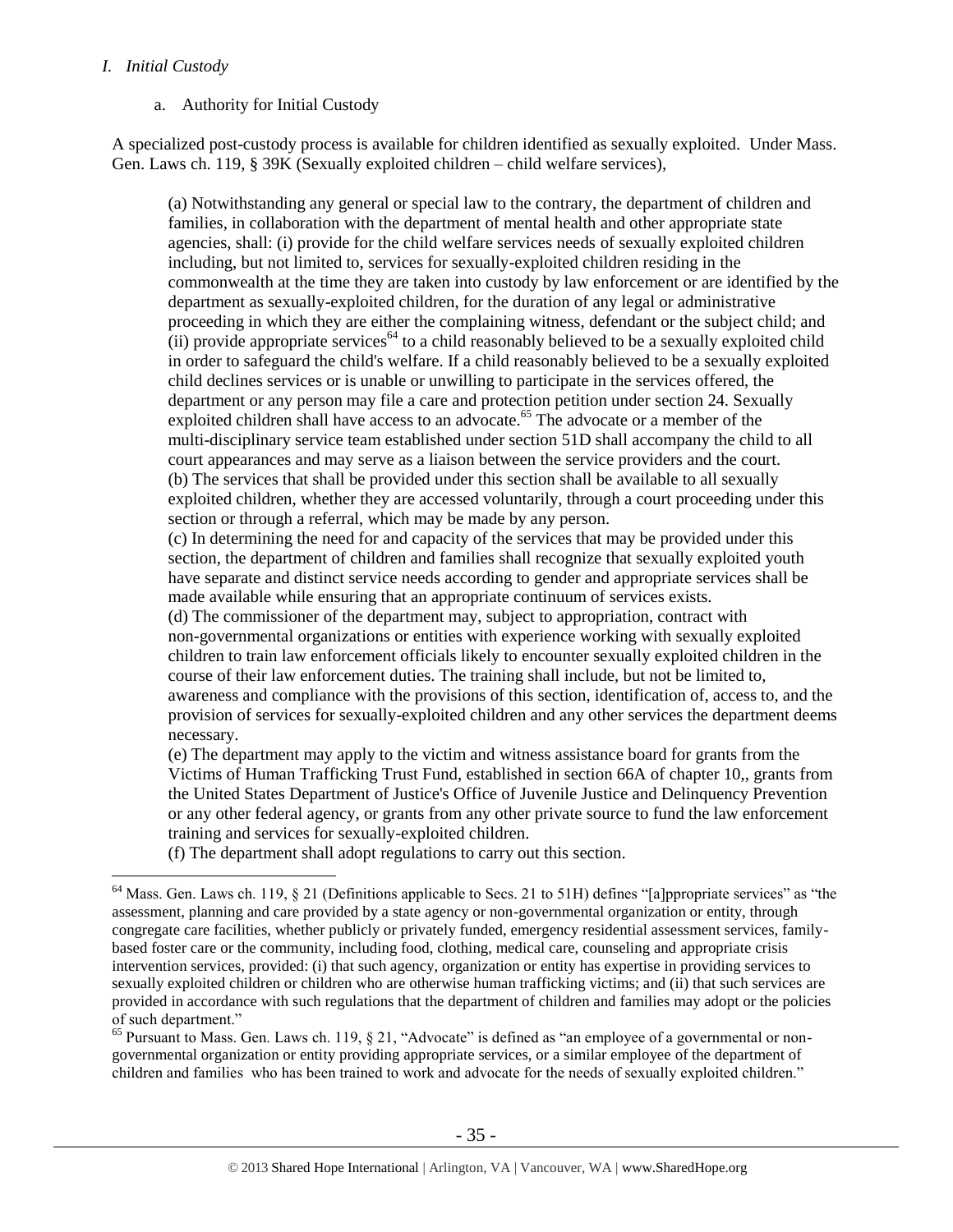Additionally, identification and review of existing services and benefits for victims of domestic minor sex trafficking are included among the responsibilities of a Massachusetts task force. Pursuant to section 31 of House Bill 3808, Massachusetts has appointed a task force that requires, subject to appropriation, various agencies $^{66}$  to

<span id="page-35-0"></span>(iii) identify and review the existing services and facilities that meet the needs of victims of human trafficking including, but not limited to, health and mental health services, housing, education and job training, legal services and victim compensation;

. . .

(vi) examine the costs associated with establishing a safe house pilot program for adult and child victims of human trafficking and identify public and private funding sources that may be used to develop and implement a safe house pilot program;

. . . (vii) examine cost-effective notices, announcements or advertisements that may be 595 displayed in public places, such as airports, train stations, bus stations, hotels, massage parlors, 596 spas, strip clubs and other sexually-oriented businesses providing information relating to services 597 for human trafficking victims;

. . . .

 $\overline{a}$ 

## *II. Adjudication or referral to alternate process*

Sexually exploited children are presumed to be a child in need of services and may be diverted from juvenile delinquency proceedings. Under Mass. Gen. Laws ch. 119, § 39L (Sexually exploited children – safeguarding welfare during criminal proceedings),

(a) Before or after arraignment in any juvenile delinquency or criminal proceeding against a sexually exploited child alleging that such juvenile or such defendant violated the prohibition against common night walking or common streetwalking under section 53 of chapter 272 or the provisions of subsection (a) of section 53A of said chapter 272, there shall be a presumption that a care and protection petition on behalf of such child, or a child in need of services petition under section 39E, shall be filed. Any person, including the juvenile, may file a care and protection petition on behalf of such child, including a petition for emergency commitment under section 24, or a parent or a police officer may file a child in need of services petition under section 39E. (b) The court may appoint a guardian ad litem and shall hold a hearing on such petition. The court may allow a reasonable delay in the proceedings, including any arraignment, to consider the petition. The necessary findings of fact to support the court's decision shall be reduced to writing and made part of the court record.

<sup>&</sup>lt;sup>66</sup> Pursuant to HB 3808, "[t]he task force shall consist of the attorney general or the attorney general's designee, who shall serve as the chair, the colonel of state police or the colonel's designee, a representative of the Massachusetts police chiefs association, a representative of the Massachusetts district attorneys' association, the commissioner of the Boston police department or the commissioner's designee, the director of the division of professional licensure or the director's designee, a representative of the 558 Massachusetts office for victim assistance, the director of the department of labor standards or the director's designee, the commissioner of the department of children and families or the commissioner's designee, the secretary of the executive office of public safety or the secretary's designee, the commissioner of the office of probation or the commissioner's designee; a representative of a group dedicated to immigrant and refugee issues appointed by the governor; a representative of a group dedicated to the prevention of violence against women appointed by the governor; a representative of an entity dedicated to prevention of and intervention in the trafficking of children appointed by the governor; a survivor of human trafficking appointed by the governor; a human trafficking attorney appointed by the governor; a human trafficking caseworker appointed by the governor; a mental health professional appointed by the governor and a university researcher with a background in human trafficking appointed by the governor.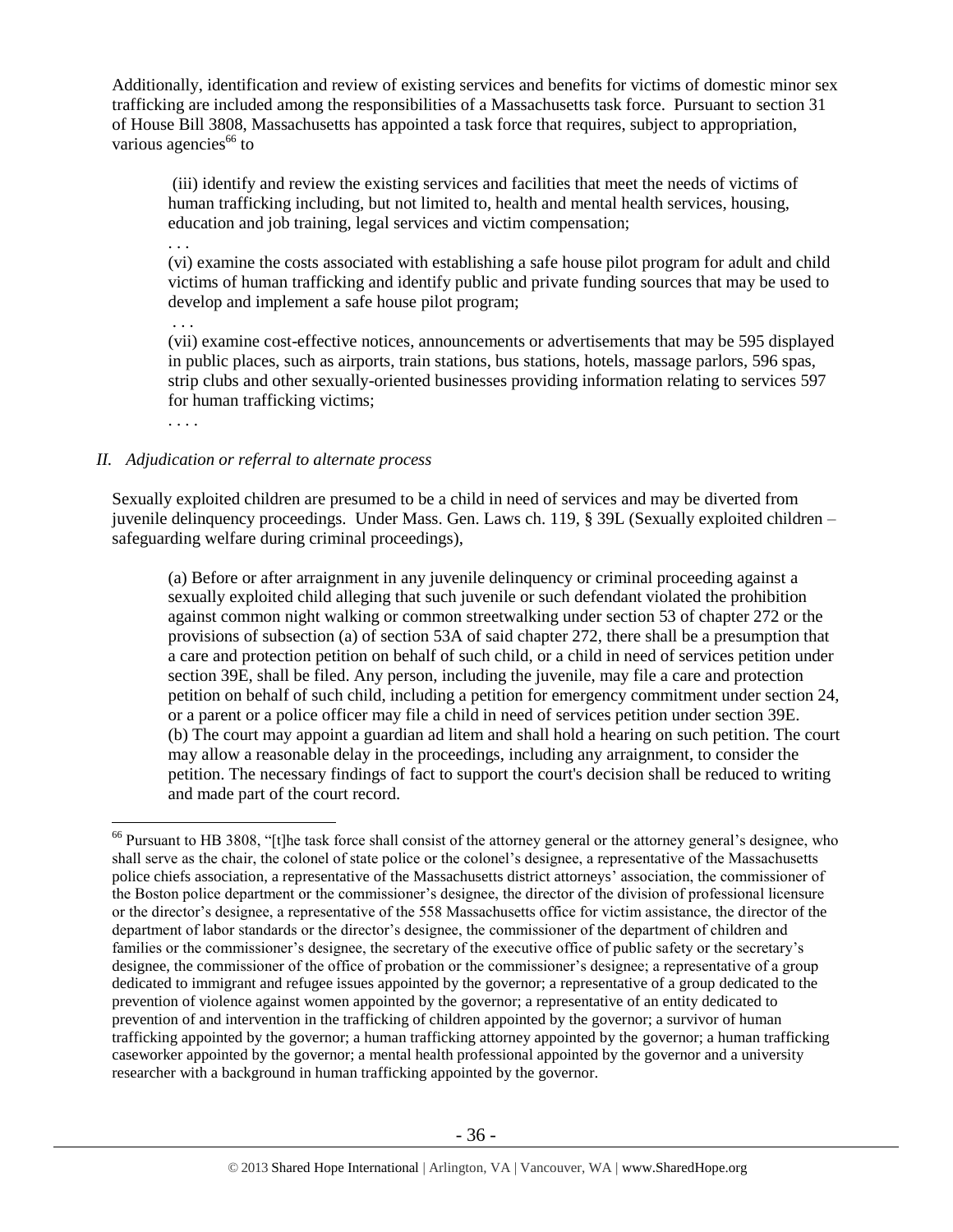(c) Upon a motion by a party to the juvenile delinquency or crim inal proceeding or by a guardian ad litem, unless the district attorney or the attorney general objects, and upon a finding that a child alleged to be a juvenile delinquent by reason of violating section 53 of chapter 272 or subsection (a) of section 53A of said chapter 272 is a child in need of care and protection or a child in need of services, the court shall, if arraignment has not yet occurred, indefinitely stay arraignment and place the proceeding on file. If the court finds that the child has failed to substantially comply with the requirements of services or that the child's welfare or safety so requires, the court may remove the proceeding from file, arraign the child and restore the delinquency or criminal complaint to the docket for trial or further proceedings in accordance with the regular course of such proceedings. If arraignment has already occurred, unless the district attorney or the attorney general objects, the court shall place the child on pretrial probation under section 87 of chapter 276. If appropriate, the conditions of such probation shall include, but not be limited to, requiring the child to substantially comply with all lawful orders of the court, including orders relating to any care and protection or child in need of services proceeding, and the child shall also comply with the guidance and services of the department or any designated non-governmental service provider. If the child fails to substantially comply with the conditions of probation or if the child's welfare or safety so requires, the court may in its discretion restore the delinquency or criminal complaint to the docket for trial or further proceedings in accordance with the regular course of such proceedings.

#### *III. Outcomes*

A victim of domestic minor sex trafficking may be placed in a specialized program designed for sexually exploited children that begins following custody, continues after the child has been adjudicated as a sexually exploited child, and provides access to an advocate that can safeguard the welfare of the child. Under Mass. Gen. Laws ch. 119 § 39K(a) (Sexually exploited children – child welfare services),

Notwithstanding any general or special law to the contrary, the department of children and families, in collaboration with the department of mental health and other appropriate state agencies, shall: (i) provide for the child welfare services needs of sexually exploited children including, but not limited to, services for sexually-exploited children residing in the commonwealth at the time they are taken into custody by law enforcement or are identified by the department as sexually-exploited children, for the duration of any legal or administrative proceeding in which they are either the complaining witness, defendant or the subject child; and (ii) provide appropriate services to a child reasonably believed to be a sexually exploited child in order to safeguard the child's welfare. If a child reasonably believed to be a sexually exploited child declines services or is unable or unwilling to participate in the services offered, the department or any person may file a care and protection petition under section 24. Sexually exploited children shall have access to an advocate. The advocate or a member of the multi-disciplinary service team established under section 51D shall accompany the child to all court appearances and may serve as a liaison between the service providers and the court.

# **Child Identified as Delinquent**

# *I. Initial Custody*

1. Authority

A delinquent child in need of services may enter child protective services pursuant to arrest. Mass. Gen. Laws ch. 119, § 39H (Arrest of child; notification of probation officer; placement of child; bail and detention), which provides,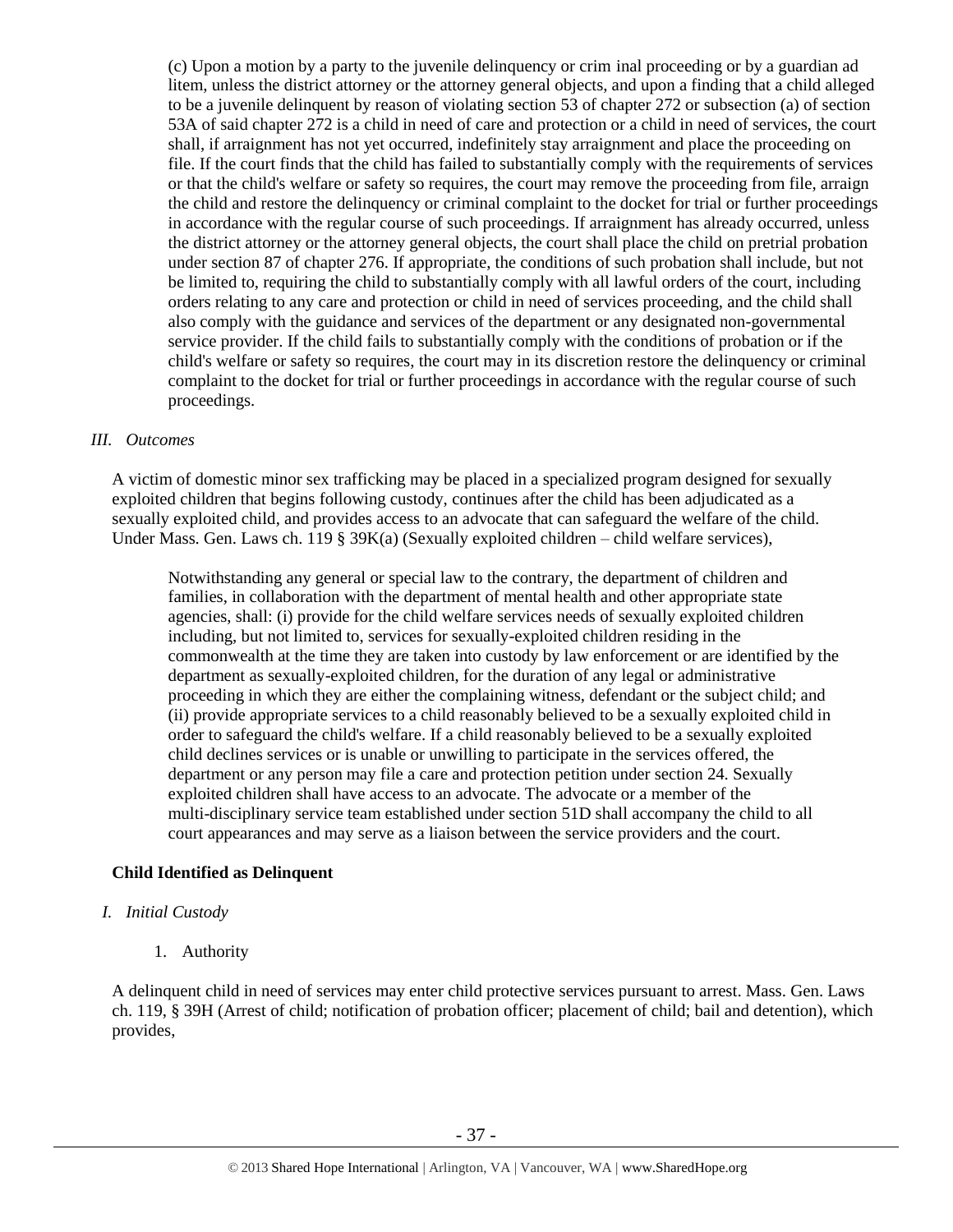A child may be arrested for committing the behavior described in the definition of child in need of services in section twenty-one,<sup>67</sup> only if such child has failed to obey a summons issued pursuant to section thirty-nine E, or if the arresting law enforcement officer has probable cause to believe that such child has run away from the home of his parents or guardian and will not respond to a summons.

## 2. Placement

## *II. Process following initial custody*

If the court is not in session when the child is taken into custody, the law enforcement officer in charge, or an appropriate designee, shall inquire about the case and shall notify the probation officer and a department of children and families representative, if the officer has reasonable belief that an arrested child is or has been in custody of the department. Mass. Gen. Laws ch. 119, § 39H.

Mass. Gen. Laws ch. 119, § 39H further specifies,

The law enforcement officer, in consultation with the probation officer, shall then immediately make all reasonable diversion efforts so that such child is delivered to the following types of placements, and in the following order of preference:

(i) to one of the child's parents, or to the child's guardian or other responsible person known to the child, or to the child's legal custodian including the department of children and families or the child's foster home;

(ii) to a temporary shelter facility licensed or approved by the department of early education and care, a shelter home approved by a temporary shelter facility licensed or approved by said department of early education and care, or a family foster care home approved by a placement agency licensed or approved by said department of early education and care; provided, however, that such a placement is available and, in the view of the probation officer, appropriate for the child; provided, further, that such a placement furnish said law enforcement officer with a written statement that it will make reasonable efforts to secure the child's appearance at the next available court session and that such placement will furnish the necessary transportation to such placement and to the court, unless the law enforcement officer chooses to furnish said transportation, provided, further, that such child may not be securely detained in a police station or town lockup.

. . . .

If a victim of domestic minor sex trafficking is taken into custody for violating a law, by-law or ordinance<sup>68</sup> and put through delinquency proceedings under sections 52 to 63, such "[p]roceedings against children . . . shall not be deemed criminal proceedings" pursuant to Mass. Gen. Laws ch. 119, § 53. Following arrest for a delinquent offense, Mass. Gen. Laws Ch. 119 § 67 (Notice of arrest of child to be given to probation officer and parent or guardian) states,

Except for children in need of service arrested pursuant to section thirty-nine H, whenever a child between seven and seventeen years of age is arrested with or without a warrant, as provided by law, the

 $\overline{a}$  $67$  Mass. Gen. Laws Ch. 119, § 21 (Definitions applicable to Secs. 21 to 51H) defines "child in need of services" as "a child between the ages of 6 and 17 who: (a) repeatedly runs away from the home of a parent or legal guardian; (b) repeatedly fails to obey the lawful and reasonable commands of a parent or legal guardian, thereby interfering with the parent's or legal guardian's ability to adequately care for and protect the child; (c) repeatedly fails to obey lawful and reasonable school regulations; or (d) when not otherwise excused from attendance in accordance with lawful and reasonable school regulations, willfully fails to attend school for more than 8 school days in a quarter."

<sup>68</sup> Mass. Gen. Laws ch. 119, § 52 (Definitions) defines a "delinquent child," as "a child between seven and seventeen who violates any city ordinance or town by-law or who commits any offence against a law of the commonwealth"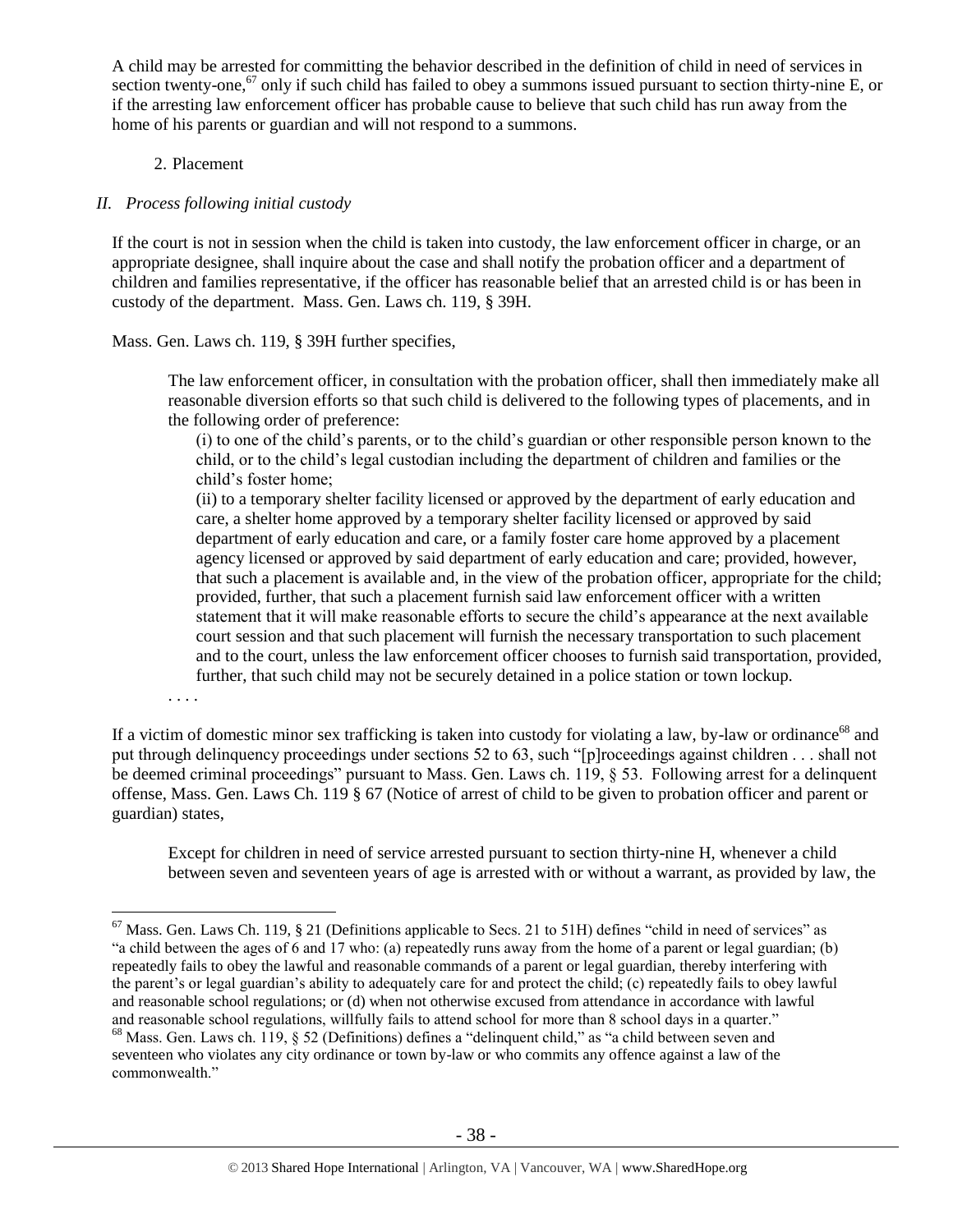officer in charge of the police station or town lockup to which the child has been taken shall immediately notify the probation officer of the district court, or of the juvenile court, if there is one, within whose judicial district such child was arrested and at least one of the child's parents, or, if there is no parent, the guardian or person with whom it is stated that such child resides, and shall inquire into the case. Pending such notice and inquiry, such child shall be detained. Upon the acceptance by the officer in charge of said police station or town lockup of the written promise of said parent, guardian or any other reputable person to be responsible for the presence of such child in court at the time and place when such child is to appear or upon the receipt of such officer in charge from said probation officer of a request for the release of such child to him, such child shall be released to said person giving such promise or to said probation officer making such request; provided, that, if the arresting officer requests in writing that a child between fourteen and seventeen years of age be detained, and if the court issuing a warrant for the arrest of a child between fourteen and seventeen years of age directs in the warrant that such child shall be held in safekeeping pending his appearance in court, or, if the probation officer shall so direct, such child shall be detained in a police station or town lockup, or place of temporary custody commonly referred to as a detention home of the department of youth services, or any other home approved by the department of youth services pending his appearance in court. In the event any such child is so detained, the officer in charge at the police station or town lockup shall notify the probation officer and parent or parents, guardian, or person with whom it is stated that such child resides of the detention of such child. . . . No child between fourteen and seventeen years of age shall be detained in a police station or town lockup unless the detention facilities for children at such police station or town lockup have received the approval in writing of the commissioner of youth services. . . . Nothing in this section shall permit a child between fourteen and seventeen years of age being detained in a jail or house of correction. A separate and distinct place shall be provided in police stations, town lockups or places of detention for such children.

#### *III. Placement process pending adjudication/investigation*

Mass. Gen. Laws Ch. 119, § 39E (Petitions for determination that child is in need of services; procedures) allows juvenile court to determine whether a child is in need of services without criminal proceedings and provides in part,

A parent or legal guardian of a child having custody of such child, or a police officer may apply for a petition in one of said courts alleging that said child persistently runs away from the home of said parent or guardian or persistently refuses to obey the lawful and reasonable commands of said parent or guardian resulting in said parent's or guardian's inability to adequately care for and protect said child.

Any supervisor of attendance, duly appointed pursuant to section nineteen of chapter seventy-six may apply for a petition in said court alleging that said child persistently and wilfully fails to attend school or persistently violates the lawful and reasonable regulations of his school.

. . . .

After being taken into custody for a delinquent offense, a child may be held in custody pending disposition of the case. Pursuant to Mass. Gen. Laws ch. 119, § 68 (Care of children held for examination or trial),

A child who has attained the age of seven but not yet attained the age of seventeen held by the court for further examination, trial or continuance, or for indictment and trial, if unable to furnish bail, shall be committed by the court to the care of the department of youth services or to a probation officer, a parent, guardian, or other responsible person who shall provide for his safekeeping; provided, however, that the appearance of the child at such examination or trial, shall be the responsibility of the court for which he is being held in safekeeping.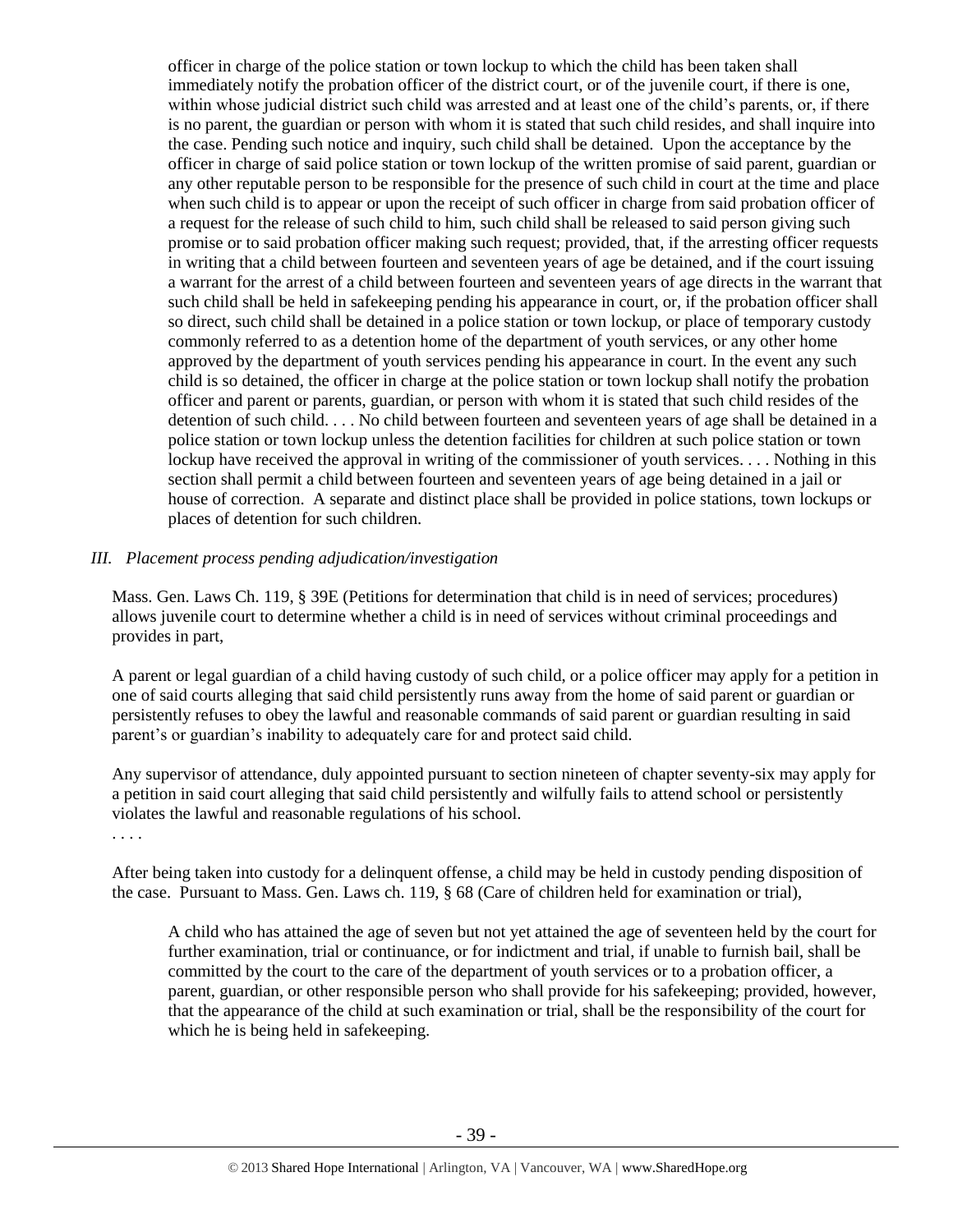The court may recommend that a child who has attained the age of fourteen and who is committed to the care of the department shall be held in a secure detention facility if the court further determines that the child (a) is a fugitive from another jurisdiction on a delinquency petition; or (b) is charged with an offense for which the commonwealth may proceed by indictment in accordance with the provisions of section fifty-four [Complaint; indictment; examination of complaint; summons; warrant]; provided, however, that such child is already detained or on conditional release in conjunction with another delinquency proceeding, or has demonstrated a recent record of willful failure to appear at juvenile court proceedings, or has demonstrated a recent record of violent conduct resulting in physical injury to others.

. . . .

The department may provide special foster homes, and places of temporary custody commonly referred to as detention homes of the department of youth services for the care, maintenance and safekeeping of such children who may be committed by the court to said department under this section; provided, however, that no more than five such children shall be detained in any such special foster home at any one time.<sup>69</sup>

A child between seven and seventeen years of age so committed by the court to the department to await further examination or trial by the court, shall be returned thereto within fifteen days after the date of the order of such commitment, and final disposition of the case shall thereupon be made by adjudication or otherwise, unless, in the opinion of the court, the interest of the child and the public otherwise require.

. . . .

#### *IV. Adjudication or referral to alternate process*

Mass. Gen. Laws ch. 119, § 58 (Adjudication; proceedings after adjudication; payment for support of child) states in part,

At the hearing of a complaint against a child the court shall hear the testimony of any witnesses who appear and take such evidence relative to the case as shall be produced. If the allegations against a child are proved beyond a reasonable doubt, he may be adjudged a delinquent child, or in lieu thereof, the court may continue the case without a finding and, with the consent of the child and at least one of the child's parents or guardians, place said child on probation . . . .

#### *V. Outcome*

 $\overline{a}$ 

If a child is adjudicated as a delinquent child on a complaint under Mass. Gen. Laws ch. 119, § 58 (Adjudication; proceedings after adjudication; payment for support of child), the court may "may place the case on file or may place the child in the care of a probation officer for such time and on such conditions as it deems appropriate or may commit him to the custody of the department of youth services, but the probationary or commitment period shall not be for a period longer than until such child attains the age of eighteen, or nineteen in the case of a child whose case is disposed of after he has attained his eighteenth birthday."

<sup>69</sup> Mass. Gen. Laws ch. 119, § 68B (Special foster homes; detention homes) further provides, "The department of youth services may use or provide special foster homes and places of temporary custody commonly referred to as detention homes, at various places in the commonwealth which shall be completely separate from any police station, town lockup or jail, and which shall be used solely for the temporary care, custody and study of children committed to the care of the department of youth services. Nothing in this section shall prevent the department from using or providing alternative placements and employing alternative measures which, in its discretion, will reasonably assure the appearance of the children before the court."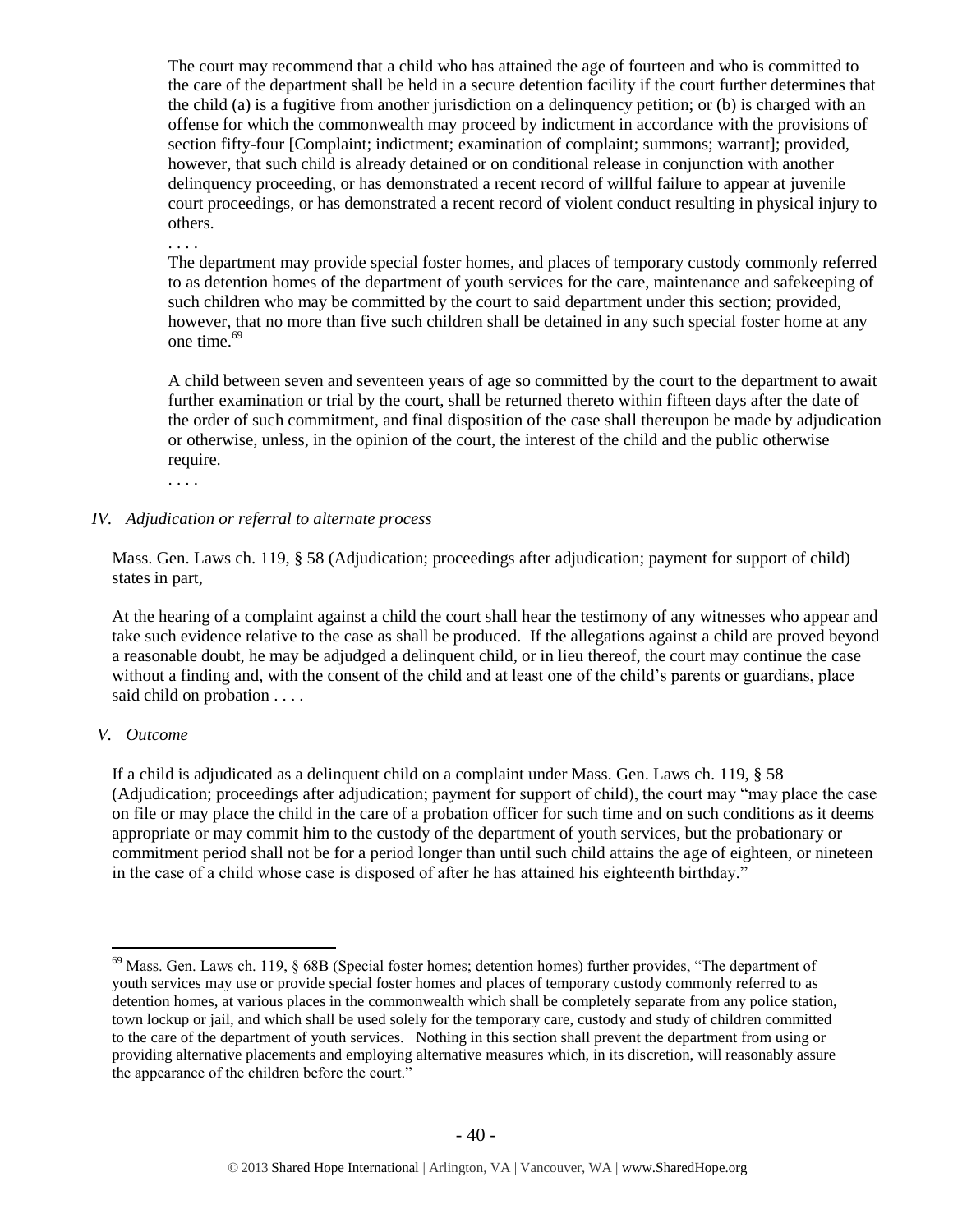If a sexually exploited child is adjudicated as a delinquent child under Mass. Gen. Laws ch. 119, § 58 (Adjudication; proceedings after adjudication; payment for support of child), the court may place the child on probation, commit the child to the department of youth services, or impose

a sentence provided by law; or a combination sentence which shall be a commitment to the department of youth until he reaches the age of twenty-one, and an adult sentence to a house of correction or to the state prison as is provided by law for the offense. . . .

a commitment to the department of youth services until he reaches the age of twenty-one. . . . .

Additionally, a victim of domestic minor sex trafficking adjudicated for a sexual offense that is in the custody of the department may be required to undergo specific placement procedures. Pursuant to Mass. Gen. Laws ch. 119, § 33B (Placement of child adjudicated for sexual offense, arson or other violent offense),

[T]he department or any other child-care agency shall determine whether the child has been adjudicated delinquent for a sexual offense . . . or has admitted to such behavior, or is the subject of a documented or substantiated report of such behavior. If the department or other agency determines that the child has been so adjudicated, admitted, or found to have engaged in such behavior, it shall immediately refer the child to a qualified diagnostician for evaluation and assessment, including a risk management assessment of the child and a recommendation as to the type of appropriate and safe placement for the child. . . .

If the diagnostician recommends that the placement, including situations in which the child remains at home, should have adequate sex offender or arson specific risk management procedures, the department or agency responsible for placing the child shall prepare and implement a plan to address the safety of the child and other children in the home or residence, and to address the safety of the children in the immediate neighborhood. Such plan must include notification to all adults responsible for supervising the child in the home or residence of the child's behavioral history, including adjudications, if any, and education of all persons living in the home or residence about the known risks attendant to the child's behavior and methods of preventing such behavior, and provision for appropriate treatment for the child who is being placed. Where the department or agency makes a referral of such child to a foster home, residential facility, other agencies or organizations, or individuals for the purpose of receiving custodial services, the department or agency shall disclose the child's behavioral history, including adjudications, if any, to the designated recipient of the referral, prior to placement or at referral . . . .

*5.5 Commercial sexual exploitation or sex trafficking is identified as a type of abuse and neglect within child protection statutes.*

Although no definition of child abuse or neglect is provided under Massachusetts's child protection statues, 110 Mass. Code Regs. § 2.00 (Glossary) defines "abuse" as

the non-accidental commission of any act by a caretaker upon a child under age 18 which causes, or creates a substantial risk of physical or emotional injury,<sup>70</sup> or constitutes a sexual offense under the laws

 $70$  110 Mass. Code Regs. § 2.00 defines "emotional injury" as "an impairment to or disorder of the intellectual or psychological capacity of a child as evidenced by observable and substantial reduction in the child's ability to function within a normal range of performance and behavior." 110 Mass. Code Regs. § 2.00 defines "physical injury as: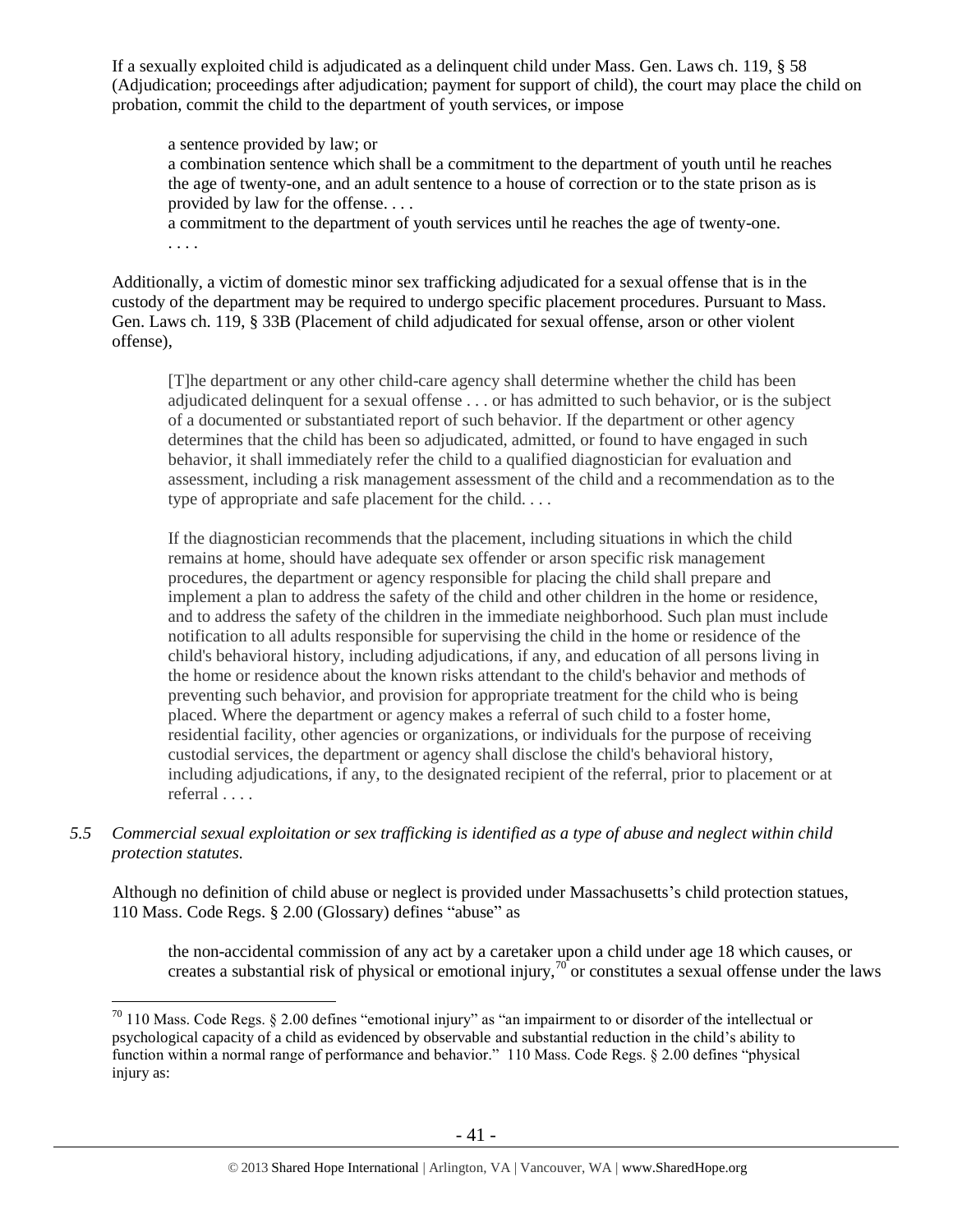of the Commonwealth<sup>71</sup> or any sexual contact between a caretaker and a child under the care of that individual. Abuse is not dependent upon location (*i.e.*, abuse can occur while the child is in an out-ofhome or in-home setting.)

Additionally, 110 Mass. Code Regs. § 2.00 (Glossary) defines "neglect" as

failure by a caretaker, either deliberately or through negligence or inability, to take those actions necessary to provide a child with minimally adequate food, clothing, shelter, medical care, supervision, emotional stability and growth, or other essential care; provided, however, that such inability is not due solely to inadequate economic resources or solely to the existence of a handicapping condition. This definition is *not* dependent upon location (*i.e.*, neglect can occur while the child is in an out-of-home or in-home setting.)

- 5.5.1 Recommendation: Amend Mass. Gen. Laws ch. 119, § 21 (Definitions Applicable to Sections 21 to 55H) to include definitions for the terms "abuse" and "neglect" and define those terms to expressly include commercial sexual exploitation as a form of abuse and neglect.
- *5.6 The definition of "caregiver" (or similar term) in the child welfare statutes is broad enough to include a trafficker who has custody or control of a child in order to bring a trafficked child into the protection of child protective services.*

Although Chapter 119 (Protection and care of children and proceedings against them) of the Massachusetts General Laws does not define the term "caretaker," Mass. Gen. Laws ch. 119, § 1 provides in part, "The purpose of this chapter is to insure that the children of the commonwealth are protected against the harmful effects resulting from the absence, inability, inadequacy or destructive behavior of parents or parent substitutes . . . . " Accordingly, the Commentary to 110 Mass. Code Regs. § 4.21 (Screening of Reports of Alleged Abuse or Neglect) and § 4.33 (Perpetrator/Caretaker) state, "The 'caretaker' distinction is an important one, for the Department's primary duty is to protect children from abuse or neglect inflicted by their parents or

 $\overline{a}$ 

an indecent assault and battery on a child under 14 under section 13B of chapter 265; aggravated indecent assault and battery on a child under the age of 14 under section 13B1/2 of said chapter 265; a repeat offense under section 13B 3/4 of said chapter 265; . . . indecent assault and battery on a person age 14 or over under section 13H of said chapter 265; . . . rape and abuse of a child under section 23 of said chapter 265; aggravated rape and abuse of a child under section 23A of said chapter 265; a repeat offense under section 23B of said chapter 265 [Rape and abuse of child—previous youthful offender]; . . . enticing a child under the age of 16 for the purposes of committing a crime under section 26C of said chapter 265; enticing a child under 18 via electronic communication to engage in prostitution, human trafficking or commercial sexual activity under section 26D of said chapter 265; trafficking of persons for sexual servitude under section 50 of said chapter 265; a second or subsequent violation of human trafficking for sexual servitude under section 52 of chapter 265,... dissemination of visual material of a child in a state of nudity or sexual conduct under section 29B of said chapter 272; possession of child pornography under section 29C of said chapter 272; unnatural and lascivious acts with a child under 16 under section 35A of said chapter 272 [Child pornography—dissemination]; ...

<sup>(</sup>a) death; or

<sup>(</sup>b) fracture of a bone, a subdural hematoma, burns, impairment of any organ, and any other such nontrivial injury; or

<sup>(</sup>c) soft tissue swelling or skin bruising depending upon such factors as the child's age, circumstances under which the injury occurred, and the number and location of bruises; or

<sup>(</sup>d) addiction to drug at birth; or

<sup>(</sup>e) failure to thrive.

 $71$  Mass. Gen. Laws ch. 6, § 178C (Definitions) defines "sex offense" for purposes of sex offender registration to include: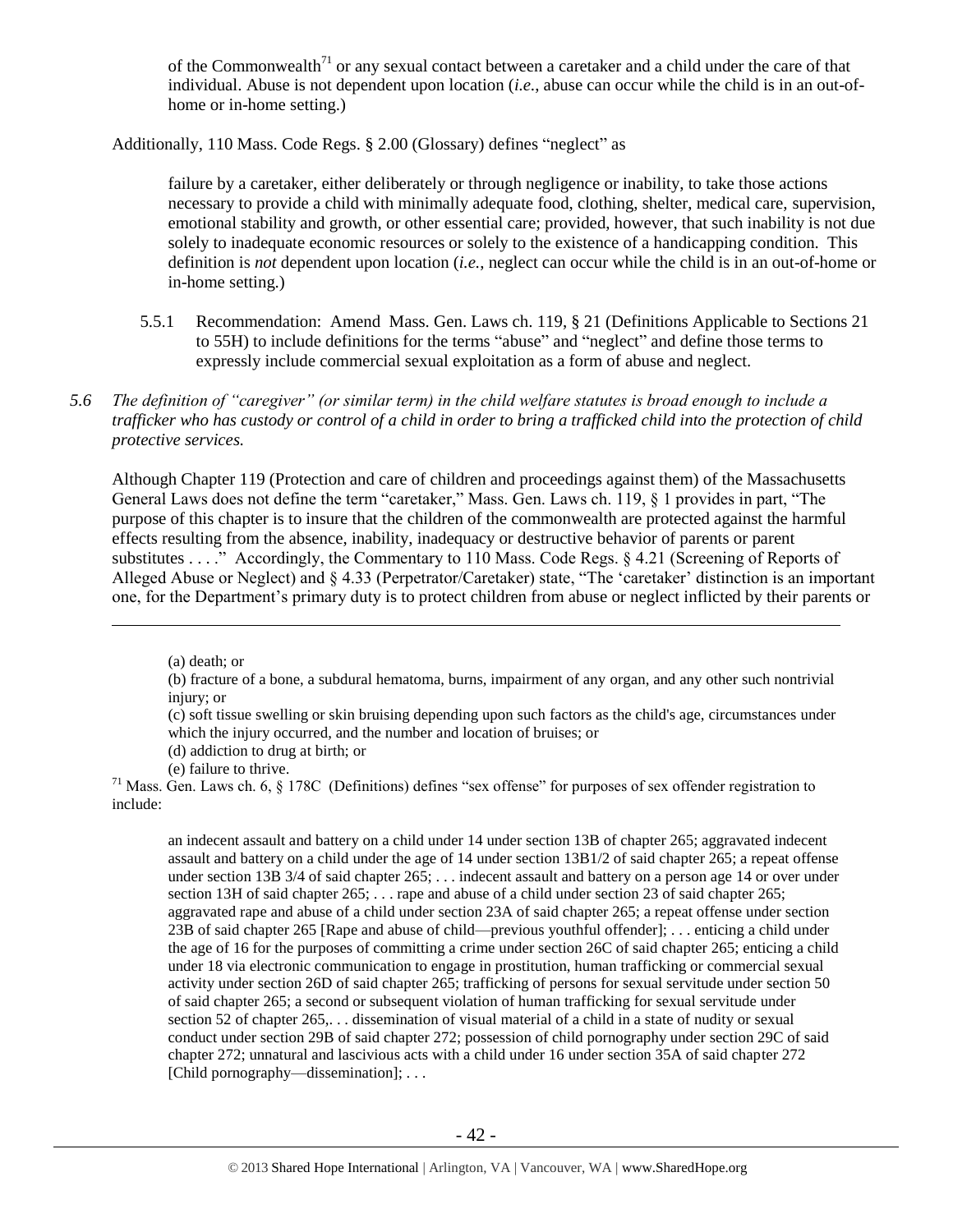parent substitutes." Whether the Department will intervene and investigate a report of abuse made under Mass. Gen. Laws ch. 119, § 51B, depends on whether the report is "screened in" as abuse by a caretaker or "screened out" pursuant to 110 Mass. Code Regs. § 4.21.

110 Mass. Code Regs. § 2.00 (Glossary), applicable to words "used throughout 110 CMR . . . unless the context plainly requires otherwise," defines a "caretaker" as

a child's:

- (a) parent
- (b) stepparent
- (c) guardian

(d) any household member entrusted with the responsibility for a child's health or welfare (e) any other person entrusted with the responsibility for a child's health or welfare whether in the child's home, a relative's home, a school setting, a day care setting (including babysitting), a foster home, a group care facility, or any other comparable setting. As such "caretaker" includes (but is not limited to) school teachers, babysitters, school bus drivers, camp counselors, etc. The "caretaker" definition is meant to be construed broadly and inclusively to encompass any person who is, at the time in question, entrusted with a degree of responsibility for the child. This specifically includes a caretaker who is him/herself a child (*i.e.* a babysitter under 18 years of age).

Additionally, Mass. Gen. Laws ch. 119 § 39K(a) (Sexually exploited children – child welfare services) extends the jurisdiction of the department of children and families to any sexually exploited child by requiring the department to "provide for the child welfare services needs" of all sexually exploited children.<sup>72</sup>

5.7 *Crime victims' compensation is specifically available to a child victim of sex trafficking or commercial sexual exploitation of children (CSEC) without regard to ineligibility factors.*

A domestic minor sex trafficking victim may be eligible to receive crime victims' compensation if they meet all eligibility requirements, certain of which may present special difficulties for children who are sexually exploited for commercial purposes.

Pursuant to Mass. Gen. Laws ch. 258C,  $\S$  2(a) (Eligibility for compensation; assistance of counsel), victims<sup>73</sup> of crimes will receive compensation if the division<sup>74</sup> "finds that a crime was committed and that such crime directly resulted in personal physical or psychological injury to, or death of, the victim." Mass. Gen. Laws ch. 258C, § 2(b) makes compensation available only if the claimant

[D]emonstrates that the crime was reported to the police or other law enforcement authorities or to an agency or entity obligated by law to report complaints of criminal misconduct to law enforcement authorities. Except in the case where the division finds such report to have been delayed for good cause, such report shall have been made within five days after the occurrence of such crime.

Mass. Gen. Laws ch. 258C, § 2(c) also requires the claimant to "cooperate<sup>[]</sup> with law enforcement authorities in the investigation and prosecution of the crime in which the victim was injured or killed unless the claimant demonstrates that he possesses or possessed a reasonable excuse for failing to cooperate." Furthermore, Mass. Gen. Laws ch. 258C, § 2(e) states,

<sup>&</sup>lt;sup>72</sup> See infra Section 5.4 for discussion of requirement that the department of mental health and other state agencies provide services to all sexually exploited youth.

See supra Section 5.1 for definition of "victim."

<sup>74</sup> Mass. Gen. Laws ch. 258C, § 1 (Definitions) defines "division" as "the division of victim compensation and assistance within the department of the attorney general, established in [section 11K of chapter 12.](https://www.lexis.com/research/buttonTFLink?_m=0a9bf3f22019a5688cf9dc3603928030&_xfercite=%3ccite%20cc%3d%22USA%22%3e%3c%21%5bCDATA%5bALM%20GL%20ch.%20258C%2c%20%a7%201%5d%5d%3e%3c%2fcite%3e&_butType=4&_butStat=0&_butNum=3&_butInline=1&_butinfo=MACODE%2012%2011K&_fmtstr=FULL&docnum=1&_startdoc=1&wchp=dGLbVzt-zSkAz&_md5=8a1ac463f2ddb37903ab8243ac925274)"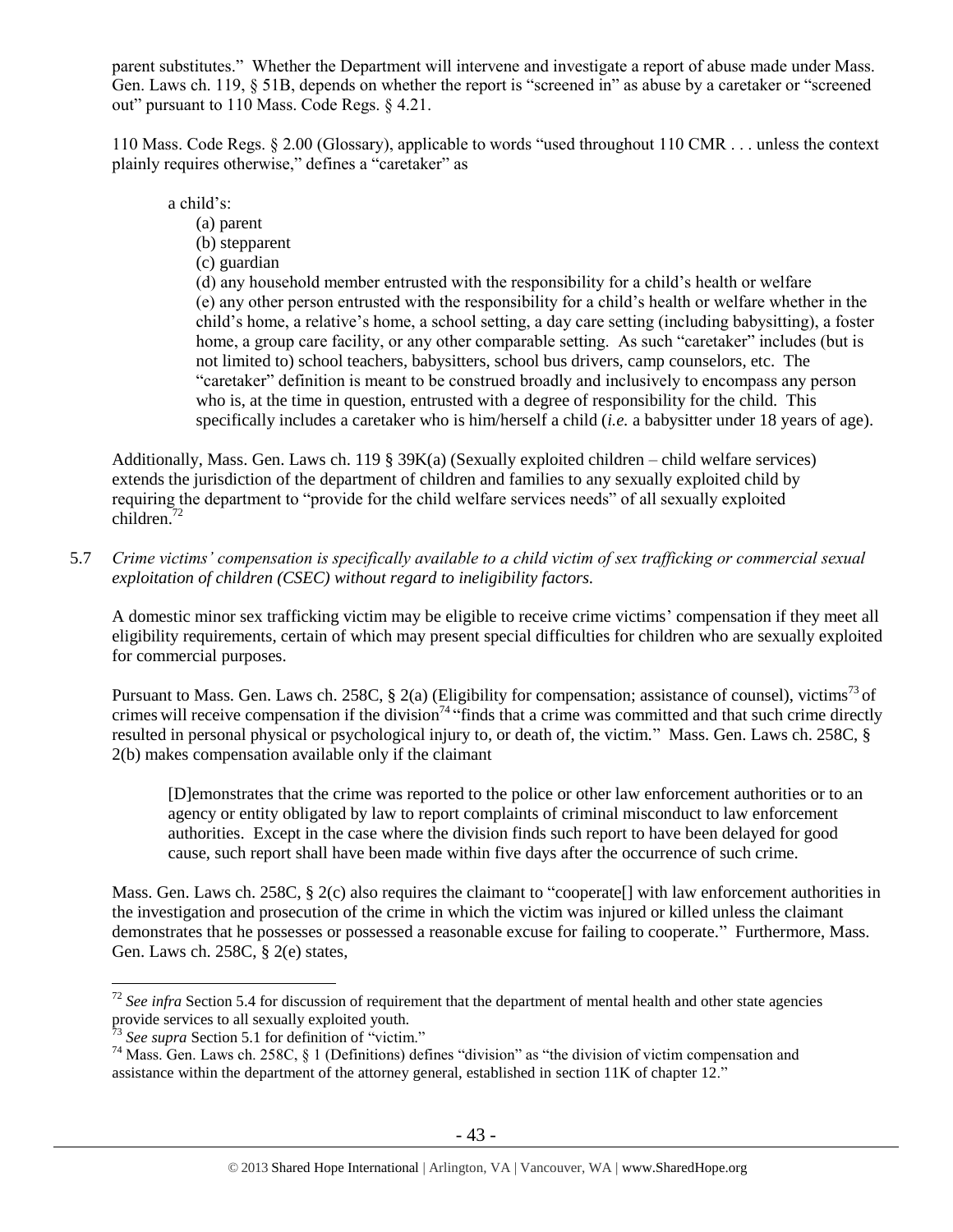An offender or an accomplice of an offender shall not be eligible to receive compensation with respect to a crime committed by an offender. To the extent that the victim's acts or conduct provoked or contributed to the injuries, the division shall reduce or deny an award to the claimant or claimants in accordance with regulations enacted pursuant to section four.

5.7.1 Recommendation: Include exceptions from the listed ineligibility factors for commercially sexually exploited children in Mass. Gen. Laws ch. 258C, § 2(a), (b) (Eligibility for compensation; assistance of counsel).

## *5.8 Victim-friendly procedures and protections are provided in the trial process for minors under 18.*

Confidential communications<sup>75</sup> between a human trafficking victim<sup>76</sup> and a human trafficking victim's caseworker<sup>77</sup> are expressly protected under Mass. Gen. Laws ch. 233, § 20M(b) which requires that

A human trafficking victims' caseworker shall not disclose any confidential communication without the prior written consent of the victim, or the victim's guardian in the case of a child, except as hereinafter provided. Such confidential communication shall not be subject to discovery in any civil, legislative or administrative proceeding without the prior written consent of the victim, or victim's guardian in the case of a child, to whom such confidential communication relates. In criminal actions such confidential communication shall be subject to discovery and shall be admissible as evidence but only to the extent of information contained therein which is exculpatory in relation to the defendant; provided, however, that the court shall first examine such confidential communication and shall determine whether or not such exculpatory information is contained in the communication before allowing such discovery or the introduction of such evidence.

Additionally, human trafficking victims are notified of their right to confidentiality under Mass. Gen. Laws ch. 233, § 20M(c) which requires that "[d]uring the initial meeting between a caseworker and victim, the caseworker shall inform the human trafficking victim and any guardian thereof of the confidentiality of communications between a caseworker and victim and the limitations thereto."

Victims of certain CSEC offenses (Mass. Gen. Laws ch. 272, § 4A (Promoting child prostitution; mandatory sentence), § 4B (Deriving support from child prostitution; mandatory sentence), and § 29A (Child pornography—enticement, solicitation, employment of children)), as well as victims of certain sexual and prostitution-related offenses, who are under 15, will receive certain protections in the court system process.

Mass. Gen. Laws ch. 278, § 16D(b)(1) (Definitions; alternative procedure for taking testimony of child witness; order; presence of counsel and defendant; filming, videotaping, or transmitting of testimony) provides,

 $\overline{a}$ <sup>75</sup> "Confidential communication" is defined under Mass. Gen. Laws ch. 233,  $\S$  20M(a) as "information transmitted in confidence by and between a victim and a victim's caseworker by a means which does not disclose the information to a person other than a person present for the benefit of the victim, or to those to whom disclosure of such information is reasonably necessary to the counseling and assisting of such victim. The term confidential communication shall include all information received by a victim's caseworker which arises out of and in the course of such counseling and assisting including, but not limited to, reports, records, working papers or memoranda."

<sup>76</sup> *See supra* section 5.1.

 $^{77}$  Mass. Gen. Laws ch. 233, § 20M(a) defines "human trafficking victim's caseworker" as "a person who is employed by or volunteers with a program serving human trafficking victims, who has undergone a minimum of 25 hours of training and who reports to and is under the direct control and supervision of a direct service supervisor of a human trafficking victim program, and whose primary purpose is the rendering of advice, counseling or assistance to human trafficking victims."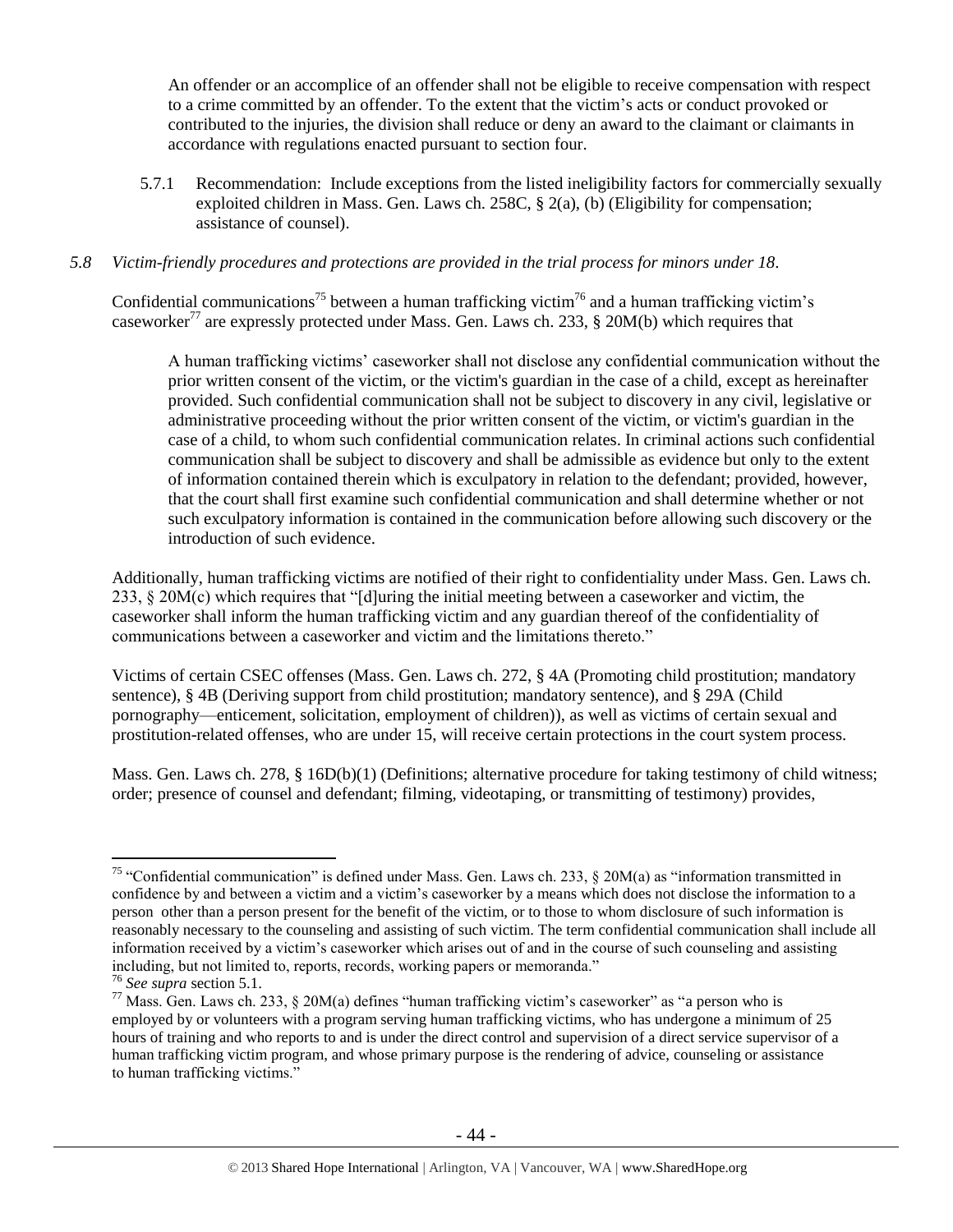At any time after the issuance of a complaint or indictment alleging an offense punished by any of the statutes listed herein, the court on its own motion or on motion of the proponent of a child witness,<sup>78</sup> and after a hearing, may order the use of a suitable alternative procedure for taking the testimony of the child witness, in proceedings pursuant to said complaint or indictment, provided that the court finds by a preponderance of the evidence at the time of the order that the child witness is likely to suffer psychological or emotional trauma as a result of testifying in open court, as a result of testifying in the presence of the defendant, or as a result of both testifying in open court and testifying in the presence of the defendant. If the court orders the use of a suitable alternative for taking the testimony of a child witness pursuant to this section, the court shall make and enter specific findings upon the record describing with particularity the reasons for such order.

Mass. Gen. Laws ch. 278, § 16D(b)(2) allows the child's testimony to "be recorded on videotape or film to be shown in court at a later time or that the testimony be transmitted to the courtroom by simultaneous electronic means," while Mass. Gen. Laws ch. 278, § 16D(b)(6) clarifies,

The film, videotape or transmission of testimony taken by an alternative procedure . . . shall be admissible as substantive evidence to the same extent as and in lieu of live testimony by the child witness in any proceeding for which the order is issued or in any related criminal proceeding against the same defendant when consistent with the interests of justice, provided that such an order is entered or re-entered based on current findings at the time when or within a reasonable time before the film, videotape or transmission is offered into evidence. . . .

As an additional protection for child victim-witnesses, Mass. Gen. Laws ch. 278, § 16D(b)(3) provides,

Testimony taken by an alternative procedure pursuant to an order issued under paragraph (1) shall be taken in the presence of the judge, the prosecutor, defense counsel and such other persons as the court may allow. The defendant shall also have the right to be present unless the court's order under paragraph (1) is based wholly or in part upon a finding that the child witness is likely to suffer trauma as a result of testifying in the presence of the defendant. If the order is based on such a finding, the testimony of the child witness shall not be taken in the presence of the defendant except as provided in paragraph (4).

<sup>&</sup>lt;sup>78</sup> Mass. Gen. Laws ch. 278, § 16D(a) defines a "child witness" as

a person who is under the age of fifteen years and who is alleged to have been a victim of, or a witness to an alleged violation of section thirteen B [Indecent assault and battery on child under fourteen], 13B1/2 [Indecent assault and battery on child under fourteen—aggravating factors], 13B3/4 [Indecent assault and battery on child under fourteen—previous youthful offender], . . . thirteen H [Indecent assault and battery on person over fourteen], . . . twenty-three [Rape and abuse of child], 23A [Rape and abuse of child aggravating factors], 23B [Rape and abuse of child—previous youthful offender], twenty-four [Assault with intent to commit rape], r twenty-four B [Assault on child under sixteen with intent to commit rape] or 50 [Human trafficking – sexual servitude] of chapter two hundred and sixty-five, or section two [Abduction of persons for the purpose of prostitution or unlawful sexual intercourse], . . . four [Enticing to unlawful intercourse], four A [Promoting child prostitution; mandatory sentence], four B [Deriving support from child prostitution; mandatory sentence], . . . six [Maintaining a house of prostitution], seven [Deriving support from an inmate of a house of prostitution], eight [Solicitation], twelve [Penalty for sending a person to a house of prostitution], thirteen [Detaining a person in house of prostitution], . . . twenty-eight [Matter harmful to minors—dissemination or possession with intent], twenty-nine [Obscene matter dissemination or possession with intent], twenty-nine A [Child pornography—enticement, solicitation, employment of children], twenty-nine B [Child pornography—dissemination], . . . or thirty-five A [Obscene materials/acts—acts with child under sixteen] of chapter two hundred and seventy-two.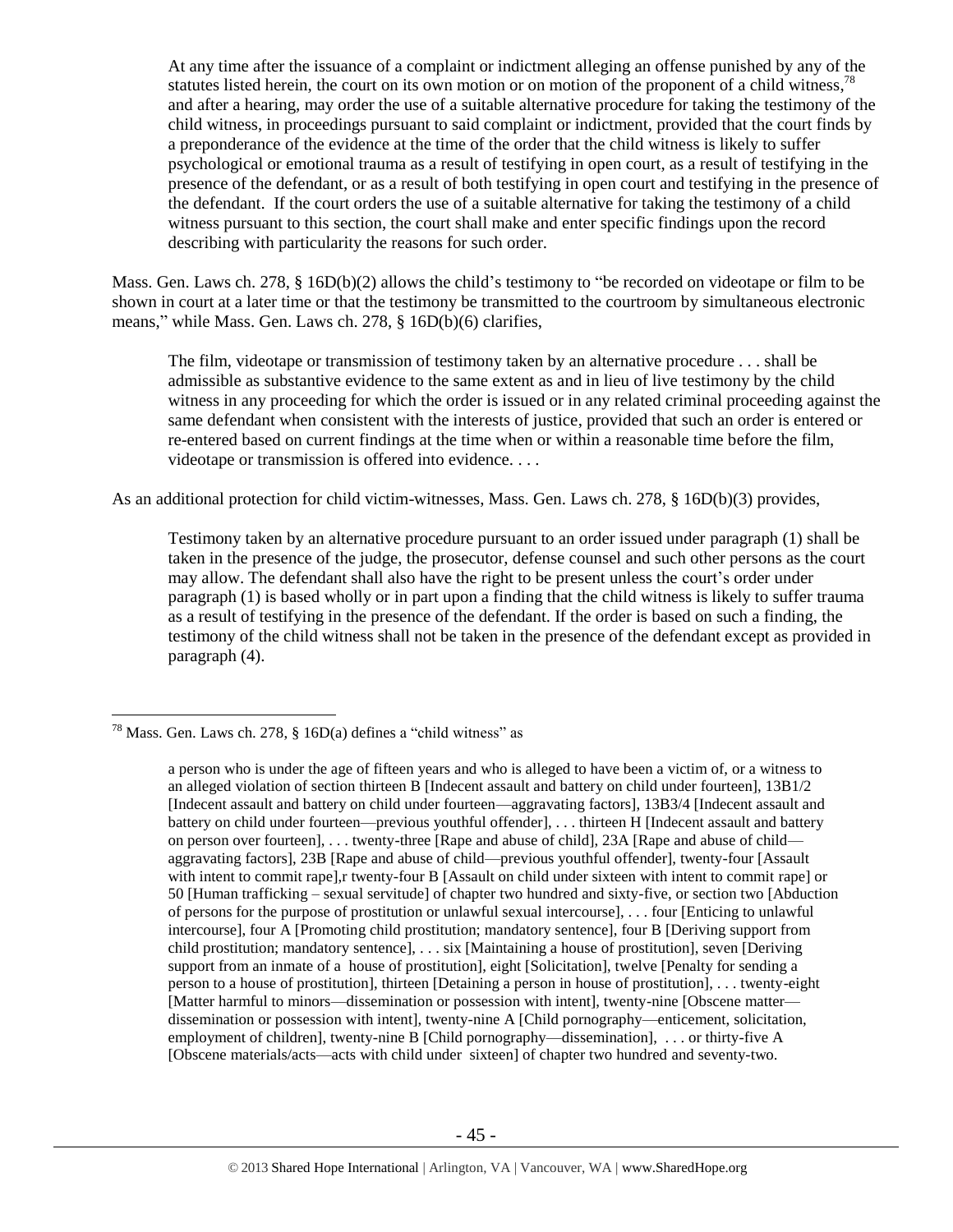While not specifically applicable to victims of CSEC offenses, Mass. Gen. Laws ch. 278, § 16A (Public may be excluded at trials of certain crimes involving minors under age of eighteen), states, "At the trial of a complaint or indictment for rape, incest, carnal abuse or other crime involving sex, where a minor under eighteen years of age is the person upon, with or against whom the crime is alleged to have been committed . . . the presiding justice shall exclude the general public from the court room, admitting only such persons as may have a direct interest in the case." Also, pursuant to Mass. Gen. Laws ch. 278, § 16C (Exclusion of public from trial involving crime of incest or rape), "[t]o protect the parties involved at a trial arising from a complaint or indictment for incest or rape, the trial judge may exclude all spectators from the courtroom in which such trial is being held, or from said courtroom during those portions of such trial when direct testimony is to be presented; provided, that either of the parties requests that all spectators be so excluded at the trial or portions thereof; and provided further, that the defendant in such trial by a written statement waives his right to a public trial for those portions from which spectators are so excluded."

Some additional protections are provided to children who are the victims of sex crimes. Mass. Gen. Laws ch. 278, § 16F (Expedited trials for sex crimes involving minor victims or witnesses) provides that, in criminal proceedings involving

an alleged sex crime perpetrated upon a minor child, or in which a minor child is expected to testify as a witness to a sex crime, the court shall, in order to minimize stress on such child, take action to expedite trial and give precedence to the case over any other case . . . .

Additionally, Mass. Gen. Laws ch. 233, § 21B (Evidence of victim's sexual conduct) limits the admissibility of certain evidence related to prior sexual behavior, stating,

Evidence of the reputation of a victim's sexual conduct shall not be admissible in any investigation or proceeding before a grand jury or any court of the commonwealth for a violation of sections 13B [Indecent Assault and Battery on Child Under Fourteen], 13B1/2 [Indecent assault and battery on child under fourteen—aggravating factors], 13B3/4 [Indecent assault and battery on child under fourteen previous youthful offender], . . . 13 H [Indecent assault and battery on person over fourteen], 22 [Rape], 22A [Rape of child], 22B [Rape of child—aggravating factors], 22C [Rape of child—previous youthful offender], 23 [Rape and abuse of child], 23A [Rape and abuse of child—aggravating factors], 23B [Rape and abuse of child—previous youthful offender], 24 [Assault with intent to commit rape] and 24B [Assault on child under sixteen with intent to commit rape] 50 [Human trafficking—Sexual servitude] or 51 [Human trafficking—Forced services] of chapter 265 . . . . Evidence of specific instances of a victim's sexual conduct in such an investigation or proceeding shall not be admissible except evidence of the victim's sexual conduct with the defendant or evidence of recent conduct of the victim alleged to be the cause of any physical feature, characteristic, or condition of the victim; provided, however, that such evidence shall be admissible only after an in camera hearing on a written motion for admission of same and an offer of proof. If, after said hearing, the court finds that the weight and relevancy of said evidence is sufficient to outweigh its prejudicial effect to the victim, the evidence shall be admitted; otherwise not. . . .

Mass. Gen. Laws ch. 9A, § 2 (Address confidentiality program; application and certification procedures; false information; penalty) establishes an address confidentiality program under which "an adult person, a parent or guardian acting on behalf of a minor, or a guardian acting on behalf of an incapacitated person may apply to the secretary to have an address designated by the secretary serve as the person's address or the address of the minor or incapacitated person." Mass. Gen. Laws ch. 9A, § 2(1). For purposes of this program, Mass. Gen. Laws ch. 9a, § 1 defines "sexual assault" to include human trafficking under Mass. Gen. Laws ch. 265, § 50.

Mass. Gen. Laws ch. 258B, § 3 (Rights of victims and witnesses of crime) also generally affords various rights and services to victims and witnesses of crime, such as the right to be informed about their rights, protective services, social services, available civil remedies, and restitution, and to be notified about when proceedings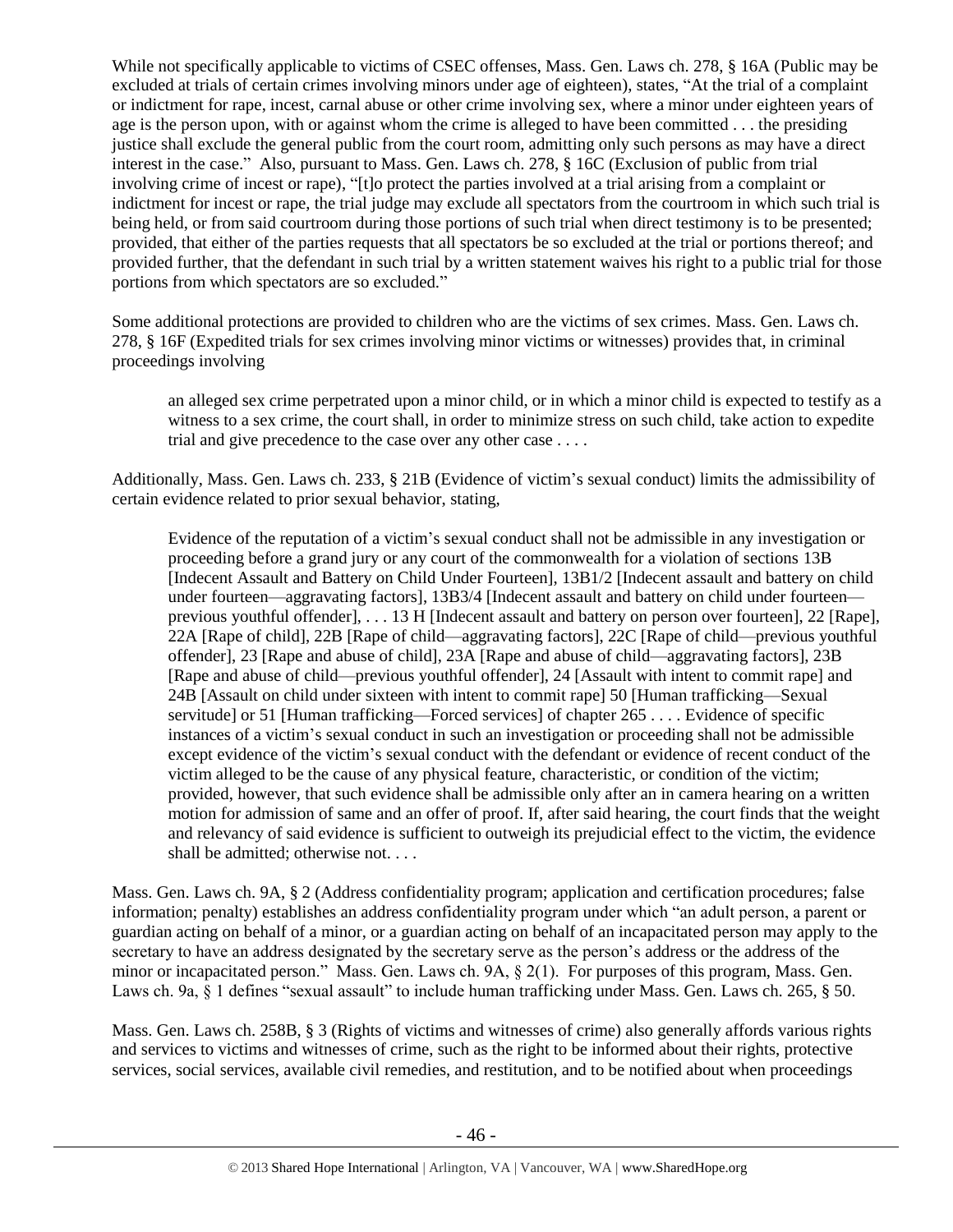will take place. Additionally, Mass. Gen. Laws ch. 265, § 24C (Confidentiality of records containing name of victim of rape; disclosure unlawful; penalties) protects the identity of victims in an arrest, investigation, or complaint for certain crimes<sup>79</sup> from public inspection, "except with the consent of a justice of such court where the complaint or indictment is or would be prosecuted." Disclosing the "name of any individual identified as an alleged victim of any of the offenses" is unlawful and punishable by "a fine of not less than \$2,500 nor more than \$10,000."

*5.9 Expungement or sealing of juvenile delinquency records resulting from arrests or adjudications for prostitution-related offenses committed as a result of, or in the course of, the commercial sexual exploitation of a minor is available within a reasonable time after turning 18.*

Minors with juvenile court records may have them expunged pursuant to Mass. Gen. Laws ch. 276, § 100B (Sealing of certain juvenile record files; conditions; effect), which provides,

Any person having a record of entries of a delinquency court appearance in the commonwealth on file in the office of the commissioner of probation may, on a form furnished by the commissioner, signed under the penalties of perjury, request that the commissioner seal such file. The commissioner shall comply with such request provided (1) that any court appearance or disposition including court supervision, probation, commitment or parole, the records for which are to be sealed, terminated not less than three years prior to said request; (2) that said person has not been adjudicated delinquent or found guilty of any criminal offense within the commonwealth in the three years preceding such request, except motor vehicle offenses in which the penalty does not exceed a fine of fifty dollars nor been imprisoned under sentence or committed as a delinquent within the commonwealth within the preceding three years; and (3) said form includes a statement by the petitioner that he has not been adjudicated delinquent or found guilty of any criminal offense in any other state, United States possession or in a court of federal jurisdiction, except such motor vehicle offenses as aforesaid, and has not been imprisoned under sentence or committed as a delinquent in any state or county within the preceding three years.

. . . .

Once the records are sealed, Mass. Gen. Laws ch. 276, § 100B further provides that they may not serve to

disqualify a person in any future examination, appointment or application for public service under the government of the commonwealth or of any political subdivision thereof; nor shall such sealed records be admissible in evidence or used in any way in any court proceedings or hearings before any boards of commissioners, except in imposing sentence for subsequent offenses in delinquency or criminal proceedings.

. . . .

 $79$  Pursuant to Mass. Gen. Laws ch. 265, § 24C, the identity of a victim "shall be withheld from public inspection" when "an arrest, investigation or complaint is for rape or assault with intent to rape under section thirteen B [Indecent assault and battery on child under fourteen], 13B1/2 [Indecent assault and battery on child under fourteen—aggravating factors], 13B3/4 [Indecent assault and battery on child under fourteen–previous youthful offender), twenty two [Rape], twenty-two A [Rape of Child], 22B [Rape of child—aggravating factors], 22C [Rape of a child—previous youthful offender], twenty-three [Rape and abuse of a child], 23A [Rape and abuse of child aggravating factors], 23B [Rape and abuse of a child—previous youthful offender], twenty-four [Assault with intent to commit rape] or twenty-four B [Assault on child under sixteen with intent to commit rape], inclusive of chapter two hundred and sixty-five, or an arrest, investigation, complaint for trafficking of persons under section 50 of said chapter 265 [Human trafficking—Sexual servitude]."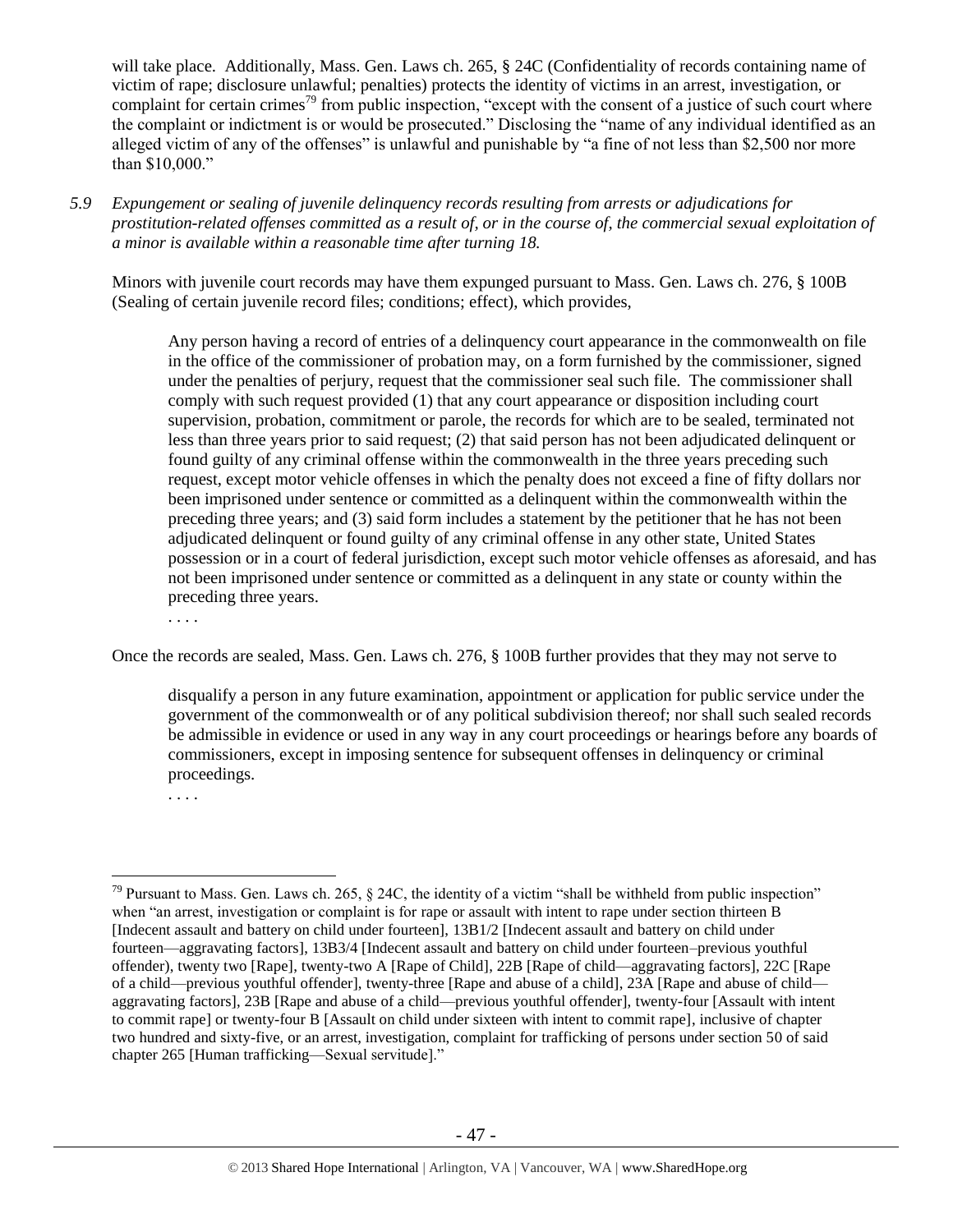*5.10 Victim restitution and civil remedies for victims of domestic minor sex trafficking or commercial sexual exploitation of children (CSEC) are authorized by law.* 

Victims of Mass. Gen. Laws ch. 265, § 50(a) "may bring an action in tort in the superior court in any county wherein a violation of subsection (a) occurred, where the plaintiff resides or where the defendant resides or has a place of business. Any business entity that knowingly aids or is a joint venturer in trafficking of persons for sexual servitude shall be civilly liable for an offense under this section." Mass. Gen. Laws ch. 265, §50(d). Victims of Mass. Gen Laws ch. 265, § 51(a), which may include minor victims of sex trafficking, are afforded an identical civil remedy under Mass. Gen Laws ch. 265, § 51(d).

Commercially sexually exploited children who are the victims of specified sexual assault or CSEC crimes, including Mass. Gen. Laws ch. 265, § 50 (Human trafficking—Sexual servitude), ch. 272, § 4A (Promoting child prostitution; mandatory sentence), § 4B (Deriving support from child prostitution; mandatory sentence), and § 29A (Child pornography—enticement, solicitation, employment of children), may also be able to bring a civil action for injuries resulting from the crimes. Mass. Gen. Laws ch. 260, § 4C. The action must "be commenced within three years of the acts alleged to have caused an injury or condition or within three years of the time the victim discovered or reasonably should have discovered that an emotional or psychological injury or condition was caused by said act." Mass. Gen. Laws ch. 260, § 4C. However, time is tolled until the victim is 18. Mass. Gen. Laws ch. 260, § 4C.

Additionally, pursuant to Mass. Gen. Laws ch. 260, § 4D (Actions by victims of sexual servitude, or forced labor or services),

. . .

(a) A victim of trafficking of persons for sexual servitude under section 50 of chapter 265 or of trafficking of persons for forced services under section 51 of said chapter 265 may bring a civil action for trafficking of persons for forced labor or services or sexual servitude. The court may award actual damages, compensatory damages, punitive damages, injunctive relief or any other appropriate relief. A prevailing plaintiff shall also be awarded attorney's fees and costs. Treble damages may be awarded on proof of actual damages if the defendant's acts were willful and malicious.

(f) Any legal guardian, family member, representative of the human trafficking victim or court appointee may represent the human trafficking victim's rights, in the event the human trafficking victim is deceased or otherwise unable to represent his own interests in court.

Victims of domestic minor sex trafficking may also receive restitution from asset forfeiture. Pursuant to Mass. Gen. Laws ch. 265, § 55 (Human trafficking—Monies to be directed to victim restitution),

All monies furnished or intended to be furnished by any person in exchange for forced labor or services or sexual servitude, and all monies used or intended to be used to facilitate any violation of section 50 [Trafficking for sexual servitude] or 51[Human trafficking] shall be subject to forfeiture to the commonwealth and shall be made available by the court to any victim ordered restitution by the court pursuant to section 3 of chapter 258B.

Commercially sexually exploited children also may have the right to receive restitution under Chapter 258B (Rights of victims and witnesses of crime) of the Massachusetts Code. Mass. Gen. Laws ch. 258B, § 3(o) states that victims have the right:

[T]o request that restitution be an element of the final disposition of a case and to obtain assistance from the prosecutor in the documentation of the victim's losses. If restitution is ordered as part of a case disposition, the victim has the right to receive from the probation department a copy of the schedule of restitution payments and the name and telephone number of the probation officer or other official who is responsible for supervising the defendant's payments. If the offender seeks to modify the restitution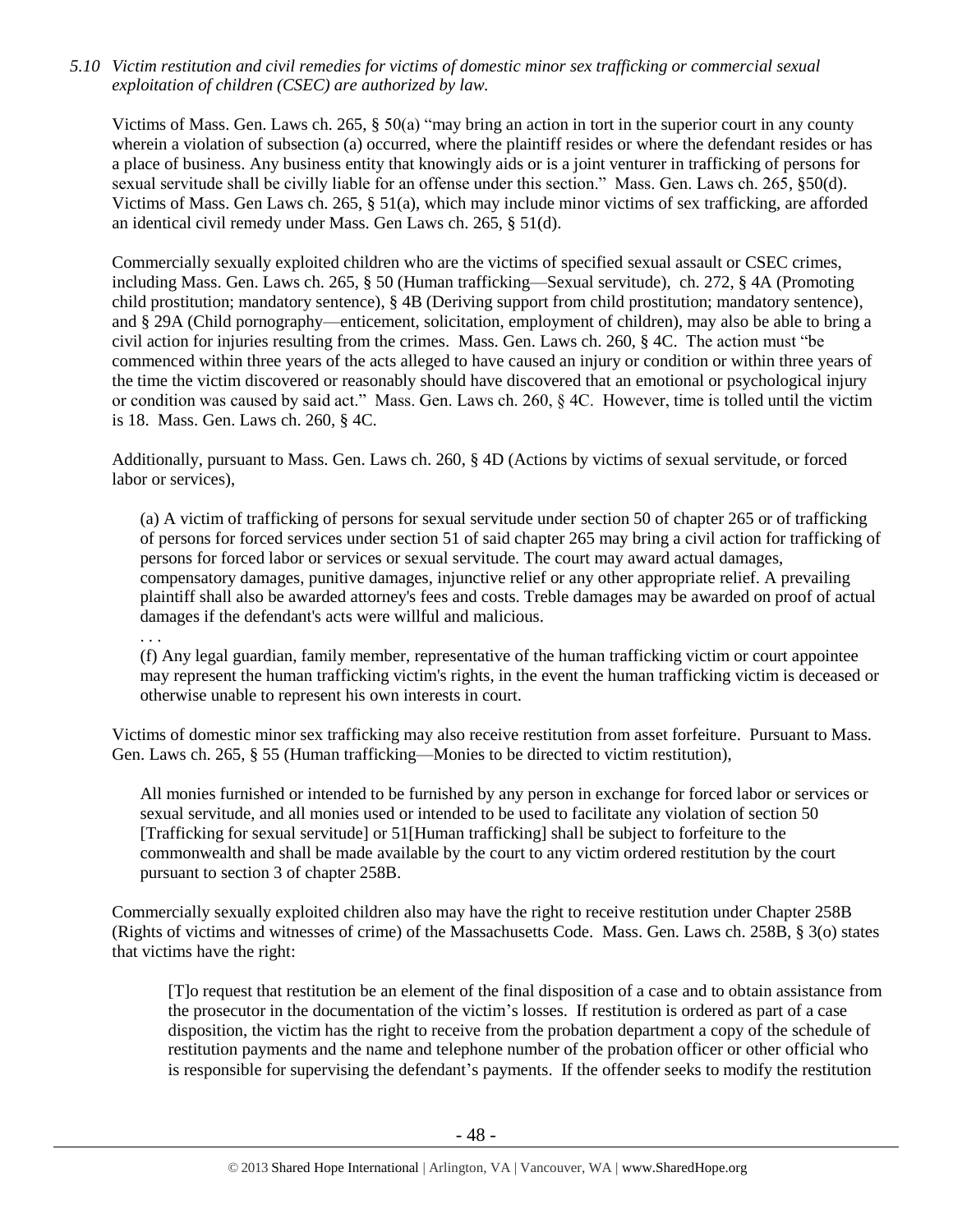order, the offender's supervising probation officer shall provide notice to the victim and the victim shall have the right to be heard at any hearing relative to the proposed modification.

*5.11 Statutes of limitations for civil and criminal actions for child sex trafficking or commercial sexual exploitation of children (CSEC) offenses are eliminated or lengthened sufficiently to allow prosecutors and victims a realistic opportunity to pursue criminal action and legal remedies.*

Mass. Gen. Laws ch. 277, § 63 (Limitation of criminal prosecutions) sets a 6-year limitation for most CSEC crimes, unless otherwise noted in the statute. It also tolls the statute of limitations applicable to criminal prosecutions for violations of Mass. Gen. Laws ch. 272, § 4A (Promoting child prostitution; mandatory sentence), § 4B (Deriving support from child prostitution; mandatory sentence), § 29A (Child pornography enticement, solicitation, employment of children), where the victim was under 16 at the time of the offense, until the earlier of the time the victim reaches 16 or the time the crime was reported to law enforcement.<sup>80</sup> Mass. Gen. Laws ch. 277, § 63. Mass. Gen. Laws ch. 272, § 53A(b) (Engaging in sexual conduct for fee; payors and payees; penalties) is subject to the 6-year statute of limitations.

However, Mass. Gen. Laws ch. 277, § 63 eliminates the statute of limitations for prosecutions of minor sex trafficking offenses under Mass. Gen. Laws ch. 265, § 50(b), and extends the statute of limitations for sex trafficking prosecutions under ch. 265, § 50(a). Mass. Gen. Laws ch. 277, § 63 provides in part,

An indictment or complaint for an offense set forth in . . . subsection (b) of section 50 of chapter 265 [Human trafficking—Sexual servitude] . . . may be found and filed at any time after the date of the commission of such offense<sup>81</sup> . . . An indictment for an offense set forth in . . . subsection (a) of section 50 of chapter 265 . . . may be found and filed within 15 years of the date of commission of such offense.

The civil statute of limitations for domestic minor sex trafficking cases is tolled. Pursuant to Mass. Gen. Laws ch. 260, § 4D(b)–(e) (Actions by victims of sexual servitude, or forced labor or services),

(b) A civil action for trafficking of persons for forced labor or services or sexual servitude shall be commenced within 3 years of the date on which the human trafficking victim was freed from human trafficking or, if the victim was a child during the commission of the offense, within 3 years after the date the plaintiff attains the age of 18.

(c) If a person entitled to sue is under a disability at the time the cause of action accrues, such that it is impossible or impracticable for such person to bring an action, the time during which the plaintiff is under a disability shall toll the statute until the disability ceases.

(d) In the event that a child plaintiff is under a disability, the failure of the child's guardian ad litem to bring a plaintiff's action within the applicable limitation period shall not prejudice the plaintiff's right to do so after his disability ceases.

(e) A defendant shall be estopped from asserting a defense of the statute of limitations if the expiration of the statute is due to the defendant inducing the plaintiff to delay the filing of the action, preventing

<sup>80</sup> Other offenses tolled by Mass. Gen. Laws ch. 277, § 63 include in relevant part Mass. Gen. Laws ch. 272, § 2 (Abduction of persons for the purpose of prostitution or unlawful sexual intercourse), § 4 (Enticing to unlawful intercourse), § 6 (Maintaining a house of prostitution), § 7 (Deriving support from an inmate of a house of prostitution), § 8 (Soliciting), § 12 (Penalty for sending a person to a house of prostitution), § 13 (Detaining a person in house of prostitution), § 29B (Child pornography—dissemination), or § 35A (Obscene material/acts—acts with child under sixteen).

 $81$  Mass. Gen Laws ch. 277, § 63 also provides, with regard to the statute of limitations for prosecutions under Mass. Gen. Laws ch. 265, 50(b), "any indictment or complaint found and filed more than 27 years after the date of commission of such offense shall be supported by independent evidence that corroborates the victim's allegation. Such independent evidence shall be admissible during trial and shall not consist exclusively of the opinions of mental health professionals."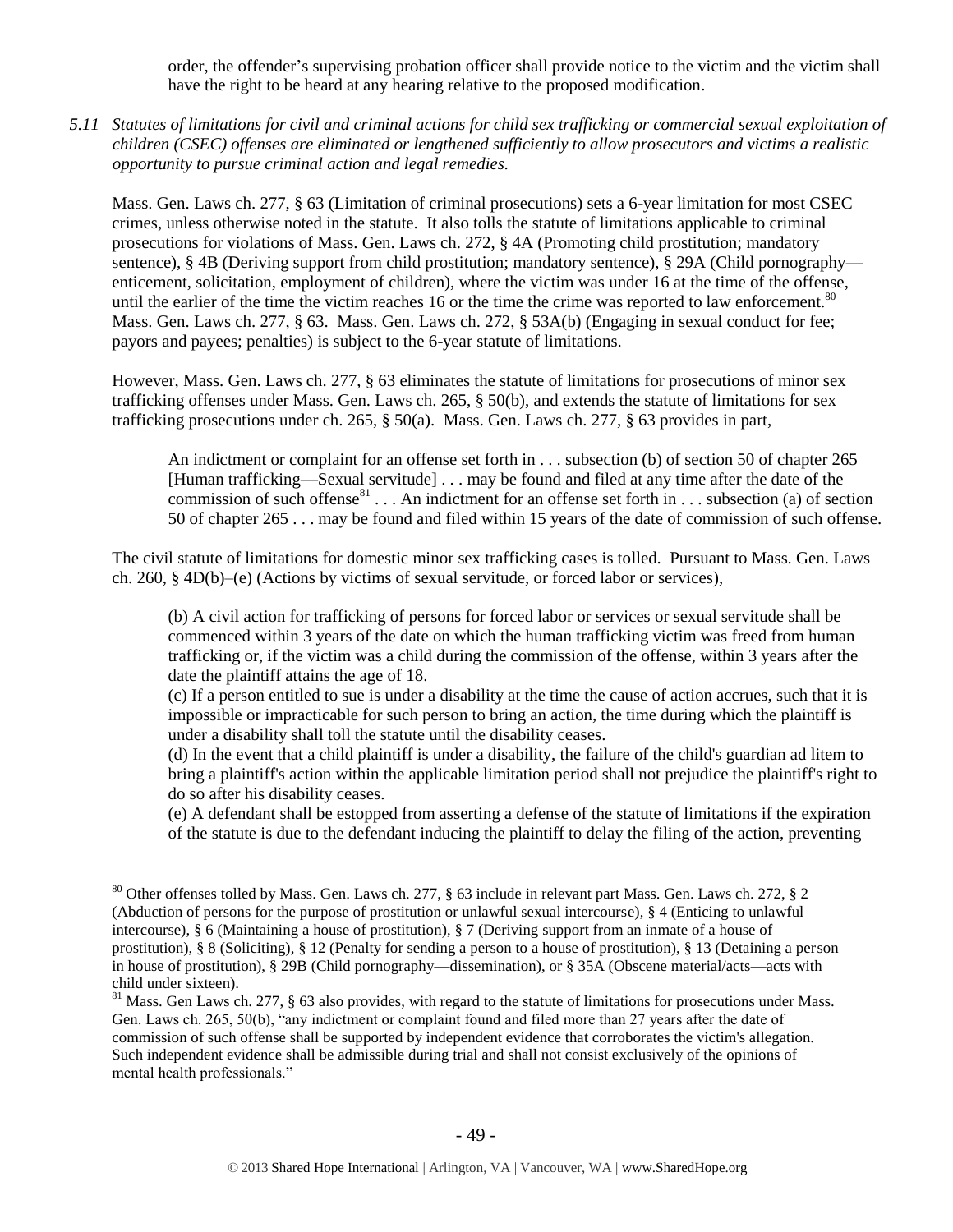the plaintiff from filing the action or threats made by the defendant that caused duress upon the plaintiff.

. . . .

 $\overline{a}$ 

To the extent that a domestic minor sex trafficking victim has a tort claim for personal injuries resulting from their commercial sexual exploitation, Mass. Gen. Laws ch. 260, § 2A (Limitation of three years in certain cases) establishes a 3-year statute of limitations for actions of tort and contracts to recover for personal injuries. Additionally, Mass. Gen. Laws ch. 260, § 4C (Statute of limitations on civil action for assault and battery by sexual abuse of minor) imposes a 3 year statute of limitations for bringing civil claim to recover damages related to the sexual abuse<sup>82</sup> of a minor. Mass. Gen. Laws ch. 260,  $\frac{8}{9}$  4C states,

Actions for assault and battery alleging the defendant sexually abused a minor shall be commenced within three years of the acts alleged to have caused an injury or condition or within three years of the time the victim discovered or reasonably should have discovered that an emotional or psychological injury or condition was caused by said act, whichever period expires later; provided, however, that the time limit for commencement of an action under this section is tolled for a child until the child reaches eighteen years of age. . . .

However, Mass. Gen. Laws ch. 260, § 7 (Disabilities) tolls any statute of limitation otherwise applicable to a civil claim if the person entitled to bring the claim was a minor at the time the injury occurred. Instead, Mass. Gen. Laws ch. 260, § 7 provides that the "the action may be commenced within the time hereinbefore limited after the disability is removed."

<sup>&</sup>lt;sup>82</sup> Mass. Gen. Laws ch. 260,  $\S$  4C states, "For purposes of this section, 'sexual abuse' shall mean the commission of any act against a minor as set forth in section thirteen B [Indecent assault and battery on child under fourteen], 13B1/2 [Indecent assault and battery on child under fourteen—aggravating factors], 13B3/4 [Indecent assault and battery on child under fourteen—previous youthful offender], thirteen H [Indecent assault and battery on person over fourteen], twenty-two [Rape], twenty-two A [Rape of child], 22B [Rape of child—aggravating factors], 22C [Rape of child—previous youthful offender], twenty-three [Rape and abuse of child], 23A [Rape and abuse of child—aggravating factors], 23B [Rape and abuse of child—previous youthful offender], 24 [Assault with intent to commit rape], 24B [Assault on child under sixteen with intent to commit rape] or subsection (b) of section 50 [Human trafficking—sexual servitude] of chapter two hundred and sixty-five or section two [Abduction of persons for the purpose of prostitution or unlawful sexual intercourse], three [Administering drug], four [Enticing unlawful intercourse], four A [Promoting child prostitution; mandatory sentence], four B [Deriving support from child prostitution; mandatory sentence], seven [Deriving support from an inmate of a house of prostitution], eight [Soliciting], thirteen [Detaining a person in house of prostitution], seventeen [Incest], twenty-nine A [Child pornography—enticement, solicitation, employment of children], thirty-four [Obscene materials/acts—sodomy and buggery], thirty-five [Obscene material/acts—unlawful and lascivious Acts] or thirty-five A [Obscene material/acts—acts with child under sixteen] of chapter two hundred and seventy-two."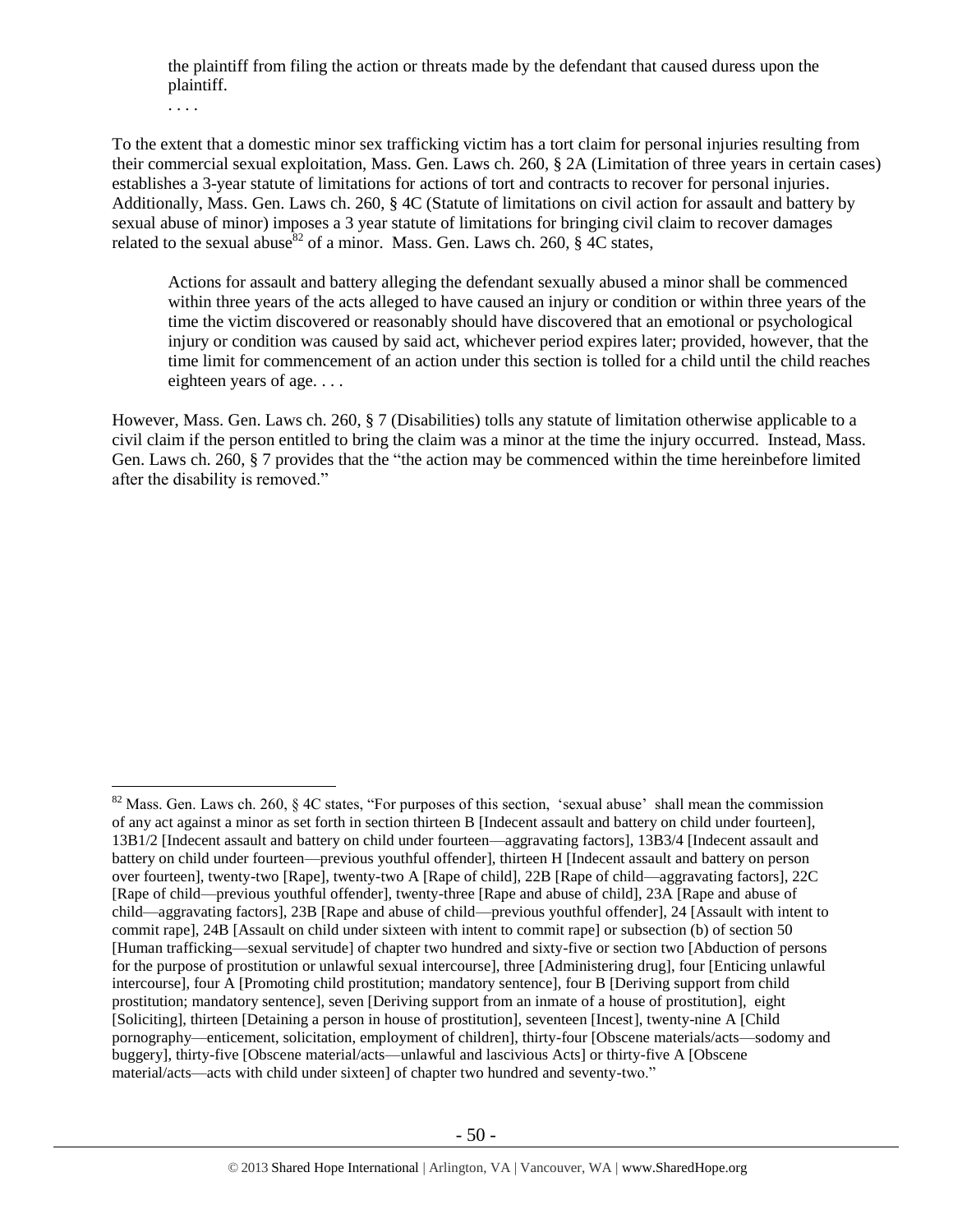## **FRAMEWORK ISSUE 6: CRIMINAL JUSTICE TOOLS FOR INVESTIGATION AND PROSECUTIONS**

#### *Legal Components:*

- *6.1 Training on human trafficking and domestic minor sex trafficking for law enforcement is statutorily mandated or authorized.*
- *6.2 Single party consent to audiotaping is permitted in law enforcement investigations.*
- *6.3 Wiretapping is an available tool to investigate domestic minor sex trafficking.*
- *6.4 Using a law enforcement decoy posing as a minor to investigate buying or selling of commercial sex acts is not a defense to soliciting, purchasing, or selling sex with a minor.*
- *6.5 Using the Internet to investigate buyers and traffickers is a permissible investigative technique.*
- *6.6 Law enforcement and child welfare agencies are mandated to promptly report missing and recovered children. \_\_\_\_\_\_\_\_\_\_\_\_\_\_\_\_\_\_\_\_\_\_\_\_\_\_\_\_\_\_\_\_\_\_\_\_\_\_\_\_\_\_\_\_\_\_\_\_\_\_\_\_\_\_\_\_\_\_\_\_\_\_\_\_\_\_\_\_\_\_\_\_\_\_\_\_\_\_\_\_\_\_\_\_\_\_\_\_\_\_\_\_\_\_*

#### *Legal Analysis:*

6.1 *Training on human trafficking and domestic minor sex trafficking for law enforcement is statutorily mandated or authorized.*

Massachusetts has not enacted a law mandating law enforcement training on human trafficking or domestic minor sex trafficking. However, pursuant to Mass. Gen. Laws ch. 119, § 39K(d) (Sexually exploited children – child welfare services),

The commissioner of the department may, subject to appropriation, contract with non-governmental organizations or entities with experience working with sexually exploited children to train law enforcement officials likely to encounter sexually exploited children in the course of their law enforcement duties. The training shall include, but not be limited to, awareness and compliance with the provisions of this section, identification of, access to, and the provision of services for sexually-exploited children and any other services the department deems necessary.

Training on other special topics, including domestic violence, minors and hate crimes, is required. Mass. Gen. Laws ch. 6, § 116A (Training of law enforcement personnel in domestic violence), ch. 6, § 116B (Training of law enforcement personnel regarding hate crimes).

Additionally, under Mass Gen. Laws ch. 6, § 118, "[n]o municipal police training school shall be approved unless it provides for training members of the rape prevention and prosecution unit established by section ninety-seven B of chapter forty-one." Mass. Gen. Laws ch. 41, § 97B (Rape reporting and prosecution unit; preservation of evidence) states in part that "[t]here shall be within the police department of every city and town . . . a rape reporting and prosecution unit which shall be designed to improve the quality of rape reporting, counselling, and prosecution."

Massachusetts has enacted a task force law that requires, subject to appropriation, various protocols to strengthen interagency cooperation<sup>83</sup> to address "all aspects of human trafficking." Pursuant to House Bill 3808, § 31(b), the task force shall:

(i) coordinate the collection and sharing of human trafficking data among government agencies; provided, however, that such data collection shall respect the privacy of victims of human

<sup>83</sup> *See supra* note [66.](#page-35-0)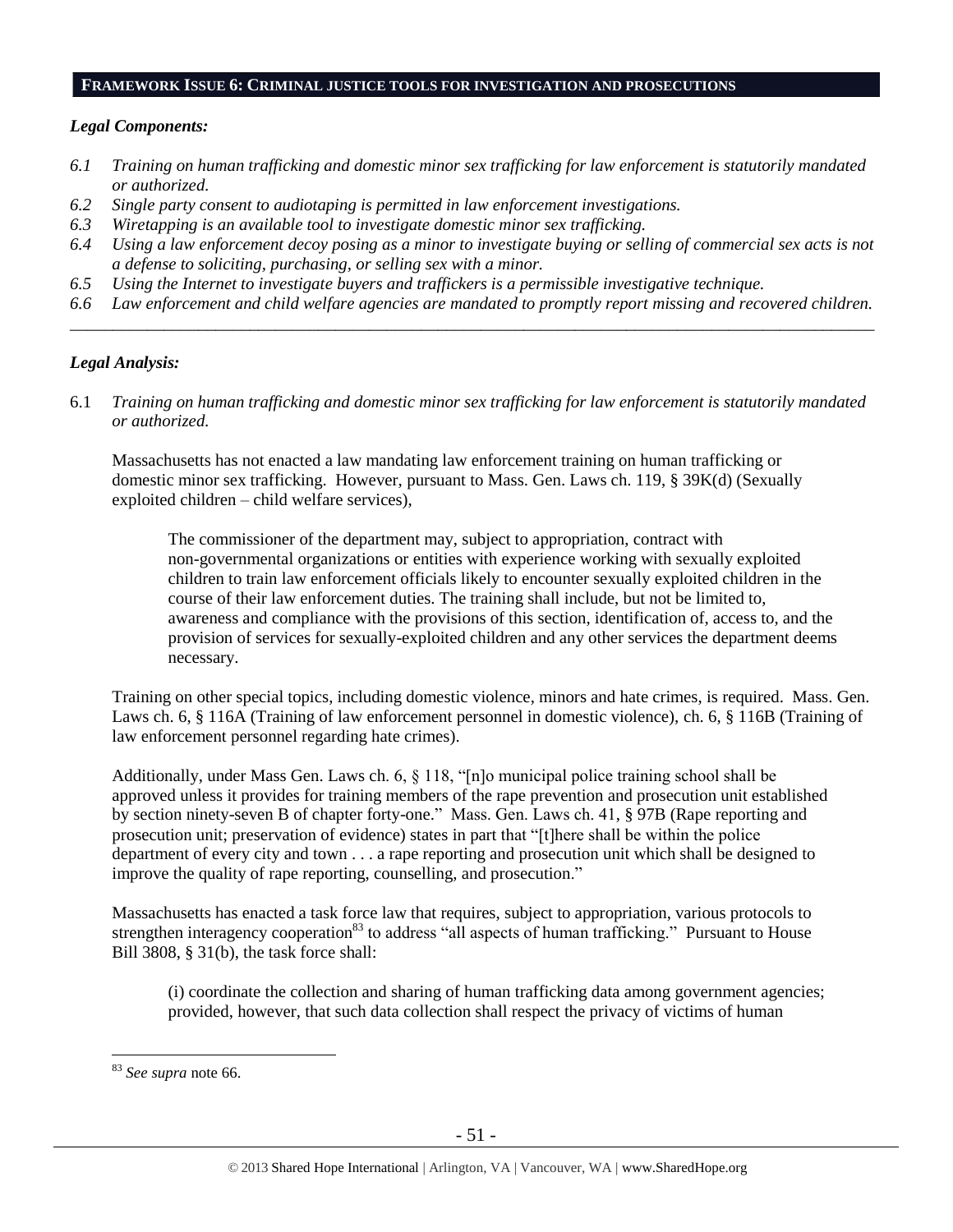trafficking; coordinate strategies and make recommendations for law enforcement to share information for the purposes of detecting individuals and groups engaged in human trafficking; (ii) review and recommend policies and procedures to enable state government to work with nongovernmental organizations and other elements of civil society to prevent human trafficking and to protect and provide assistance to victims of trafficking;

. . . (iv) evaluate approaches to increase public awareness of human trafficking and offer recommendations for programs and educational and training opportunities for law enforcement and social service providers including, but not limited to, methods used to identify human trafficking victims including preliminary interviewing and questioning techniques, methods of protecting the special needs of women and child human trafficking victims, developments in state and federal laws regarding human trafficking and methods to increase effective collaboration between state and local agencies, law enforcement, social service providers and 588 nongovernmental organizations;

. . .

(viii) recommend strategy and relevant methodologies for training providers in health and human services in the recognition of signs and circumstances indicating that an individual is the victim of human trafficking and the appropriate steps to report the individual to the appropriate law enforcement personnel or agencies;

. . . .

- 6.1.1 Recommendation: Enact a law that mandates or authorizes training on human trafficking and domestic minor sex trafficking for law enforcement in Massachusetts.
- 6.2 *Single party consent to audiotaping is permitted in law enforcement investigations.*

Massachusetts generally requires two-party consent to audio-tape conversations. Mass. Gen. Laws ch. 272, § 99 (C)(1) (Eavesdropping, wire tapping, and other interception of communications) makes it a crime to record any conversation, whether oral or wire, without the consent of all parties in Massachusetts. Mass. Gen. Laws ch. 272,  $\S 99 (C)(1)$  states that whoever

willfully commits an interception, attempts to commit an interception, or procures any other person to commit an interception or to attempt to commit an interception of any wire or oral communication shall be fined not more than ten thousand dollars, or imprisoned in the state prison for not more than five years, or imprisoned in a jail or house of correction for not more than two and one half years, or both so fined and given one such imprisonment.

. . . .

Mass. Gen. Laws ch. 272, § 99(B)(4) defines an "interception" as

to secretly hear, secretly record, or aid another to secretly hear or secretly record the contents of any wire or oral communication through the use of any intercepting device by any person other than a person given prior authority by all parties to such communication; provided that it shall not constitute an interception for an investigative or law enforcement officer, as defined in this section, to record or transmit a wire or oral communication if the officer is a party to such communication or has been given prior authorization to record or transmit the communication by such a party and if recorded or transmitted in the course of an investigation of a designated offense as defined herein.

Under this definition of "interception" and the provisions of Mass. Gen. Laws ch. 272,  $\S 99(C)(1)$ , the consent of all parties to a communication is required unless one of the parties is a law enforcement officer or has given prior authorization to a law enforcement officer to record the communication, the communication does not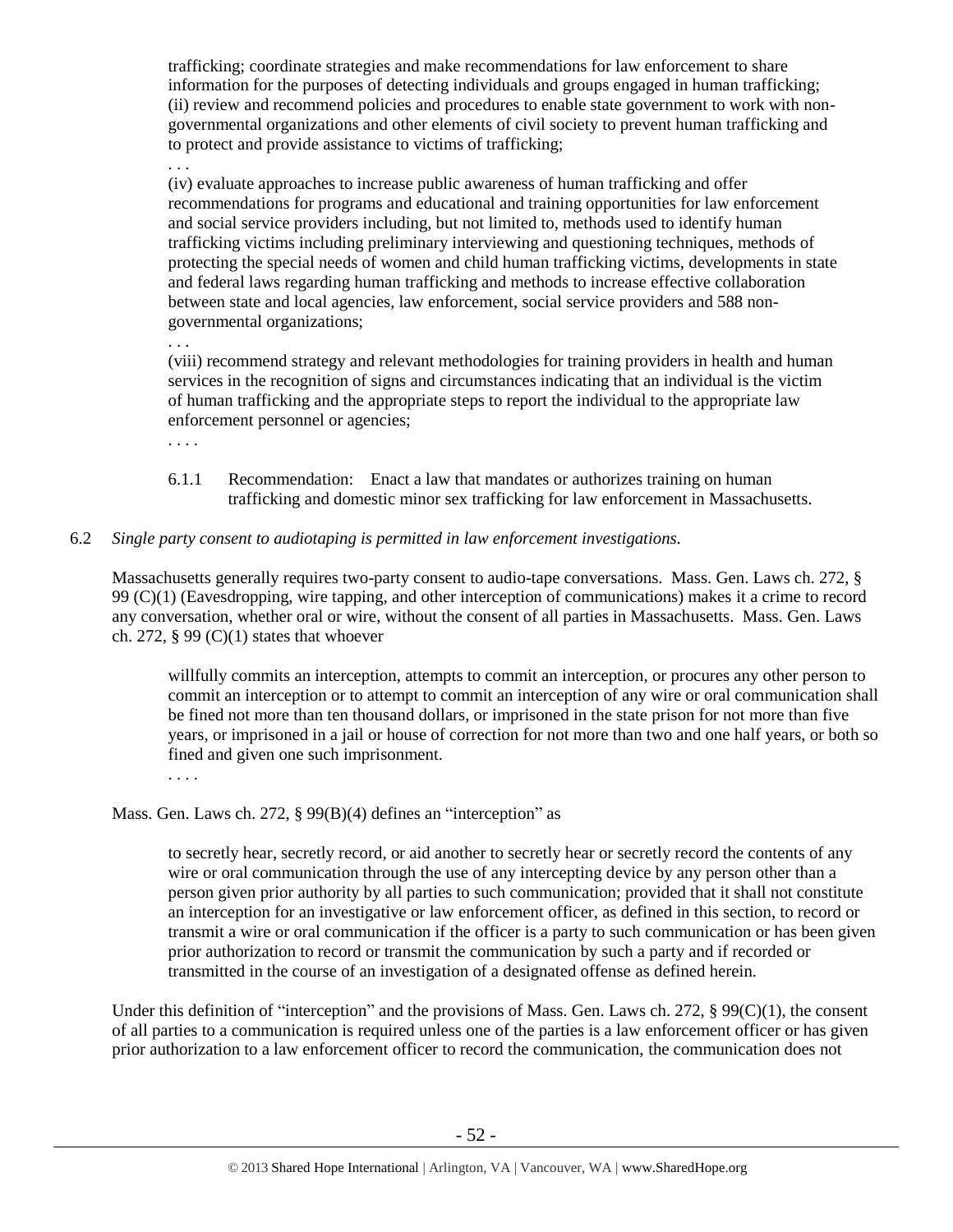<span id="page-52-0"></span>occur in a home or a place that has a reasonable expectation of privacy, $84$  and the recording is a part of the investigation of a "designated offense," <sup>85</sup> which includes an investigation related to prostitution when it is part of organized crime activity. Mass. Gen. Laws ch. 272,  $\S$  99(C)(1), (B)(7).

6.3 *Wiretapping is an available tool to investigate domestic minor sex trafficking.* 

. . . .

. . . .

 $\overline{a}$ 

Massachusetts laws permits the use of wiretapping in certain circumstances. Exemptions to the prohibition on interception of wire or oral communications under Mass. Gen. Laws ch. 272, § 99(C)(1) (Eavesdropping, wiretapping, and other interception of communications)<sup>86</sup> are provided in Mass. Gen. Laws ch. 272, §99(D), which states.

1. Permitted interception of wire or oral communications. It shall not be a violation of this section—

c. for investigative and law enforcement officers of the United States of America to violate the provisions of this section if acting pursuant to authority of the laws of the United States and within the scope of their authority.

d. for any person duly authorized to make specified interceptions by a warrant issued pursuant to this section.

e. for investigative or law enforcement officers to violate the provisions of this section for the purposes of ensuring the safety of any law enforcement officer or agent thereof who is acting in an undercover capacity, or as a witness for the commonwealth; provided, however, that any such interception which is not otherwise permitted by this section shall be deemed unlawful for purposes of paragraph P.

2. Permitted disclosure and use of intercepted wire or oral communications.

a. Any investigative or law enforcement officer, who, by any means authorized by this section, has obtained knowledge of the contents of any wire or oral communication, or evidence derived therefrom, may disclose such contents or evidence in the proper performance of his official duties. b. Any investigative or law enforcement officer, who, by any means authorized by this section has obtained knowledge of the contents of any wire or oral communication, or evidence derived therefrom, may use such contents or evidence in the proper performance of his official duties. . . . .

Mass. Gen. Laws ch. 272, §99(A) (Eavesdropping, wiretapping, and other interception of communications) states,

Organized crime, as it exists in the commonwealth today, consists of a continuing conspiracy among highly organized and disciplined groups to engage in supplying illegal goods and services. In supplying these goods and services organized crime commits unlawful acts and employs brutal and violent tactics. Organized crime is infiltrating legitimate business activities and depriving honest businessmen of the right to make a living. . . .

<sup>86</sup> *See supra* Section 6.2 for the substantive provisions of Mass. Gen. Laws ch. 272, § 99(C)(1).

<sup>84</sup> *See* Commonwealth v. Blood, 507 N.E. 2d 1029, 1034 (Mass. 1987) (holding that conversations held in private homes have a reasonable expectation of privacy and that one-party consent allowed under Mass. Gen. Laws ch. 272, § 99(B)(4) does not "obviate the need for a warrant requirement" in such instances). <sup>85</sup> Mass. Gen. Laws ch. 272, § 99(B)(7) defines a "designated offense" as

the following offenses in connection with organized crime as defined in the preamble: arson, assault and battery with a dangerous weapon, extortion, bribery, burglary, embezzlement, forgery, gaming in violation of section seventeen of chapter two hundred and seventy-one of the general laws, intimidation of a witness or juror, kidnapping, larceny, lending of money or things of value in violation of the general laws, mayhem, murder, any offense involving the possession or sale of a narcotic or harmful drug, perjury, prostitution, robbery, subornation of perjury, any violation of this section, being an accessory to any of the foregoing offenses and conspiracy or attempt or solicitation to commit any of the foregoing offenses.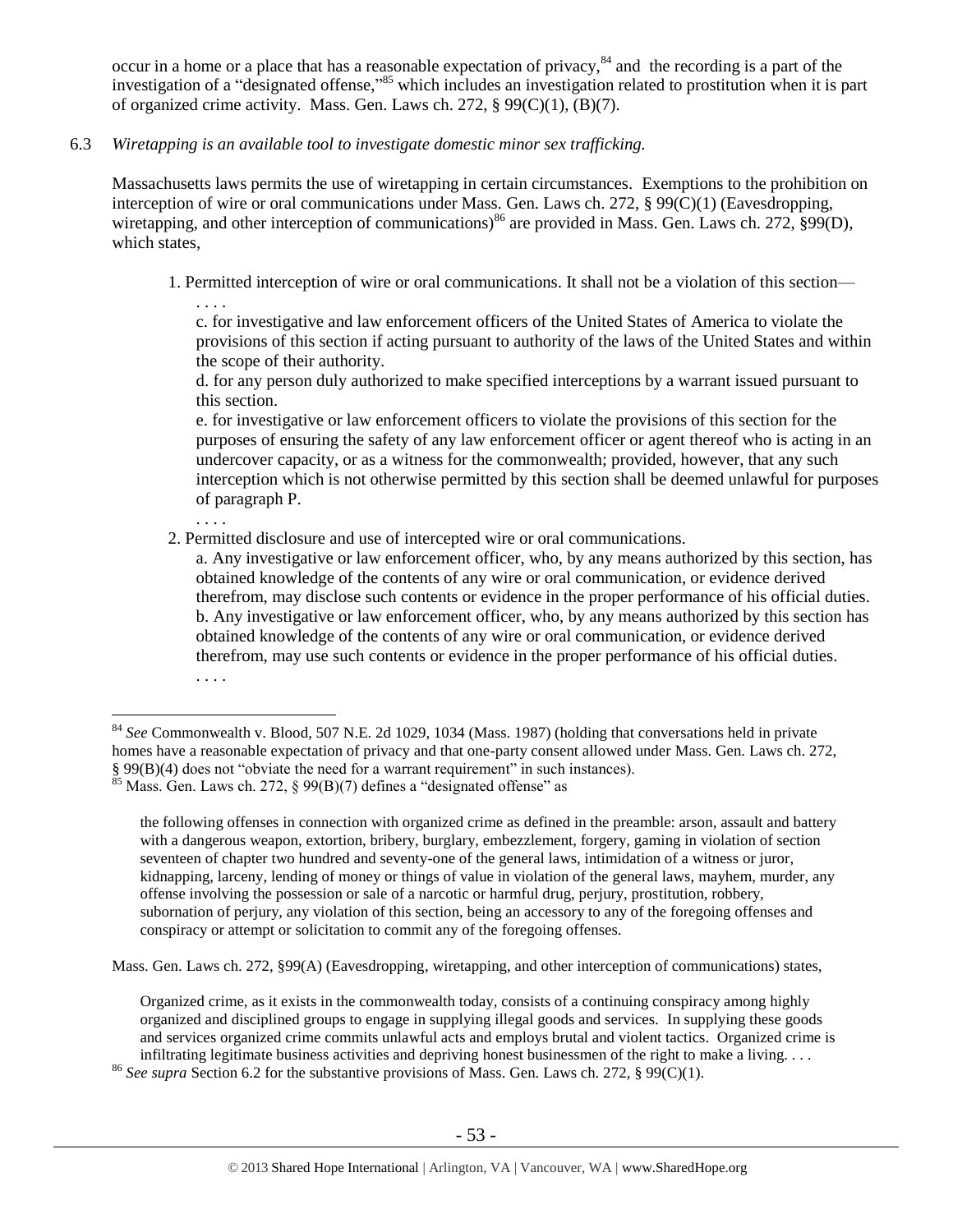d. The contents of any wire or oral communication intercepted pursuant to a warrant in accordance with the provisions of this section, or evidence derived therefrom, may otherwise be disclosed only upon a showing of good cause before a judge of competent jurisdiction.

. . . .

A warrant authorizing an interception will be issued pursuant to Mass. Gen. Laws ch. 272, § 99(E) only for the following reasons:

1. Upon a sworn application in conformity with this section; and

2. Upon a showing by the applicant that there is probable cause to believe that a designated offense<sup>87</sup> has been, is being, or is about to be committed and that evidence of the commission of such an offense may thus be obtained or that information which will aid in the apprehension of a person who the applicant has probable cause to believe has committed, is committing, or is about to commit a designated offense may thus be obtained; and

3. Upon a showing by the applicant that normal investigative procedures have been tried and have failed or reasonably appear unlikely to succeed if tried.

Under the provisions of Mass. Gen. Laws ch. 272, §99(D), (E), an order authorizing wiretapping may be issued in some investigations related to domestic minor sex trafficking as Mass. Gen. Laws ch. 272, §99(B)(7) includes kidnapping and prostitution within the definition "designated offense."

6.4 *Using a law enforcement decoy posing as a minor to investigate buying or selling of commercial sex acts is not a defense to soliciting, purchasing, or selling sex with a minor.*

No law expressly permits the use of a decoy by law enforcement in the investigation of prostitution or sex trafficking. However, Mass. Gen. Laws ch. 265, § 26C(b) (Enticement of children) makes it unlawful for "[a]ny one who entices a child under the age of 16, or someone he believes to be a child under the age of 16, to enter, exit or remain within any vehicle, dwelling, building or other outdoor space with the intent that he or another person will violate" a range of CSEC and sexual offenses, implying that a perpetrator enticing a law enforcement officer whom he believes to be a child under the age of 16 could be prosecuted under this statute. A conviction under Mass. Gen. Laws ch. 265, § 26C is punishable by imprisonment up to 5 years in the state prison or imprisonment up to 2½ years in the house of correction, or by imprisonment and a fine up to \$5,000.

6.5 *Using the Internet to investigate buyers and traffickers is a permissible investigative technique.*

No law in the Massachusetts Code expressly permits law enforcement to use the Internet to investigate buyers and traffickers of sex acts with minors.

- 6.5.1 Recommendation: Enact a law expressly criminalizing use of the Internet to commit or attempt to commit a CSEC under chapters 265 or 272 and prohibit a defense to prosecution based on the "minor" being a law enforcement officer or other adult.
- 6.6 *Law enforcement and child welfare agencies are mandated to promptly report missing and recovered children.*

Mass. Gen. Laws ch. 22A, § 2 (Establishment of statewide central register) directs the executive director of the criminal history systems board to establish a "statewide central register containing all available identifying data of any missing child,<sup>88</sup> including, but not limited to, fingerprints and blood types. The director may use existing

<sup>87</sup> *See supra* note [85](#page-52-0) for the definition of "designated offense."

<sup>&</sup>lt;sup>88</sup> Mass. Gen. Laws ch. 22A, § 1 (Definitions) defines "Missing child or children" as "any person under the age of eighteen years missing from his normal and ordinary place of residence and whose whereabouts cannot be determined by the person responsible for such child's care."